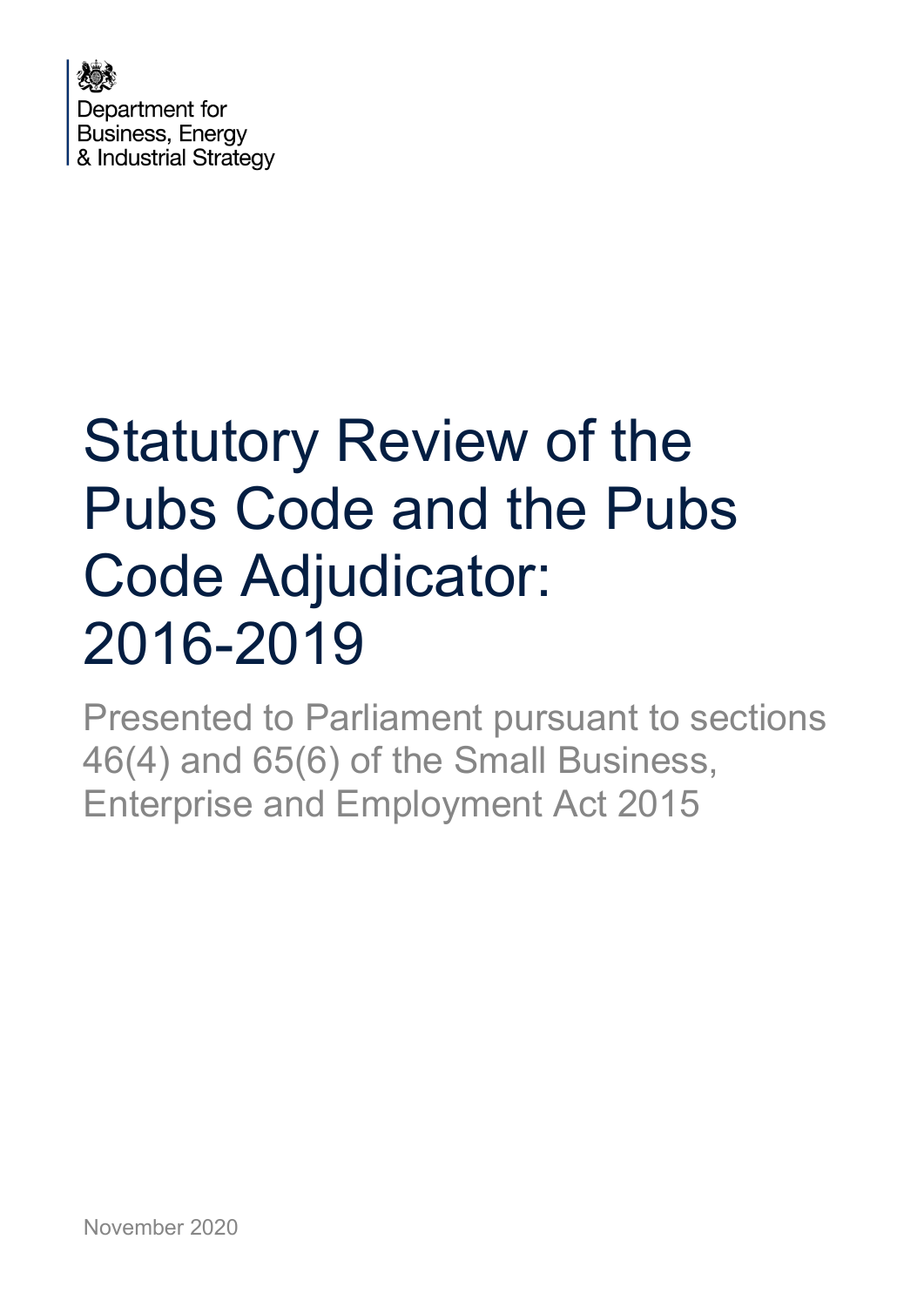

© Crown copyright 2020

This publication is licensed under the terms of the Open Government Licence v3.0 except where otherwise stated. To view this licence, visit [nationalarchives.gov.uk/doc/open-government-licence/version/3](http://nationalarchives.gov.uk/doc/open-government-licence/version/3/) or write to the Information Policy Team, The National Archives, Kew, London TW9 4DU, or email: [psi@nationalarchives.gsi.gov.uk.](mailto:psi@nationalarchives.gsi.gov.uk)

Where we have identified any third-party copyright information you will need to obtain permission from the copyright holders concerned.

This publication is available at [www.gov.uk/official-documents.](https://www.gov.uk/official-documents)

Any enquiries regarding this publication should be sent to us at: [enquiries@beis.gov.uk](mailto:enquiries@beis.gov.uk)

ISBN 978-1-5286-2212-7

CCS 0920245548 11/20

Printed on paper containing 75% recycled fibre content minimum

Printed in the UK by the APS Group on behalf of the Controller of Her Majesty's Stationery Office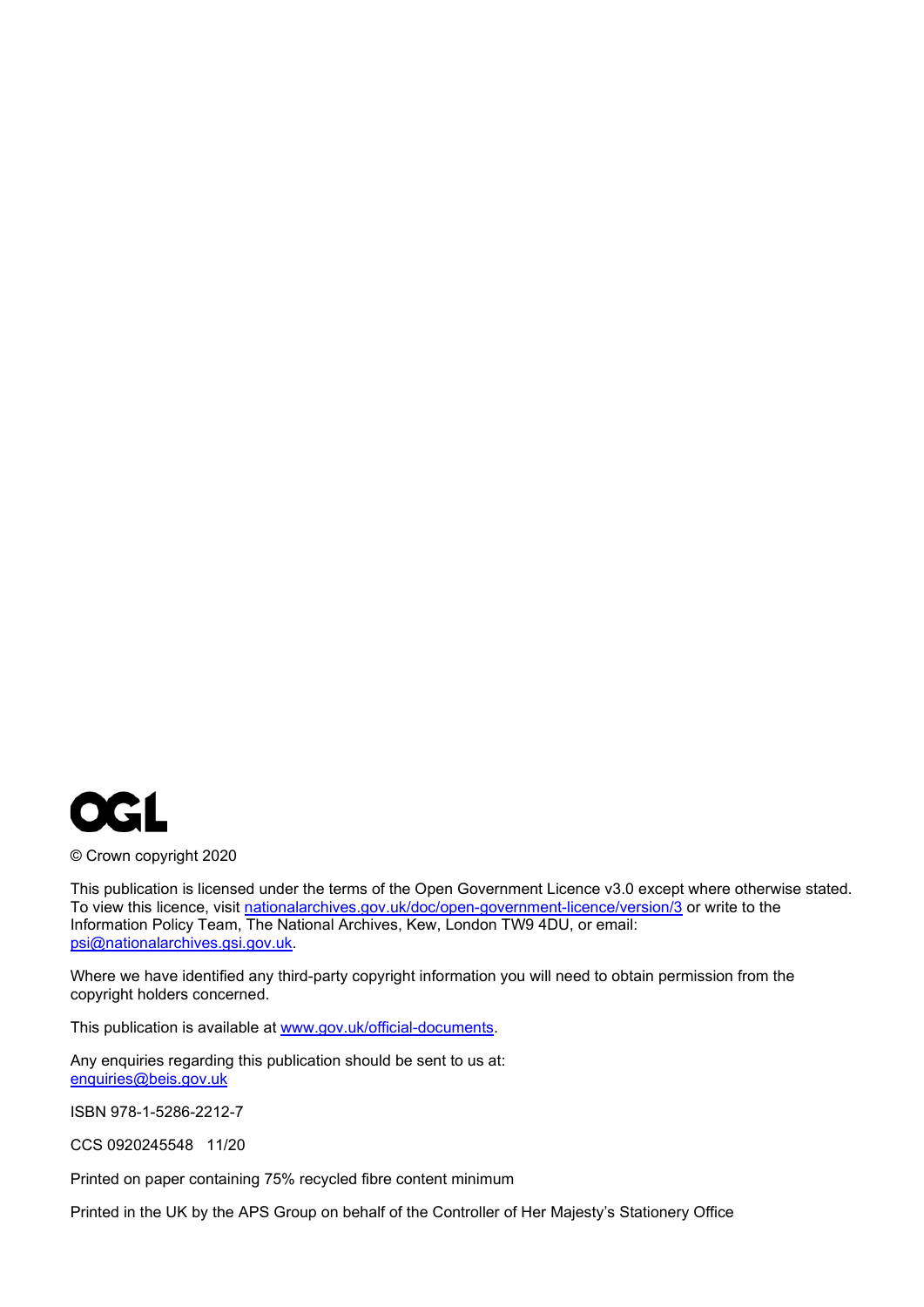## **Contents**

| Ministerial foreword _________________                                            | $\overline{4}$             |
|-----------------------------------------------------------------------------------|----------------------------|
|                                                                                   | 6                          |
|                                                                                   | $\overline{\phantom{0}}$ 6 |
|                                                                                   | $_{\rm g}$                 |
|                                                                                   | 11                         |
|                                                                                   | 12                         |
|                                                                                   | 12                         |
| Chapter 2 - Pubs Code Adjudicator's performance ________________________________  | 21                         |
| Chapter 3 – Changes to the Pubs Code and the Pubs Code Adjudicator                | 27                         |
| Chapter 4 - Impact assessments for the Pubs Code and associated regulations 37    |                            |
| Annex A: The Pubs Code and the Pubs Code Adjudicator ____________________________ | 40                         |
| Annex B: The Statutory Review: process and Terms of Reference                     | 42                         |
| Annex C: Evidence considered during the Review__________________________________  | 44                         |
| Annex D: Breakdown of responses to the Review __________________________________  | 45                         |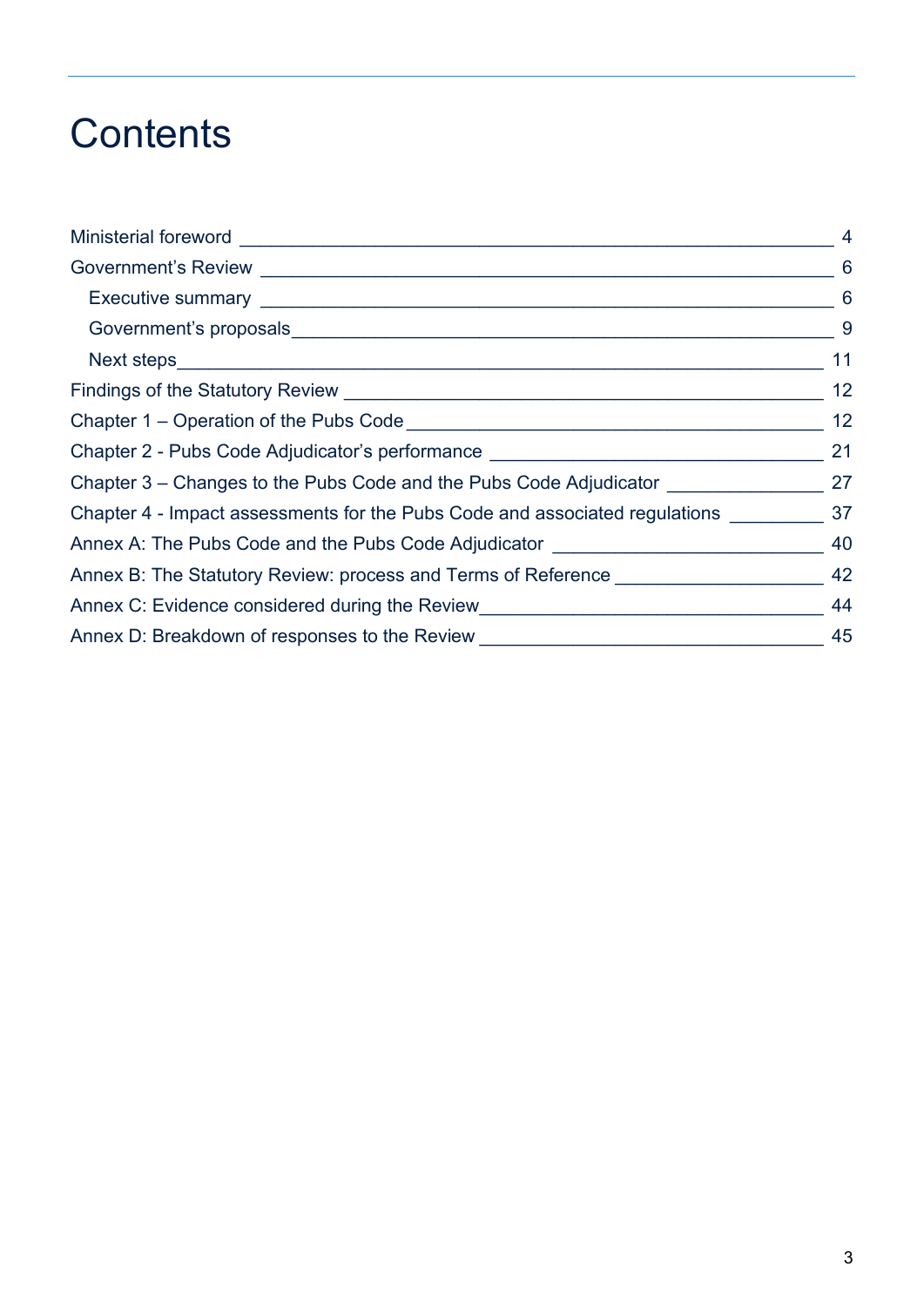## <span id="page-3-0"></span>Ministerial foreword



I am pleased to publish this report on the statutory review of the Pubs Code ("the Code") and the Pubs Code Adjudicator ("PCA").

The review considers the effectiveness of the Code and the performance of the PCA from when they were established in 2016 to 31 March 2019. There have been some significant wider developments since the end of the review period, not least the Covid-19 pandemic which has presented significant challenges to both tied tenants and pub-owning businesses and will continue to do so for some time. It is too early to assess any longer-term impact of the Covid-19 pandemic on the relationship between pub-owning businesses and their tied tenants and this is not within the scope of this review. The Government will continue to monitor developments and any implications for the Code.

Pubs are at the heart of our communities and are an integral part of the high street. The Government recognises the important contribution that the pub industry makes to national and local economies and as a unique, long-standing British institution that we want to see thrive. The challenges of Covid-19 for the pub sector have highlighted the complex and interlinked interests of large pub-owning businesses and their tied tenants. It has also reinforced the importance of the Code in regulating that relationship and providing a statutory framework to protect tied tenants against unfairness that may arise out of their tied arrangement. Compliance with the Code is enforced by the PCA to ensure the fair and lawful treatment by large pub-owning businesses of their tied tenants and that those tenants are no worse off than if they were free of any product or service tie. I would like to acknowledge here the PCA's work with the regulated pub-owning businesses to voluntarily 'stop the clock' for certain statutory deadlines in order to preserve tenants' rights under the Code for the duration of the Covid-19 restrictions.

The statutory review was launched in April 2019; the first since the Code came into force and the work of the PCA commenced in 2016. As part of the review, stakeholders were invited over a 12 week period to share their views and I would like to thank all the individuals and organisations who responded.

The views and comments expressed show that while the Code and the PCA may have had a slow start, most recognise that the Code and the work of the PCA present an important step in rebalancing the relationship between pub-owning businesses and their tied tenants and affording individual tenants the legal right and mechanism to change the nature of their relationship when certain circumstances apply.

Reviewing the Code over the 3-year period since it came into effect has allowed the assessment of its effectiveness to distinguish between issues relating to its initial introduction, including the establishment of the office of the PCA, and those arising from its ongoing operation. Since the end of the review period, the PCA has made good progress in reducing the number of live arbitration cases and has taken significant regulatory action in completing its first investigation.

However, more remains to be done to ensure the Code is effective. For example, some respondents to the review said that the complexity of the legislation can be a barrier to tied pub tenants accessing their rights if they are unaware of, or misunderstand, the options open to them at certain times. Difficulties in accessing information and securing good advice can make what is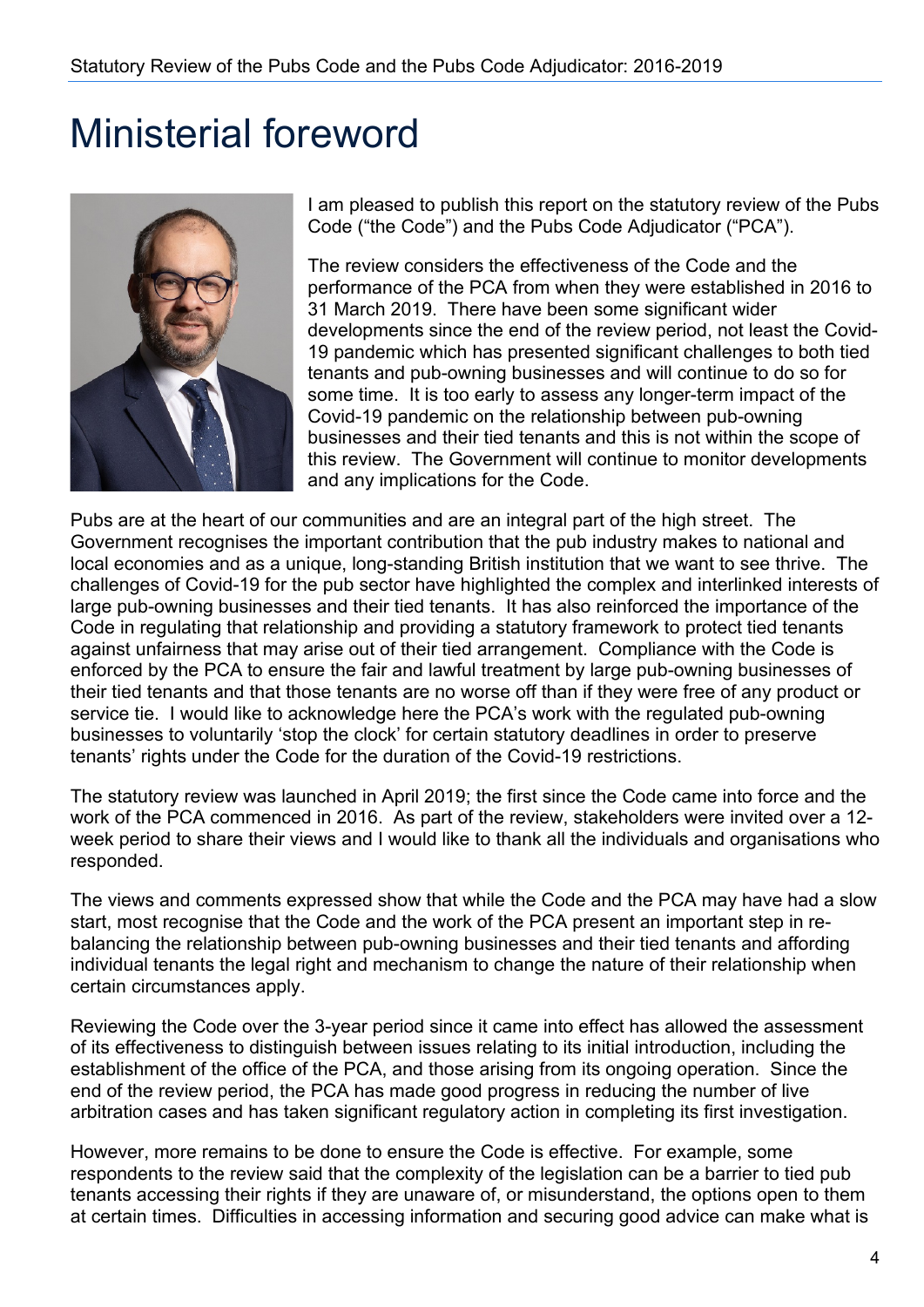already a complex area of law more difficult for the lay person. I believe that the operation of the Code could be improved to ensure better access to clear information to enable informed decisionmaking by tied pub tenants which, in turn, is safeguarded by effective enforcement.

Building on that, we will continue to monitor the operation of the Code, its processes, and the effectiveness of any changes made as a result of this review, and we will consider these at the next review in 2022.

Following an open recruitment exercise undertaken prior to the completion of this statutory review, I am delighted that Fiona Dickie took up her post as Pubs Code Adjudicator on 3 May 2020 to build on the important work achieved by Paul Newby as the first Pubs Code Adjudicator and the positive impact she made whilst appointed as his Deputy.

**Rolling Strategy** 

**PAUL SCULLY MP**

Minister for Small Business, Consumers & Labour Markets Minister for London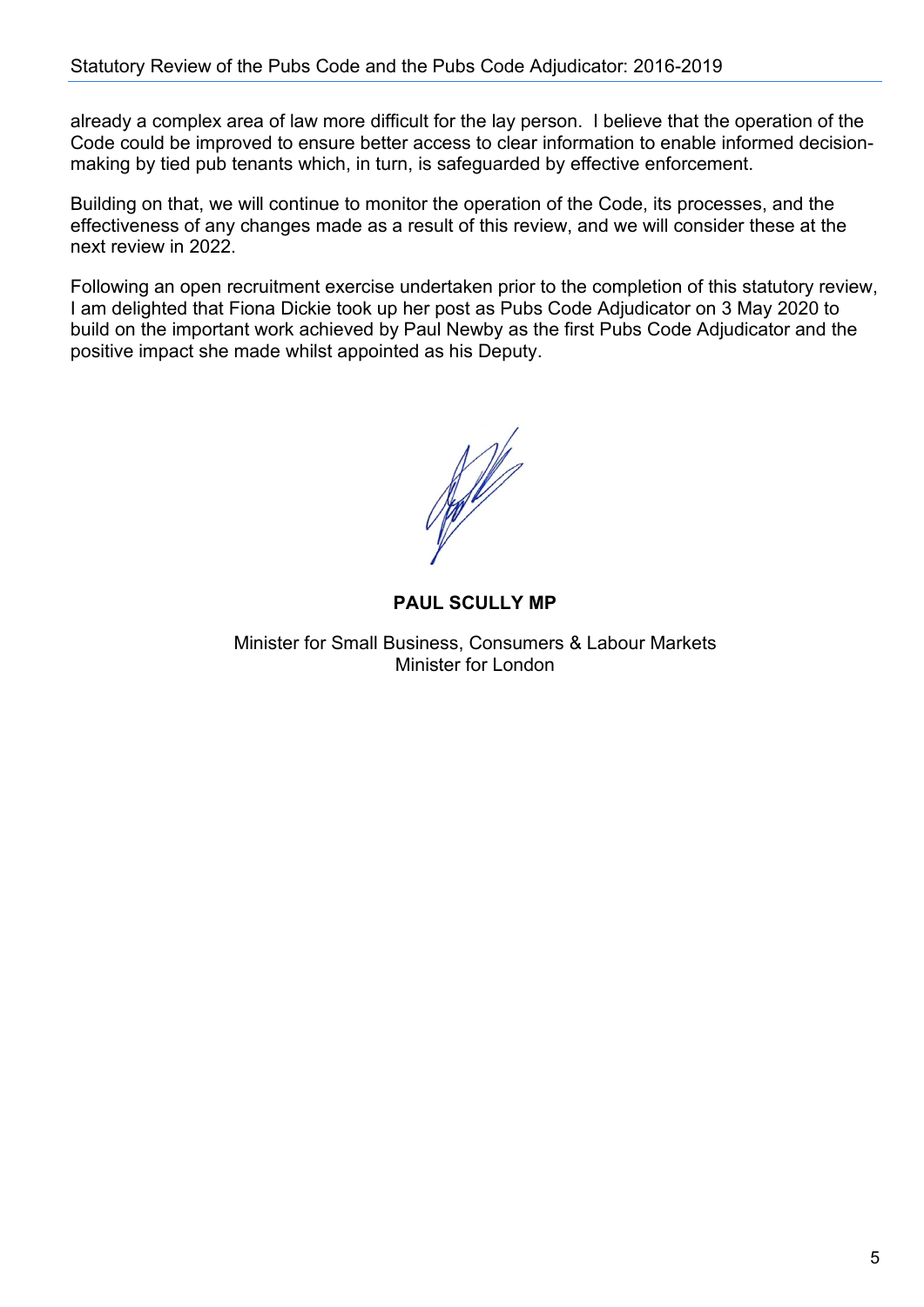## <span id="page-5-0"></span>Government's Review

- 1. The Code and the PCA were established under Part 4 of and Schedule 1 to the Small [Business, Enterprise and Employment Act 2015](http://www.legislation.gov.uk/ukpga/2015/26/contents/enacted) ("the Act") to regulate the tenancies of large estates of tied pubs in England and Wales. The Act and its Regulations require the Secretary of State to regularly review the Code, certain other provisions and the PCA's performance. The first review covers the period from the appointment of Paul Newby as the first Pubs Code Adjudicator (2 May 2016) and the Code coming into force (July 2016) to 31 March 2019.
- 2. This section summarises the Government's findings from the review and its proposed next steps, including any revisions to the Code. The review was launched by the Minister for Small Business on 30 April 2019 who issued an invitation to all interested parties to submit their views on the Code and the PCA.
- 3. Seventy-eight responses from a range of stakeholders were received. In addition, the review also drew on published evidence such as the PCA's Annual Reports, the PCA's tenants survey, published arbitrations, a survey of licensees by CAMRA and a report by Europe Economics which was commissioned by the BBPA (full list at Annex C).
- 4. The review was conducted in accordance with published Terms of Reference, shown at Annex B, and included consideration of the impact assessments that accompanied the Act and associated regulations. These provide important context against which to consider the effectiveness of the Code and the PCA and any proposed changes.

## <span id="page-5-1"></span>Executive summary

#### The Pubs Code

- 5. The Act established two overarching principles<sup>[1](#page-5-2)</sup> which underpin the Code and are intended to address the issues that led to its introduction. As a result of the first statutory review, the Government believes that the Code itself is consistent with the principles set out in the Act but that it is not consistently delivering the outcomes the principles are intended to support. It therefore recognises that, even though there have been improvements since its commencement in July 2016, the Code is not working as well as it should, with some tenants saying they found it hard to exercise their 'Market Rent Only' (MRO) rights.
- 6. The Government does not believe the tied tenancy model is inherently wrong. While some tied tenants suggest the tie can be open to abuse, others are happy with it and value the support provided by their pub-owning company. Where there are issues, the Code allows for certain disputes to be referred to the PCA for arbitration. Evidence of poor behaviour by businesses breaching the Code or which may otherwise be regarded by the PCA as unfair business practices should be shared with the PCA to allow it to consider whether action is necessary and how it should be addressed.

<span id="page-5-2"></span><sup>&</sup>lt;sup>1</sup> The principles of 'fair and lawful dealing by pub-owning businesses in relation to their tied pub tenants' and; 'that tied pub tenants should not be worse off than they would be if they were not subject to any product or service tie' (section 42(3) of the Act)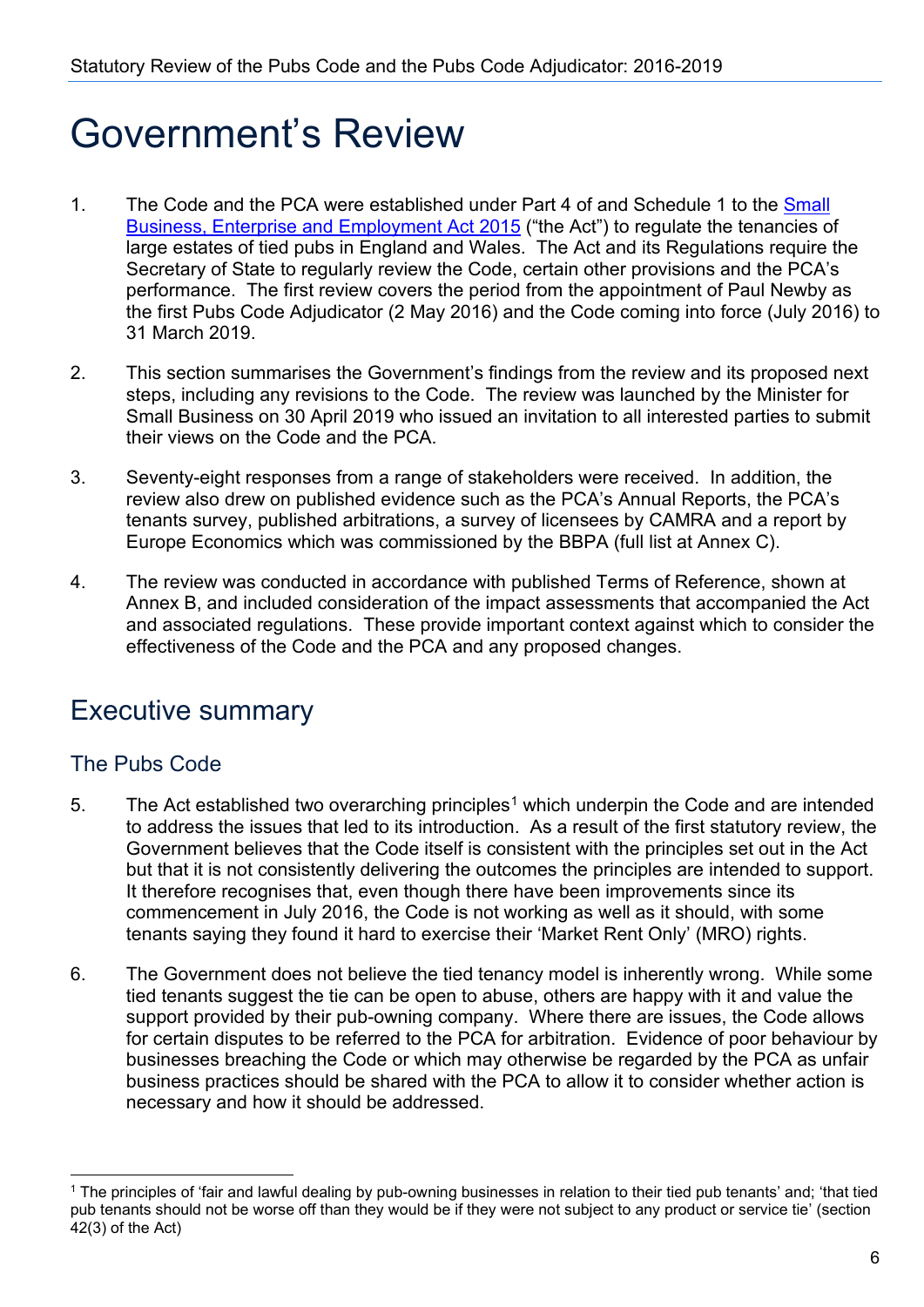- 7. It is worth noting that pub-owning businesses covered by the Code have legitimate rights over their property and a responsibility to their shareholders and investors to secure returns. It is not unexpected that businesses might adapt operating models in response to regulation and, if there have been increases in pub management models that are not covered by the Code (such as conversion to managed premises), this is not unreasonable provided those models do not result in the kind of unfair treatment that led to the establishment of the Code.
- 8. Evidence does not suggest that the long-term trend of pub closures has been driven by the tied model or, in more recent times, the Code. The main causes identified by the Office of National Statistics<sup>[2](#page-6-0)</sup> are changes in demand because of short-term economic factors and longer-term changes in consumer habits (moving away from traditional small, wet-led local pubs to larger, food-led establishments). This does not mean the tie is not a factor in individual pub closures, particularly if the lease puts too much strain on the tenant's profit margins, and some responses to the review gave examples of where they believed the tie had contributed to the failure of a tenant's business. On the other hand, there is also evidence of pub-owning companies supporting tenants during difficult periods, such as the Covid-19 pandemic, although the full long-term impact on the pub-sector will not be known for some time.
- 9. The challenge therefore is to ensure that the Code continues to balance the interests of the pub-owning businesses and tied tenants but:
	- avoids unintended consequences such as the disposal and closure of pubs because they no longer make a sufficient return for the pub-owning business outside the tie; and
	- provides an effective mechanism for seeking redress in cases where exploitation of a tied tenant has occurred.
- 10. The Government believes that access to good information and advice to help tenants make informed decisions is crucial but is concerned that this is not always happening, particularly for new tenants who may not be sufficiently aware of their Code rights or in a position to assess whether they are no worse off than if they were free-of-tie. The Government will therefore work with the PCA on ways to find out more about new tenants' understanding of their Code rights and what informed their decision to enter into a tied tenancy agreement. We will also look again at the case for making Parallel Rent Assessments available for prospective tenants.
- 11. The Government attaches great importance to the role of the Code Compliance Officers in verifying the pub-owning businesses' compliance with the Code. They are, in effect, the first port of call for tied tenants to resolve issues and ensure the professionalism of Business Development Managers' support across pub-owning businesses' estates. The Government will ask the PCA for its views on whether the roles of Code Compliance Officers and Business Development Managers are being carried out as intended, particularly during the early stages of the tied tenancy.
- 12. Much of respondents' attention has been on the right to an MRO option. It should be recognised that, while for some stakeholders the aim of the Code is to go free-of-tie, the MRO process is the mechanism established to deliver the 'no worse off principle' by enabling the tied tenant to determine whether to renew their current terms, opt for the freeof-tie offer following negotiation or try to negotiate a better tied deal. While this has

<span id="page-6-0"></span><sup>2</sup> [Economies of ale: changes in the UK pubs and bars sector, 2001 to 2019](https://www.ons.gov.uk/releases/beyondthepalechangesintheukpubsandbarssector2001to2019)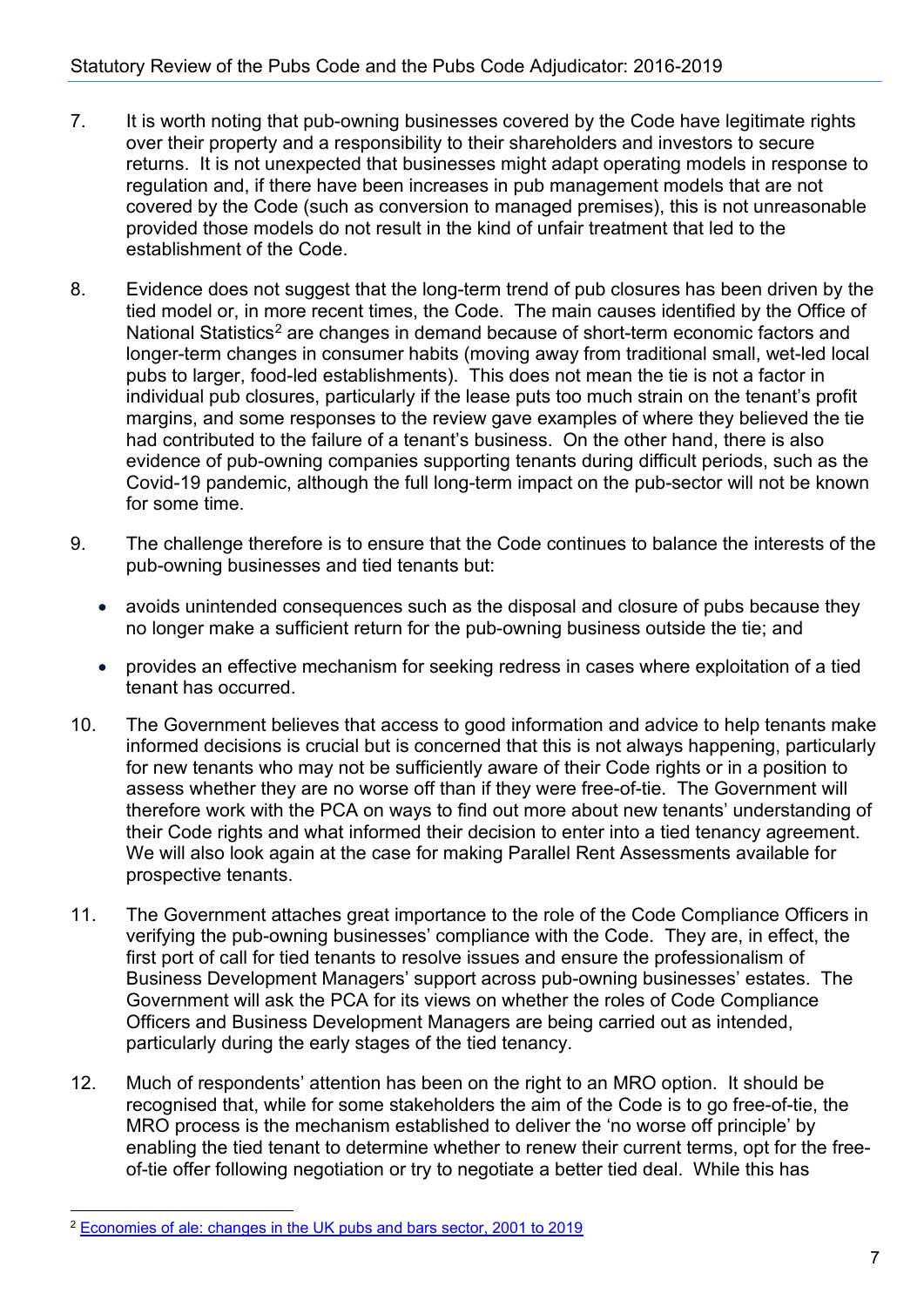happened in some cases, other tenants have not achieved their preferred outcome and felt the MRO process was weighted against them, with issues not being resolved quickly enough by arbitration. The strict timing of MRO-related processes combined with the slow pace of the arbitration process was also found not to be working as well as intended.

- 13. The primary legislation is silent on whether an agreement reached through the MRO process should be achieved by deed of variation of the existing lease or a new agreement and the Act does not give the Secretary of State powers to prescribe the legal vehicle in the Code. This affords an important flexibility which should not be eroded by creating 'template MRO' agreements which might impede the use of a deed of variation. The circumstances for each tied tenant are different and, where the tied tenant is concerned about the reasonableness of an MRO proposal, they should refer this to the PCA to consider whether the proposal is reasonable in respect of the facts of the case, and determine its compliance.
- 14. However, the Government has noted from pub-owning businesses' Annual Compliance Reports little evidence of the use of deeds of variation in completing the MRO process even though that approach is not unusual in the wider commercial sector. While a small number of free-of-tie arrangements were agreed by deed of variation during the latter part of 2019 and outside the period under review, the Government will continue to monitor whether the use of new leases, rather than deeds of variations, remains a prevalent feature during the next review period.

#### PCA performance

- 15. There were mixed views from stakeholders, although it was broadly acknowledged that the pace of the arbitration process from beginning to end had been too slow particularly during the early part of the period under review.
- 16. The Government believes there is a strong case to retain the PCA but that there are some areas in which the PCA could continue to increase its effectiveness. The Government supports the PCA's efforts to speed up arbitrations, such as the appointment of Fiona Dickie as Deputy Pubs Code Adjudicator in November 2017. This not only provided additional arbitration capacity, but Fiona was able to apply her legal knowledge, dispute resolution skills and experience of complex cases to unblocking some longstanding cases and to speed up arbitrations through rigorous case management.
- 17. The Government recognises the role being played by the PCA's appointment of external arbitrators in managing the arbitration caseload and in freeing up the PCA's time to undertake more regulatory activity, but also notes there are some reservations from both tenants and pub-owning businesses about the use of such external arbitrators.
- 18. The Government notes the following progress in the year since the end of the review period:
	- speed of casework: as at 31 March 2020, the PCA had 68 live arbitration cases<sup>3</sup>, down from 85 at the end of the review period<sup>4</sup>. Compared to 31 March 2019, the number of cases over 6 months old was down from 48 to 32, and those over a year old down from 26 to 18;

<span id="page-7-0"></span><sup>3</sup> [PCA arbitration data: January -](https://www.gov.uk/government/publications/pca-arbitration-data-january-march-2020) March 2020

<span id="page-7-1"></span><sup>4</sup> [PCA arbitration data: January -](https://www.gov.uk/government/publications/pca-arbitration-data-january-march-2019) March 2019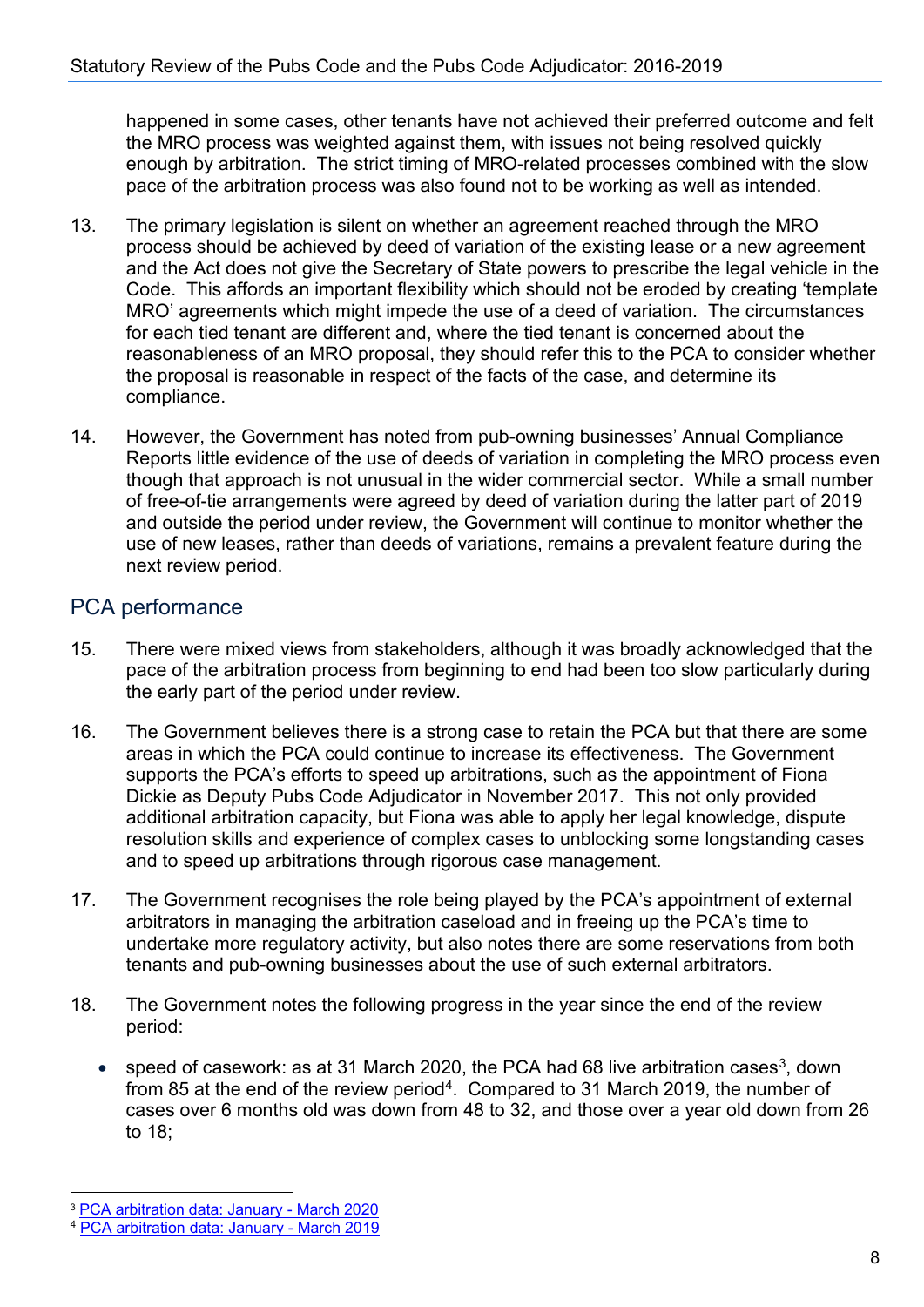- the PCA launched its first investigation in July 2019;
- tenants have welcomed the PCA's interventions over the beer waste and duty<sup>[5](#page-8-1)</sup> issue;
- twenty-eight arbitrations have been published $6$ ; and
- the publication of advice, as part of the Regulatory Compliance Handbook, on the MRO process and the minimum steps the PCA will expect a pub-owning business to take to meet the tests on commonality and reasonableness<sup>[7](#page-8-3)</sup>.
- 19. It has been suggested during the review that the PCA should publish key performance indicators. The Government has previously been in discussion with the PCA about performance measures. While it is a challenge to identify objective measures, the Government believes there are advantages to the PCA and its stakeholders if there is a clear set of measures which would indicate how well the Code and the PCA are operating and identify areas for improvement.
- 20. Stakeholders made a number of comments about the information provided by the PCA and other aspects of communications during the period under review. The Government would like the PCA to consider its communications with its stakeholders and clarify how information about non-compliance and complaints about pub-owning business behaviour are dealt with. It would also be helpful for the PCA to increase awareness of when its interventions with pub-owning businesses have resolved issues without resorting to formal investigation, for example through the publication of case studies (without necessarily identifying the parties). While the Government does not intend to change the PCA's powers at this stage, it will ask the PCA to retain such evidence it may come across of persistent poor behaviour by pub-owning businesses where it considers its existing powers are insufficient to enforce the Code. This will allow consideration of whether there is a case for strengthened powers, as part of the next statutory review.
- 21. The Government welcomes the PCA's work to develop and expand the information available to tenants and pub-owning businesses and recognises the challenge in explaining complex legislation and processes in a way which is easily understood. However, respondents to the review suggest there is demand for one piece of comprehensive, easy to understand, information on the Code to make it easier to navigate the process and clarify parties' rights and responsibilities. The Government would like the PCA to assess how its material is accessed and compiled on its website and to involve end users in ensuring it provides the information they need in an easily accessible format to help informed-decision making.

## <span id="page-8-0"></span>Government's proposals

22. The statutory review assessing the effectiveness of the legal framework covers just under a three-year period. Despite its brevity, it has enabled certain issues related to the set-up of a new statutory regime to settle down and for other issues to emerge. The Government's proposals in this section set out a number of potential changes to the Code that the

<span id="page-8-1"></span><sup>&</sup>lt;sup>5</sup> [Pubs Code Adjudicator Guidance: Beer Waste and Duty](https://www.gov.uk/government/publications/pubs-code-adjudicator-guidance-beer-waste-and-duty)

<span id="page-8-2"></span><sup>&</sup>lt;sup>6</sup> [Pubs Code Adjudicator Published Arbitration Awards](https://www.gov.uk/government/publications/pubs-code-adjudicator-published-arbitration-awards/pubs-code-adjudicator-published-arbitration-awards)

<span id="page-8-3"></span><sup>7</sup> [Regulatory Compliance Handbook: Demonstrating Compliance with the Pubs Code](https://www.gov.uk/government/publications/regulatory-compliance-handbook-market-rent-only-proposals)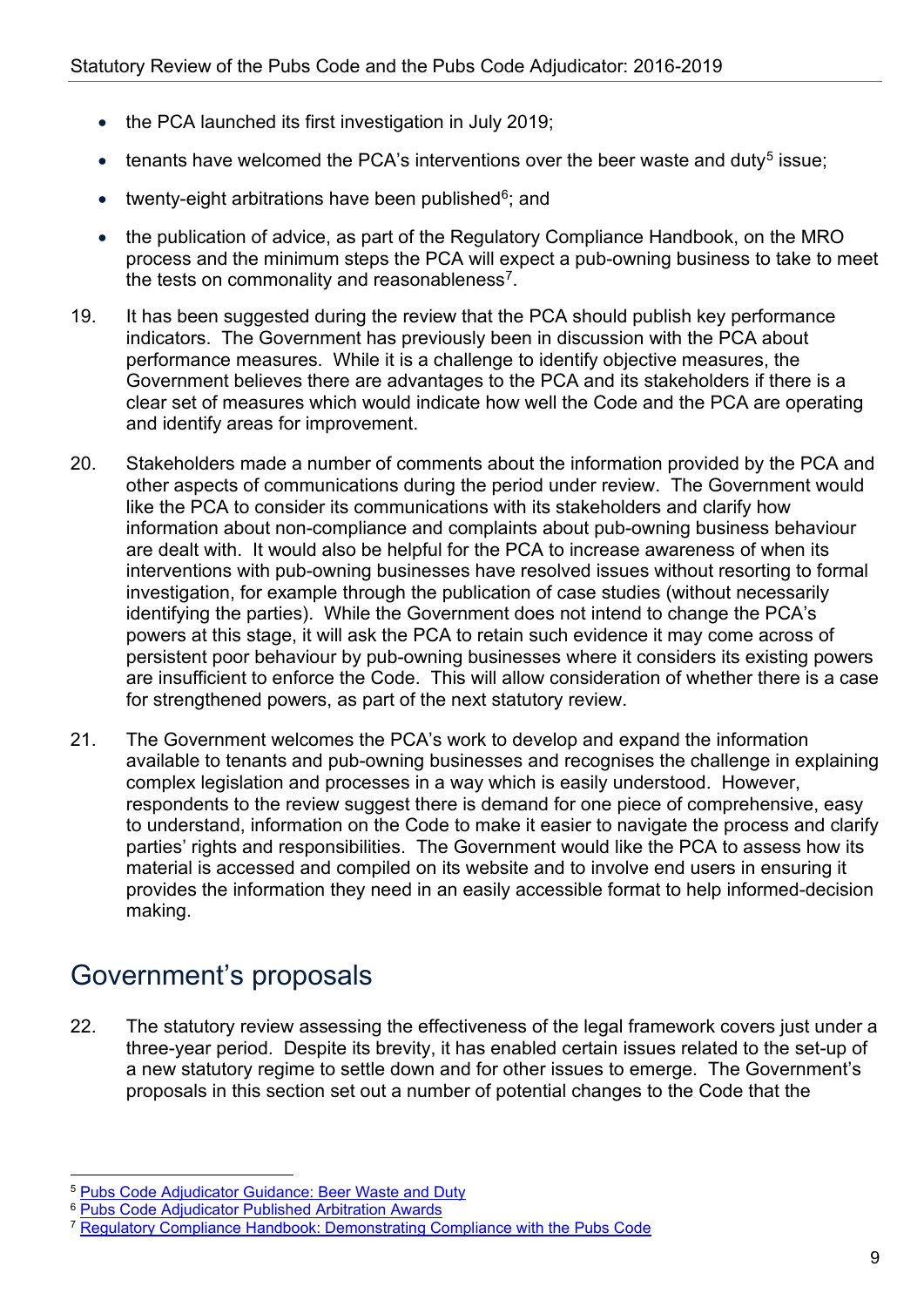Government intends to develop for consultation, with a view to improving the workings of the Code.

23. Many of these proposals were mentioned in the PCA's response to the review of the Code which was particularly helpful given the PCA's central oversight on the workings of the Code and its impact on both the pub-owning businesses and tied pub tenants. Other stakeholders may have different perspectives and it is important that they can give their views on any proposed changes to the Code. The Government will therefore ensure there is appropriate public consultation to enable all parties to have an equal say on the suggested amendments and help identify any unintended consequences. There are also proposals for non-legislative measures and the impact of these and any legislative changes will be monitored and considered as part of the next statutory review. The Government's main proposals are set out below with further detail provided in Chapter 3.

#### The Code

#### **Scope of the Code**

24 The Government will:

- retain the current threshold of 500 or more tied pubs but keep this under review;
- consult on shortening the timings by reference to which companies come within the scope of the Code; and
- explore with stakeholders on whether tied tenants should have more protection in certain circumstances when their landlord sells their pub.

#### **Information/advice for tenants**

25. The Government will:

- work with the PCA on ways to find out more about new tenants' understanding of their Code rights and what informed their decision to enter into a tied tenancy agreement.
- not restrict who can provide advice to tied tenants but work with the PCA and representative groups on how to disseminate information to tenants to help them to access appropriate, professional advice and consider whether an expert panel approach, as offered by the [British Institute of Innkeeping](https://www.bii.org/) (BII) to its members, could increase the availability of independent advice for tied tenants; and
- consider and consult on whether prospective tied tenants should be able to undertake a Parallel Rent Assessment to assess whether, in their view, the proposed tied tenancy meets the 'no worse off' principle.

#### **MRO process and MRO compliance**

- 26. The Government will:
	- consult on possible changes to improve the restrictive timescales in the Code for the MRO process. This may include whether to allow additional time for negotiation;
	- consult on whether to amend the Code to require the pub-owning business to propose the rent with MRO terms so the tied tenant is able to consider the entire offer being made by the pub-owning business;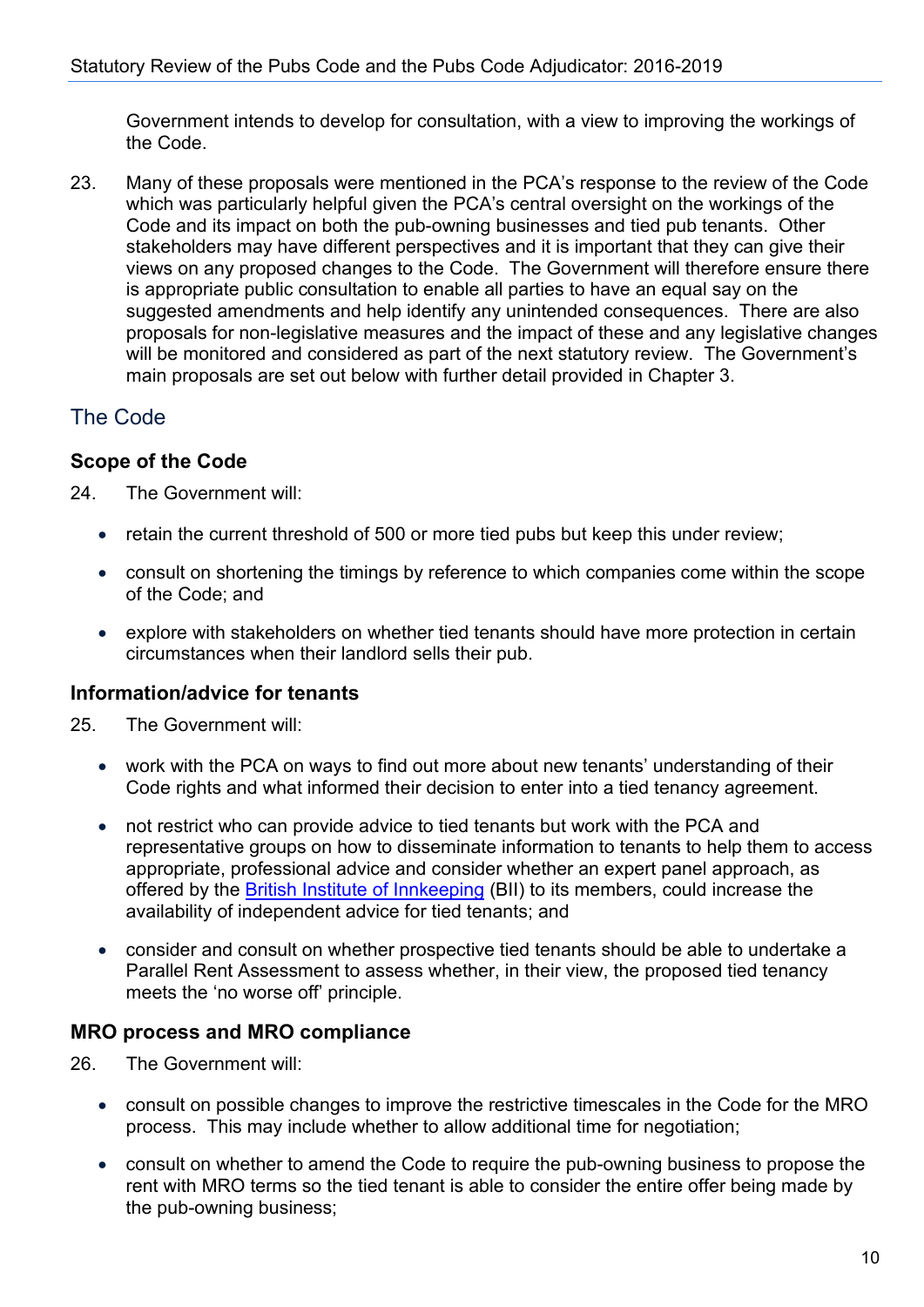- consult on whether to remove the requirement that terms should not be 'uncommon' or to retain this as a part of the provisions for an MRO proposal to be 'reasonable; and
- discuss with stakeholders the implications of making changes to the comparison period and excluding taxes, duties and other unavoidable costs from the Significant Price Increase calculation before consulting on any changes to those provisions.

#### **Arbitration process**

27. The Government will:

- consult on the creation of tailored dispute resolution rules to improve the arbitration process and increase transparency in relation to arbitration outcomes; and
- explore scope for an alternative to the High Court as the arbitration appeal route to make this a more accessible option for parties and consult on proposed changes accordingly.

#### Pubs Code Adjudicator

- 28. The Government will:
	- encourage the PCA to increase awareness among stakeholders of how it addresses alleged non-compliance and to publicise where its action short of investigation has resolved issues. It will ask the PCA to retain such evidence it may come across of persistent poor behaviour by pub-owning businesses where it considers its existing powers are insufficient to enforce the Code.
	- ask the PCA to identify and publish performance measures and report annually on these;
	- ask the PCA, in developing its approach to stakeholder communications, to consider the findings of the review to ensure all parties have an opportunity to contribute their views and that end-users are able to shape how information is provided;
	- ask the PCA when engaging external arbitrators to consider the required experience and knowledge of the Code and any training requirements; and
	- when a suitable legislative opportunity arises, enable the PCA to recruit its own staff to ensure it is appropriately resourced to fulfil its duties.

## <span id="page-10-0"></span>Next steps

- 29. The actions the Government will take to improve the effectiveness of the Code will require full consultation with pub-owning business, tenants' representatives and other interested parties. While some of the proposals were suggested by some respondents to the statutory review, most will not have had the opportunity to consider these. The processes relating to MRO and arbitrations are complex and the Government wants to ensure these are fully tested with stakeholders to ensure any changes do not add more complexity and that there are no unintended consequences. Officials will work with stakeholders to develop proposals and draw up formal consultation in the early part of 2021.
- 30. The Secretary of State will also write shortly to the PCA in respect of the above actions.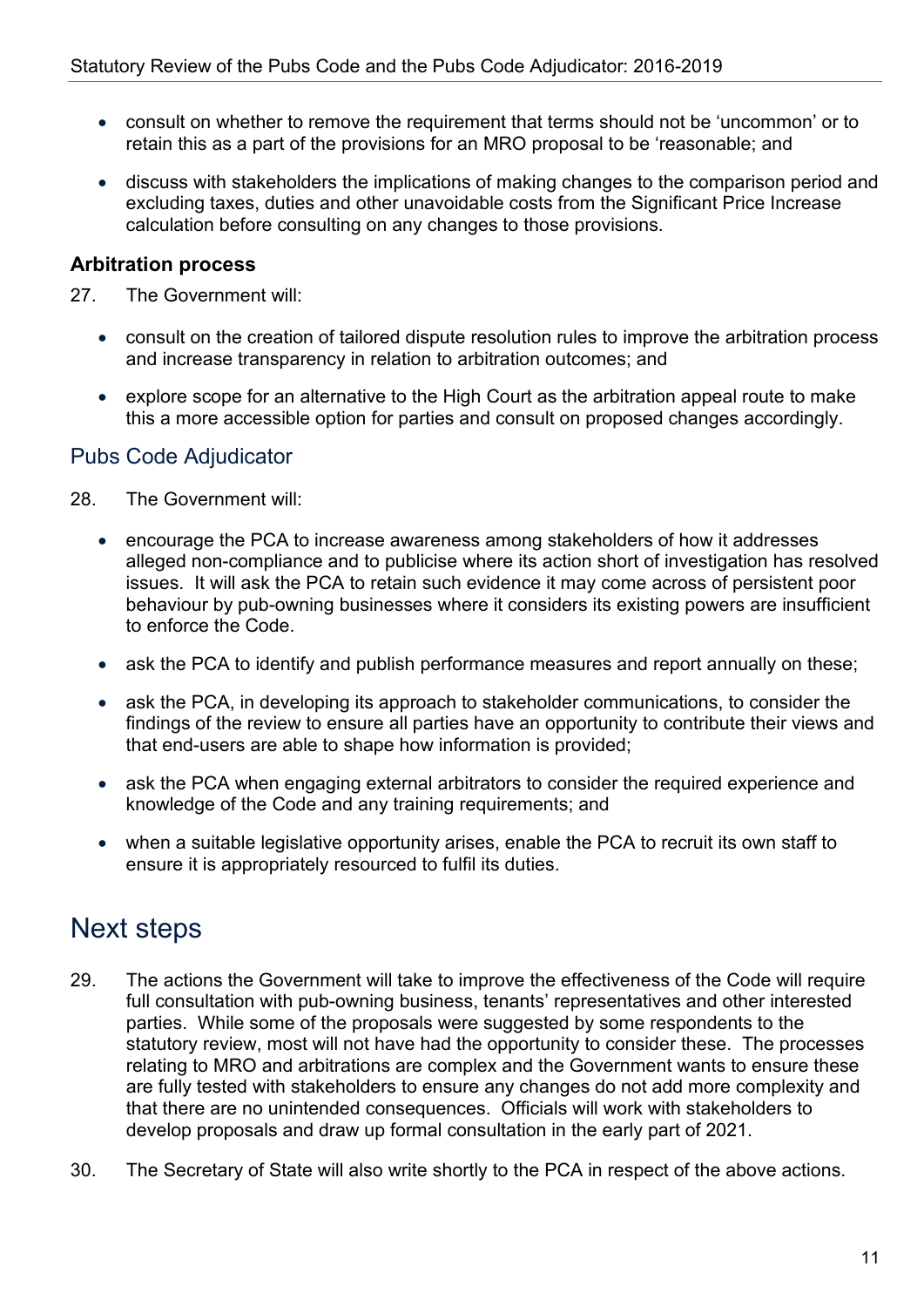## <span id="page-11-0"></span>Findings of the Statutory Review

## <span id="page-11-1"></span>Chapter 1 – Operation of the Pubs Code

## Introduction

- 1.1 The Code is underpinned by two core principles, as enshrined in the Act: the fair and lawful dealing by pub-owning businesses in relation to their tied pub tenants, and that tied tenants should be no worse off than they would be if they were not subject to any product or service tie. Its purpose is to regulate the relationship between pub-owning businesses with 500 or more tied pubs in England and Wales and their tied tenants. The Code requires pubowning businesses, prior to agreeing a tenancy, to advise the tied tenant to complete appropriate training, to provide certain information in relation to the maintenance of the tied pub premises and the tied tenancy, and to ensure that the prospective tenant has a sustainable business plan. It also places obligations on the pub-owning business in respect of gaming machines, insurance and flow-monitoring devices. The Code further provides for pub-owning businesses' obligations in respect of their Business Development Managers and requires them to appoint a Code Compliance Officer who must submit an annual compliance report to the PCA.
- 1.2 Pub-owning businesses must provide rent proposals or rent assessments in certain circumstances. The Code describes four circumstances under which a tied tenant may request an MRO offer as an alternative to the tied arrangements and which requires their pub-owning business to present an MRO-compliant proposal in response. Where parties fail to agree the rent payable, the Code enables the appointment of an independent assessor who has a right to see documents in relation to the trading levels of the pub. It further sets out the PCA's functions in resolving certain disputes in relation to compliance with the Code and in relation to the MRO procedure.
- 1.3 This Chapter summarises respondents' main points in respect of the effectiveness of the Code and relates to Terms of Reference 1 and 3. While the Code regulates various aspects of the relationship between pub-owning businesses and their tied tenants, most respondents to the review focussed on issues related to the MRO process.

## Effectiveness of the Code

#### Summary of respondents' comments

#### **General**

1.4 There were mixed views about the effectiveness of the Code in regulating the relationship between pub-owning businesses and their tied pub tenants. Some welcomed the provisions in the Code that afforded tied tenants the option to enter into a different type of contract with their pub-owning business, thought the Code had strengthened their rights and negotiating power and had provided better access to information and protection for tied pub tenants. Some thought the Code had worked well overall but that there was room to improve its operation. Some respondents noted the absence of an implementation period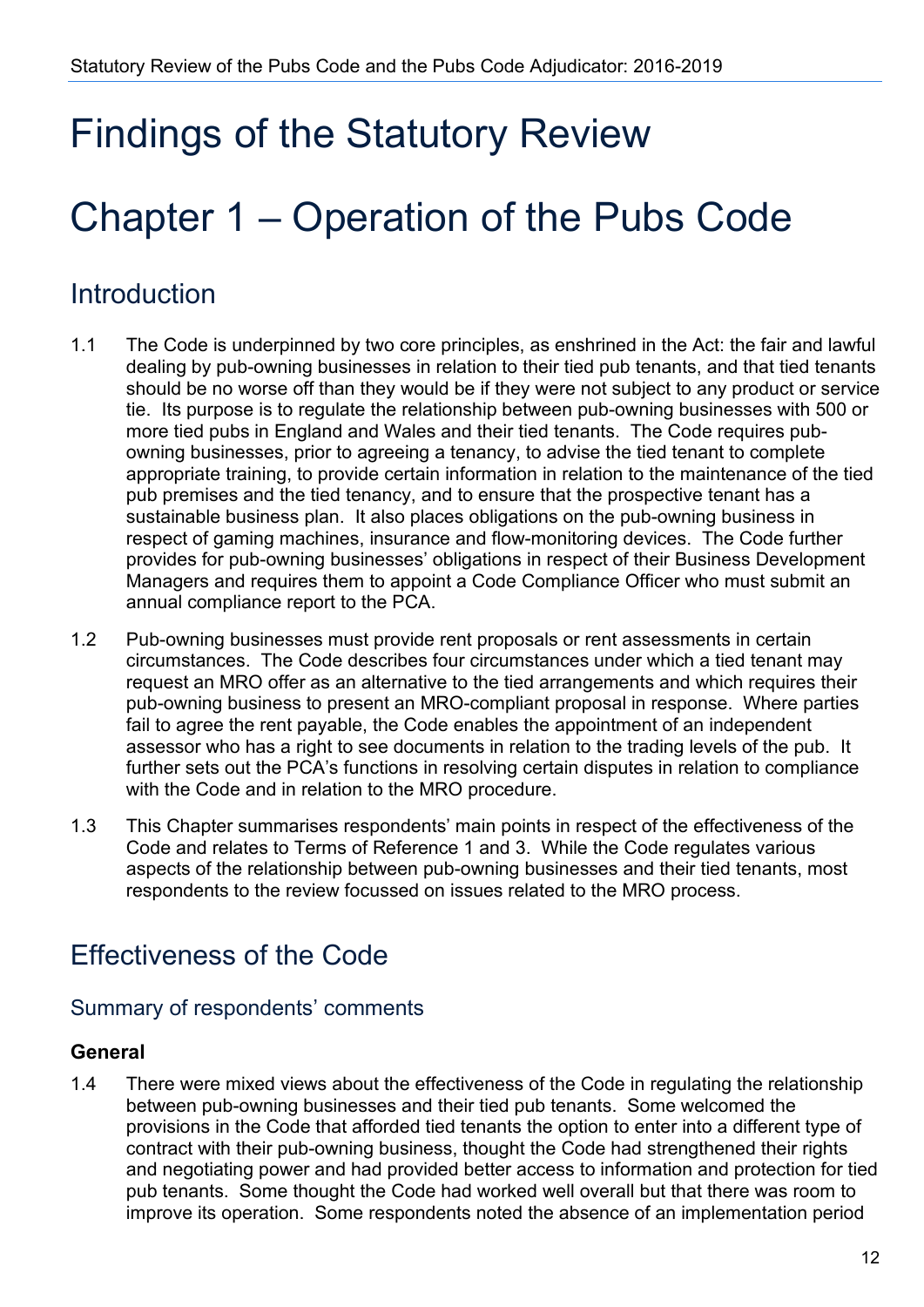to test the Code's effectiveness which they felt had affected the PCA's and industry's familiarisation with new, complex legislation. However, it was thought that many of the initial teething issues had been largely resolved by the end of the period under review.

- 1.5 Most other respondents felt the Code had been ineffective, with some suggesting that some unfair treatment of tenants had continued. Some respondents thought that the Code should have tackled instances of unfair profit-sharing but had instead resulted in costly delays and legal fees.
- 1.6 Respondents had different interpretations in respect of the proportion of tied tenants who had requested MRO proposals versus the number who had agreed a free-of-tie deal. Some felt that tied tenants had used the MRO process to re-negotiate their tied agreement and rent which, as indicated in pub-owning businesses' compliance reports, had shown the Code was working. These respondents felt there had been a disproportionate focus on MRO as a measure of success and that the other aspects of the Code had worked well, as evidenced by the small number of non-MRO referrals to the PCA.
- 1.7 Some respondents were concerned that the 'better tied deals' were being held up as evidence that the Code was working and thought instead that the low proportion of tied tenants exercising their Code rights showed that the MRO option was inaccessible. Different reasons were suggested, ranging from poor awareness of rights, tied tenants being dissuaded by their pub-owning business to exercise those rights or that MRO proposals had included expensive and onerous terms to make the free-of-tie option unattractive. Some suggested that the Code had created a wider gap between the interests of tied tenants and pub-owning businesses and had encouraged a more adversarial approach to negotiations.

#### **Complexity of the Code**

1.8 Some responses noted that the Code required cross-reference to the Act to understand its requirements, deterring the lay person with legal complexities and a lack of clarity. Some respondents said that new legislation required time to fully embed and that greater clarity had gradually developed since its implementation. Others disagreed, saying that the Code's drafting had prevented it from reaching its full potential, leaving it open to interpretation which had enabled some pub-owning businesses to be evasive in complying with the Code. Some felt that the drafting of the Code had enabled pub-owning businesses to propose non-compliant MRO offers with steep rent requests and high terminal dilapidation bills to deter tied tenants from using their legal rights.

#### **Business Support**

- 1.9 Some respondents thought the Code had led to improved processes, procedures and relationship management within the tied pub estate which had benefitted both tied tenants and pub-owning businesses. Examples included the professionalisation of the Business Development Manager role and the requirement to record business meetings between them and the tied tenant. Some respondents, including individual tied tenants, were positive about the support provided by pub-owning businesses, such as business support services, provision of legal assistance, staff training, access to online design, food and sport promotions and the refurbishing of premises.
- 1.10 However some responses questioned whether the business support provided by pubowning businesses was of sufficient value to justify the cost of purchasing beer and other products through the tie. While some respondents were positive about their relationship with their Business Development Manager, others thought they had not always been as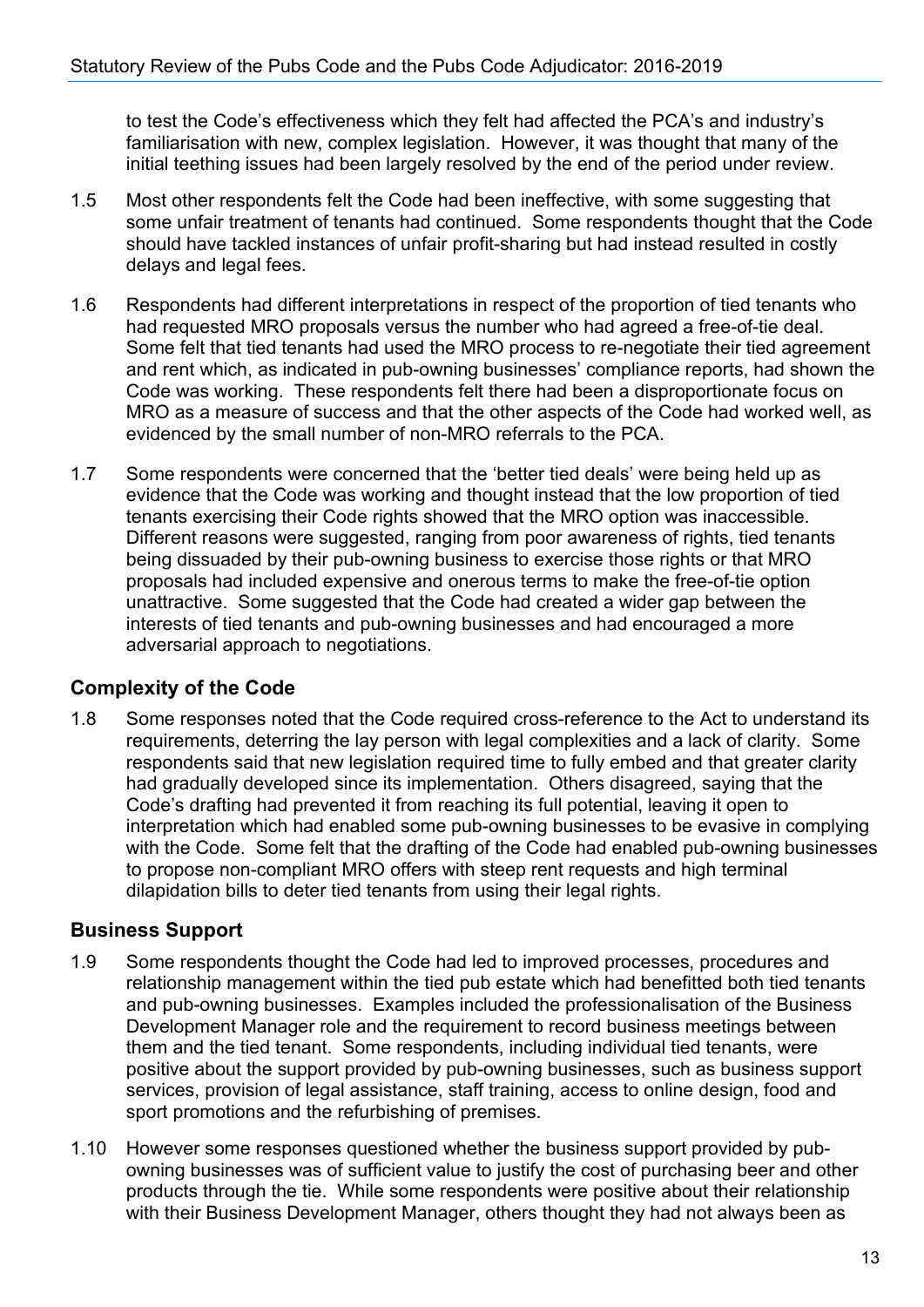supportive as the tied tenant had been led to believe when taking on their tenancy. The new role of Code Compliance Officers was recognised by some respondents in holding pub-owning businesses to account in respect of their compliance with their obligations under the Code.

1.11 Some respondents felt that the most important impact of the Code had been the provision of more information and better advice to prospective tenants, coupled with the training requirement and the encouragement for tenants to seek independent, professional advice. It was thought this had led to tenants being in a stronger negotiating position and had minimised future disputes where tenants had signed up to fair deals, as evidenced by the slower income growth within the leased and tenanted pub estate.

#### **Awareness of rights**

1.12 Some respondents suggested a low awareness of the Code by tied tenants, raising the possibility of poor awareness of legal rights, such as the right to request an MRO proposal under certain circumstances. It was felt by some that, whereas tied tenants were reliant on information published by the PCA, pub-owning businesses had had access to substantial legal help and this imbalance had led tenants to give up on exercising their MRO right due to the legal complexity of the Code. In contrast, some respondents felt that low numbers of MRO agreements did not mean low awareness of the Code. These suggested that the free-of-tie model was not suited to all tenants due to the arm's length relationship with the pub-owning business and the changes to terms, for example full repairing obligations, quarterly rents in advance, upwards-only rent review clauses and deposits, as with most commercial leases.

#### **Market Rent Only (MRO)**

- 1.13 While it was recognised that the MRO provisions had led to more choice between tied and free-of-tie agreements, most respondents agreed that the legal complexity of the MRO process had proved more challenging than any other aspect of the Code, in particular its interaction with the Landlord and Tenant Act 1954. Some respondents said that tied tenants using their right to request an MRO proposal had experienced obstacles by their pub-owning businesses which they felt had subverted the MRO process. Cited examples included: the reported pre-emptive use of notices under section 25 of the Landlord and Tenant Act<sup>8</sup>, resulting in the threat of eviction; offers with onerous lease conditions; high terminal dilapidation costs; and rents which had failed to disregard pub improvements paid for by the tied tenant. It was noted that most MRO agreements were delivered by new agreement, even where the tied lease contained a clause enabling it to be altered by deed of variation.
- 1.14 Some respondents reported that tied tenants had used the MRO process to negotiate improved tied terms resulting in fairer tied and non-tied rents. Others disagreed and thought that the Code had driven greater caution around commercial terms resulting in new forms of tied agreements with only marginally better terms for the tied tenant. As the Code had placed the initiative to set the lease terms for MRO proposals with the pub-owning businesses, it was suggested by some that the burden to determine the compliance of the MRO proposal lay with the tied tenant. Some felt that, combined with the tight timescale to refer cases to the PCA, this had led to a disincentive for pub-owning businesses to negotiate the MRO proposal and to a lack of negotiating strength for the tied tenant.

<span id="page-13-0"></span><sup>8</sup> Under s.25 of the Landlord and Tenant Act 1954, the landlord can issue a notice to end an existing, protected business tenancy, indicating whether renewal is opposed, and if it is, the landlord must be able to rely on at least one of the statutory grounds set out in section 30(1) of the 1954 Act.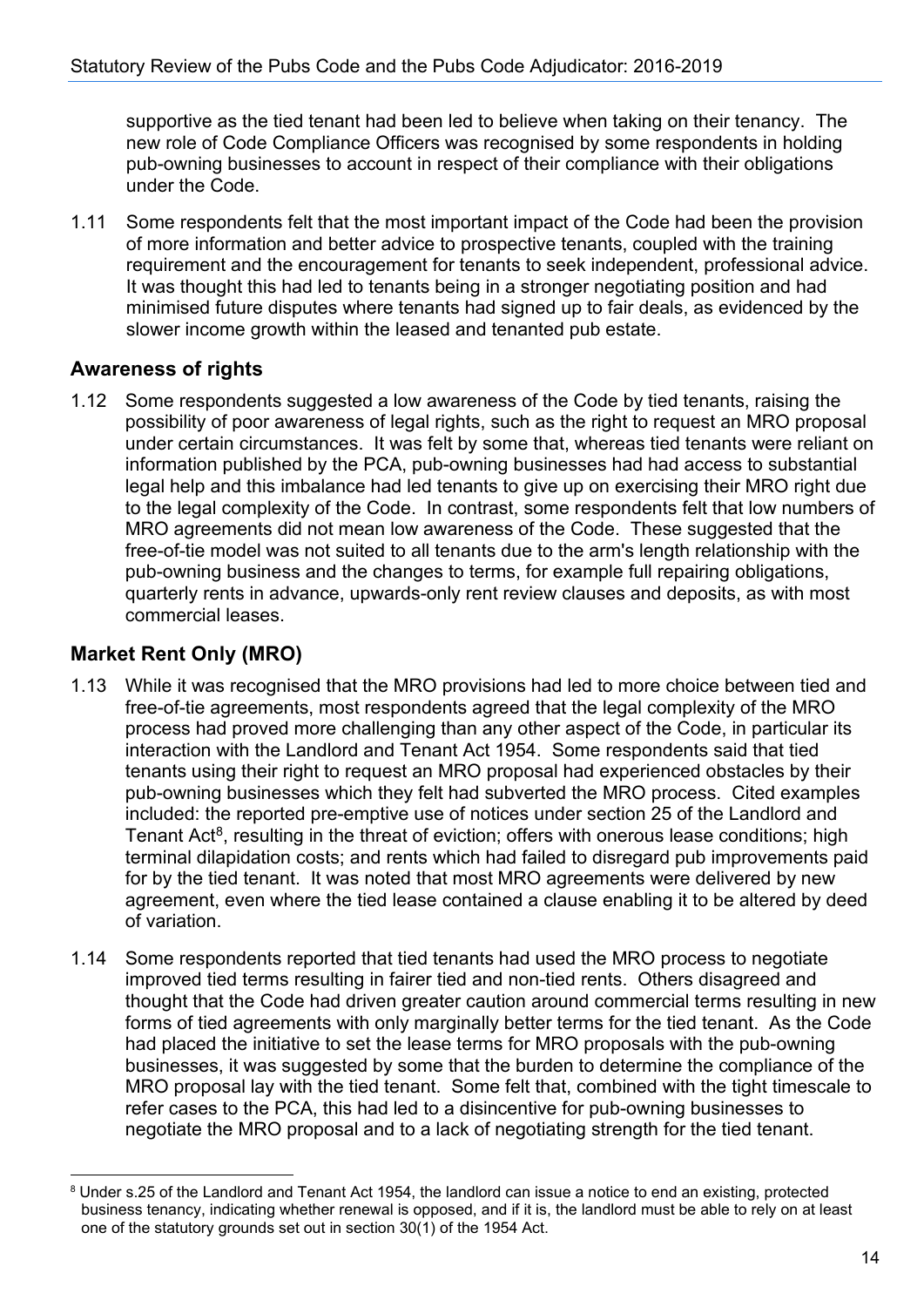1.15 Some responses thought the Code should have set out a comprehensive list of requirements against which MRO proposals could be objectively measured to ensure compliance, such as a list of common terms used in commercial leases. Others felt that tied tenants had not had access to a genuine MRO option, citing difficulties for tied tenants to compare the free-of-tie offer against their tied arrangements.

#### **Timings**

1.16 Most respondents thought that the tight timescales applying to the MRO process had been unhelpful and it was suggested by some that pub-owning businesses had used this to their advantage, for example, by using internal communication channels to delay rent assessment documents which led the tenant to miss the deadline to issue an MRO Notice. Some tied tenants reported they had missed their opportunity to refer suspected noncompliance MRO proposals to the PCA due to the narrow window for doing so. It was felt by some respondents that the timeline had led tied tenants and some pub-owning businesses into adversarial arbitration before negotiation could be concluded so as to avoid being out of time to refer an MRO proposal to the PCA. The process was compared with other contractual arrangements, such as the renewal under the Landlord & Tenant Act, where negotiation was not commenced by requiring a proposal from one party. Some noted that, while the Code had introduced tight time limits at the start of the process, no time limits had been applied to the arbitration process thereafter.

#### **Arbitration**

- 1.17 As a private dispute resolution process, some respondents thought the preservation of confidentiality aspects of arbitration had led to greater uncertainty for those considering a referral to the PCA. While the publication of arbitration awards had resulted in greater transparency of the process and insight to the PCA's decision-making, agreement to waive confidentiality had not been granted by all parties, leading to a relatively low number of awards being published. Some responses considered that the emphasis of the legislation should have been on 'adjudication' as the confidential nature of arbitration had enabled some pub-owning businesses to take control of the process in a manner that had been difficult to address. Others highlighted that the MRO process meant that, following a lengthy arbitration, where the PCA had concluded an MRO proposal to be non-compliant and had required the pub-owning business to produce another MRO proposal, this had resulted in further arbitration.
- 1.18 Most respondents who commented on the pace of the arbitration system during the review period felt it had been too slow from beginning to end, with some adding that such delays had been to the financial advantage of the pub-owning businesses who had continued to benefit from the tied arrangements. Some reference was made to the pub-owning businesses' published accounts which led some respondents to suggest that, as their income from the beer and other tied products had exceeded that from the property rent, this was a motivation for pub-owning businesses to delay the agreement of free-of-tie deals and frustrate the MRO and arbitration process. Some respondents saw these as unfair business practices which had not been penalised by the PCA, leading some tied tenants to abandon the MRO process and agree to a new tied deal instead. While some respondents welcomed the use of external arbitration in freeing up the PCA's time to regulate, some felt that the appointed arbitrators had not always demonstrated expertise in these types of property disputes and that the costs had been too high compared to an arbitration by the PCA.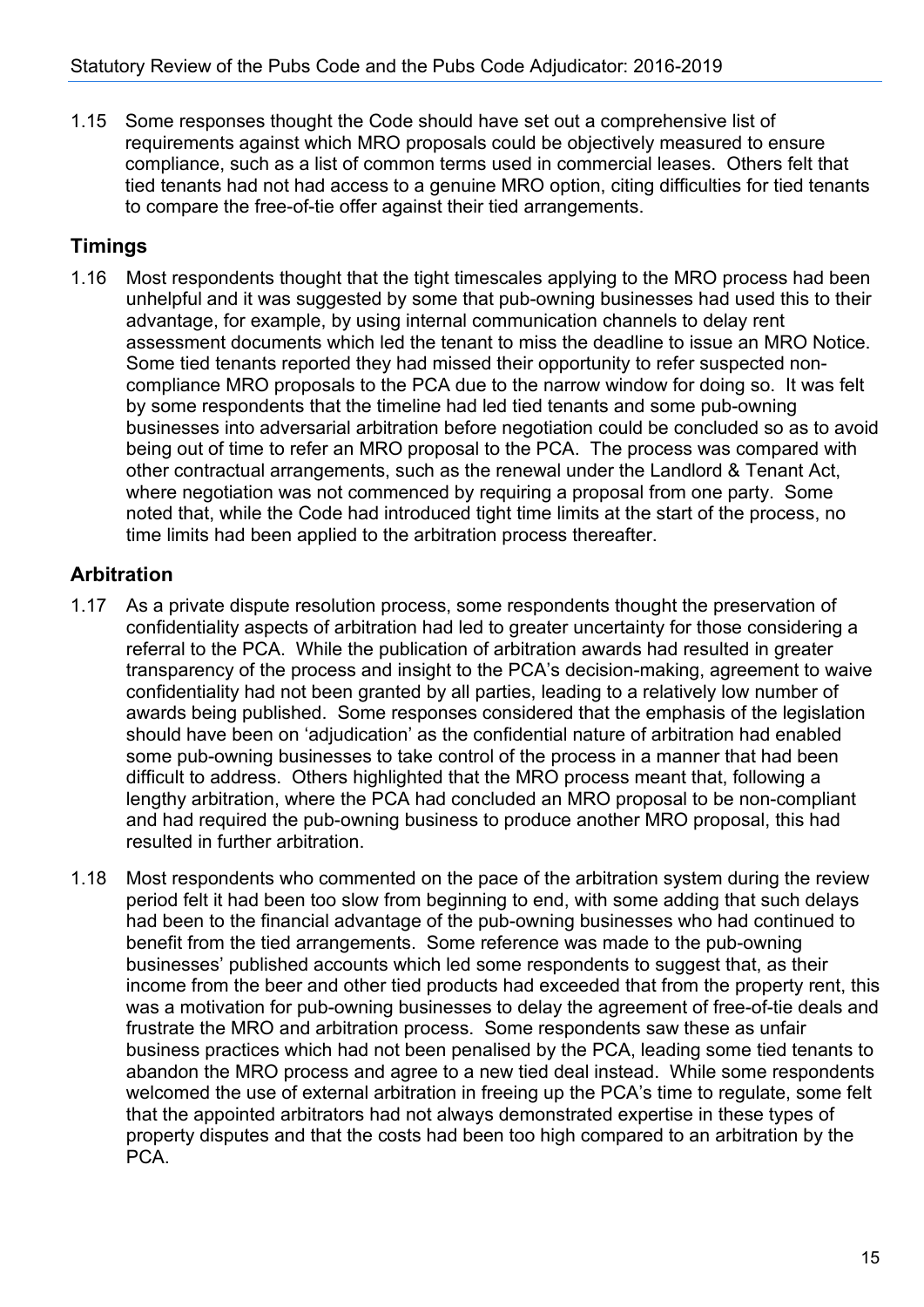## Fair and lawful principle

#### Summary of respondents' comments

- 1.19 Most respondents agreed that while the Code had promoted the principle of fair and lawful dealing, this had not always been delivered during the period under review and had been hampered due to the slow pace of arbitration process. It was also noted by some respondents that the fairness aspect had been difficult to deliver due to its subjectivity which had enabled some pub-owning businesses to circumvent and act against the spirit of the Code.
- 1.20 Some respondents considered that unfair practices had remained the norm, one example given being the removal of conditional rent discounts where a breach of the lease was suspected. Due to the large number of pubs covered by their estate, it was felt that some pub-owning businesses had unfairly used their oversight to the disadvantage of tied tenants by providing one-sided information about the risks and/or presenting financially prohibitive MRO proposals. Some voiced concern that the pursuit of the MRO route could have led some of the pub-owning businesses into taking the pub back into management, even where the property was of little value.
- 1.21 Some respondents said that pub-owning businesses had resisted the use of a 'deed of variation' as a quicker, cheaper way to deliver a free-of-tie agreement and had instead pursued new agreements leading to the application of Stamp Duty Land Tax, high legal costs and terminal dilapidation bills at the end of the existing tenancy, using these to deter tied tenants from pursuing the MRO option. While it was acknowledged that some tied tenants had managed to negotiate better terms than initially offered, it was suggested that for others this had been achieved at great expense, time and effort and that the low numbers of completed MRO agreements had deterred other tied tenants. Some suggested that the use of non-disclosure agreements had further stifled the awareness of fair terms. Also raised was the wide variance in rent assessments which, due to a limited number of surveyors qualified to undertake pub valuations, had led to concerns about potential conflicts of interest where surveyors had also been engaged by some of the pub-owning businesses as expert witnesses during the arbitration process.
- 1.22 In contrast, some respondents thought the operation of the Code was consistent with the 'fair and lawful' principle and considered their pub-owning businesses to have been fair, honest and transparent throughout its dealings. The encouragement for tied tenants to seek professional advice prior to entering into a substantive agreement or at rent review was also welcomed. It was noted that the Code had formalised many of the practices in the industry's earlier voluntary code $9$ , such as recorded notes of important conversations to aid clarity and to assure tied tenants that concerns had been properly raised and logged.

## No worse off principle

#### Summary of respondents' comments

1.23 Responses to this question were mixed. Some respondents stated that tied tenants were worse off than if they had been free-of-tie, whereas other respondents thought it had not been possible to determine whether this principle had been met. It was suggested that an

<span id="page-15-0"></span><sup>9</sup> [UK Pub Industry Framework Code](https://flva.co.uk/wp-content/themes/flva/pdf/BBPA-V6-feb-13.pdf)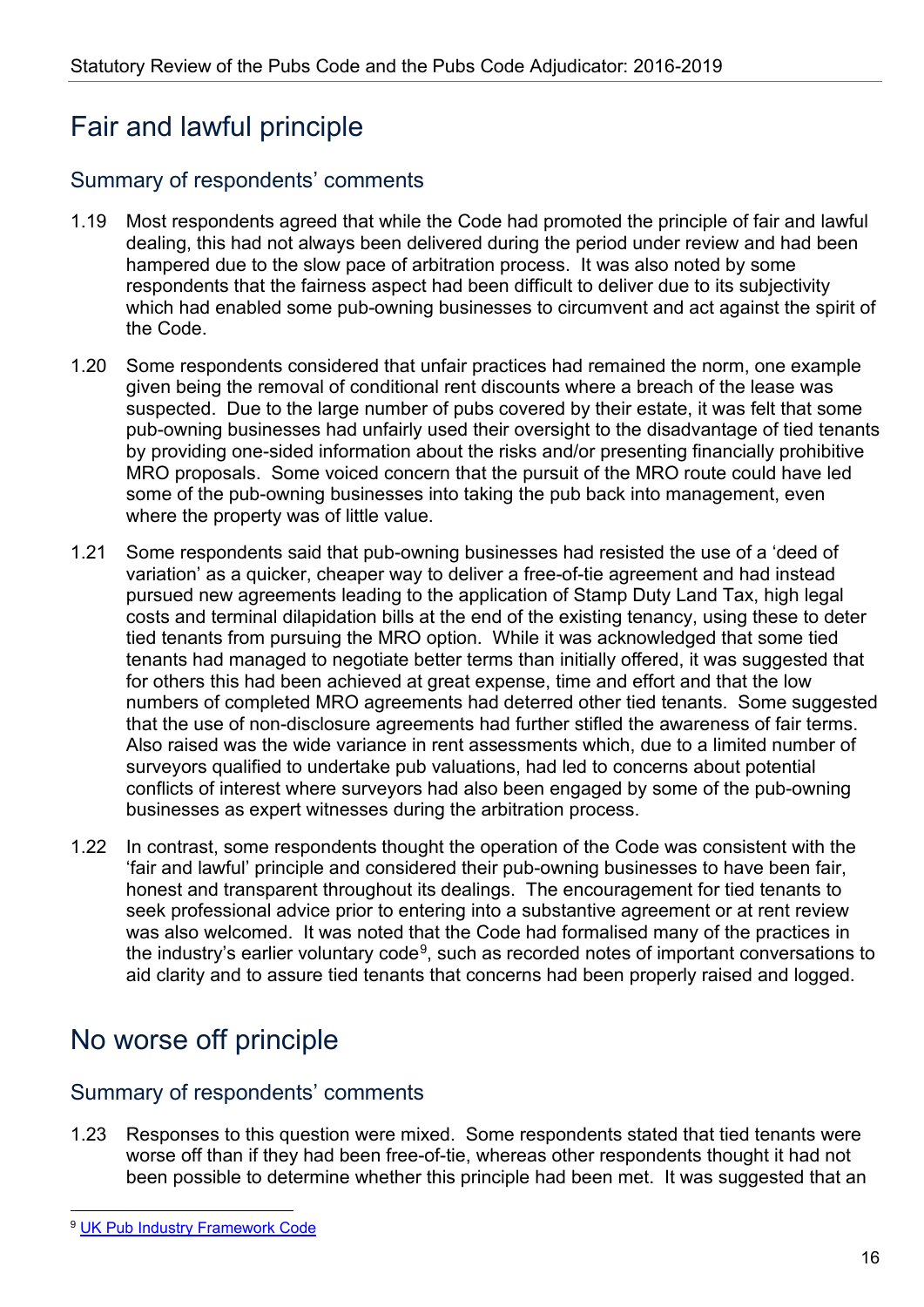imbalance of power had enabled some of the pub-owning businesses to negotiate MRO proposals without indicating how rental figures had been calculated, making it difficult for a tied tenant to gauge whether they would be worse off or not. Some respondents alleged that some pub-owning businesses had recovered potential lost tied profits by adding these to the MRO rent proposal presented to the tied tenant. Some thought that the use of new agreements (rather than deeds of variation) had resulted in the requirement of deposits, quarterly rent in advance and the application of Retail Price Index to rental payments.

- 1.24 Some suggested that some pub-owning businesses had circumvented the 'no worse off' principle by using wide-ranging, restrictive terms in tenancy agreements for products and services which pub-owning businesses had argued to be 'common' for the purposes of the Code. Others felt that some of the pub-owning businesses had sought to take some pubs out of the scope of the Code through a mixture of transfers to managed models and various franchised systems, resulting in the replacement of long-standing tied tenants with salaried managers.
- 1.25 Some respondents considered the Code to have been consistent with the 'no worse off' principle where, in many cases, tied tenants had enjoyed terms that had left them better off than a free-of-tie tenant. It was suggested that some analysis of the tied model had focussed too narrowly on the financial aspects of beer prices and respective rent figures but had ignored the benefits of the tied model, which had offered entrepreneurs the opportunity to run a pub for a relatively small investment, despite a potential lack of experience and capital.
- 1.26 Also listed were other benefits of the tied model, including the guidance and support provided by Business Development Managers, investment in refurbishments, funding of apprenticeships, the hosting of events/forums and access to licensees' networks. It was suggested that the MRO process had been designed to enable tenants to make a balanced decision, but that most tied tenants had either decided against the risks of the free-of-tie model with a full repairing / insuring lease or had used the MRO process to achieve a better tied rent. Some respondents felt that, while the Code was consistent with the 'no worse off' principle, the PCA's application of the 'reasonableness' test to MRO proposals had led to arrangements that were 'better than free-of-tie' and thereby had created a two-tier free-oftie market.

#### Government assessment

1.27 The Government notes the divergent views from stakeholders about the Code's effectiveness. It believes that the Code itself is consistent with the principles set out in the Act and there have been improvements for some tied tenants. However, stakeholders' comments to the review combined with various surveys which convey some tied tenants' challenges in accessing their statutory rights, leads the Government to recognise that the operation of the Code is not consistently delivering the outcomes the principles are intended to support and therefore is not working as well as it should, with some tied tenants finding it hard to exercise their MRO rights. The Government is concerned at reports of practices to deter tied tenants from exercising their rights, or to lead them to miss the Code's deadlines, thereby undermining the spirit of the Code. Evidence of such poor behaviour contrary to the Code should be shared by tenants with the pub-owning business's Code Compliance Officer, who has a statutory duty to verify the pub-owning business's compliance with the Code, or with the PCA for consideration whether intervention is necessary, including investigative action.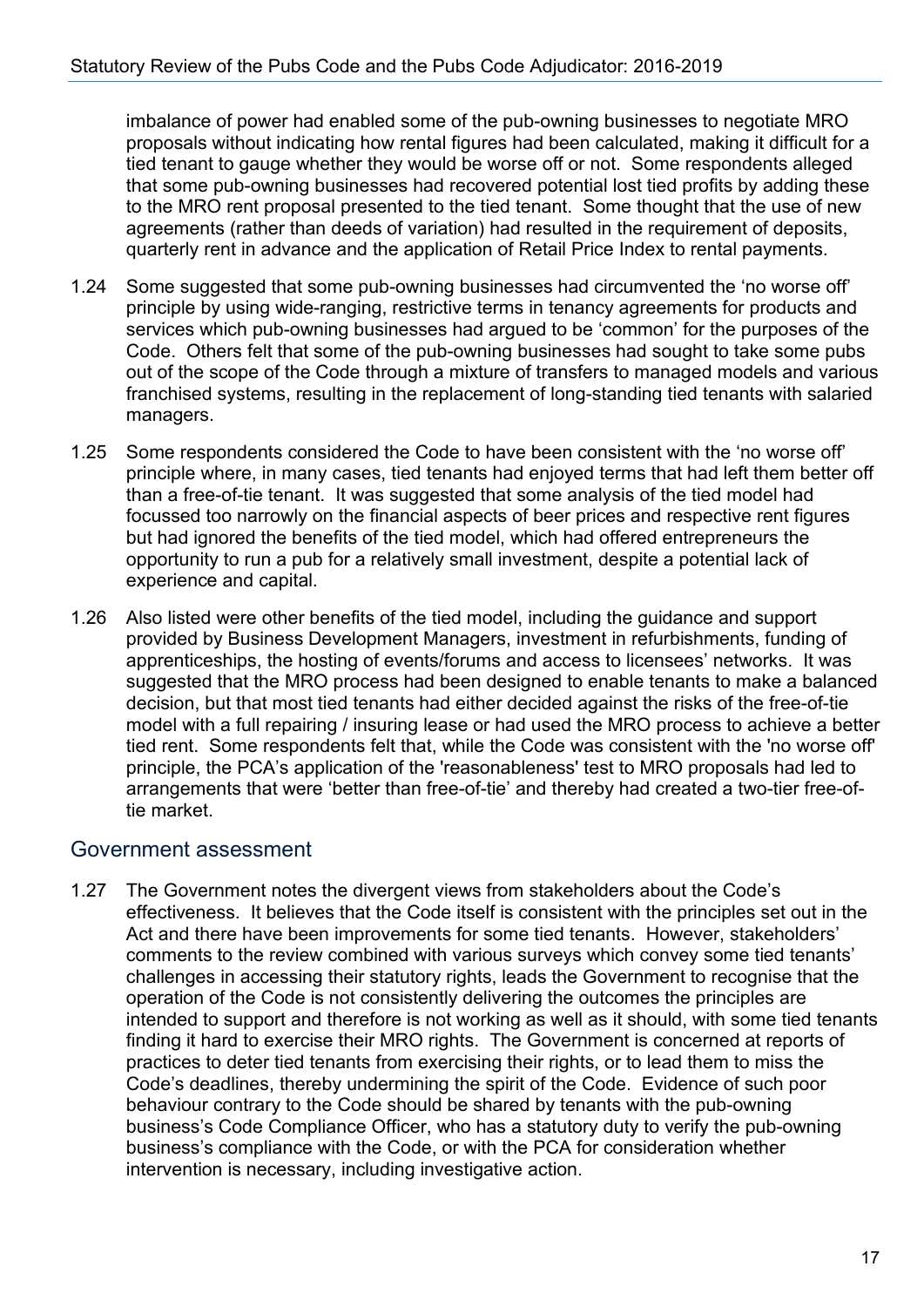- 1.28 The Government does not believe that the effectiveness of the Code can be assessed simply by looking at the number or proportion of free-of-tie deals resulting from the MRO process. There is evidence from surveys and individual responses to the review that some tied tenants are happy with their tied deal or have used the MRO process to negotiate a better deal. It is therefore feasible that tied tenants may have concluded that they are no worse off, or better off, in respect of their individual circumstances, and remain tied for that reason. However, there is also sufficient evidence that some tied tenants view the MRO option to be inaccessible, for example in the PCA's 2019 tenants' survey which found that 55% of those experiencing an event entitling them to initiate the MRO process did not think MRO presented a genuine choice for tenants. This experience of the process was also reflected by some tied tenants in their responses to the review.
- 1.29 The primary means for a tied tenant to determine that they are no worse off than if they were free of their tied arrangements is the right under certain circumstances to request an MRO proposal. While not a measure in itself of the effectiveness of the Code, the relatively low number of tied tenants who have taken that opportunity, and the evidence submitted that many tenants feel the MRO option is not a genuine choice, creates uncertainty as to whether tied tenants are no worse off than if they were free of the tie.
- 1.30 It is important that tenants make well-informed decisions at the outset and the Government is concerned that, despite the information requirements in the Code, tenants are not always aware of their rights under the Code. A survey of licensees by CAMRA found that nearly 20% were not aware of the Code. The most recent PCA tenants survey showed that in 2019 only 68% felt 'very' or 'quite aware' of the Code, a decrease from 72% in 2017. This was despite the 2019 survey including significantly more tenants (50% of respondents compared to 35% in 2017) that had taken on their tenancy since the Code, and its information requirements for new tenants, came into force.
- 1.31 While this highlights wider concerns about the access to expert advice and support, the Government does not consider it appropriate to dictate how tenants should obtain such advice and that seeking to restrict this to, for example, those with recognised professional qualifications could risk driving up tenants' costs, reduce access to advice and increase the number of tenants with no representation. However, it is important that tenants understand who they are receiving advice from and what to look for when identifying appropriate support.
- 1.32 The Government believes that the challenge is to ensure the MRO process affords a genuine choice for tenants, and notes that a key factor, as reported in the PCA tenants' survey, is often the cost of an MRO agreement, both in terms of the legal and other costs, but also the inclusion of terms in the MRO proposal which, some pub-owning businesses argue, are commonly found in typical free-of-tie agreements in the market.
- 1.33 While the Government recognises the merit of the MRO provisions in enabling publicans to make decisions on how they would like to operate their business, it is right that this is balanced against the legitimate rights of the pub-owning business over the property they own and, for some brewers, a route to market for their products. A move to MRO on demand would introduce significant uncertainty for pub-owning businesses to plan their business on the basis of different types of model and income streams. It is possible that such an approach could result in a greater move to other forms of agreement and managed houses.
- 1.34 The Government recognises MRO as a process by which a tied tenant can pursue a change in the nature of their contractual arrangements with the pub-owning business and enable the tenant to run their business in a different way if they so choose. However, the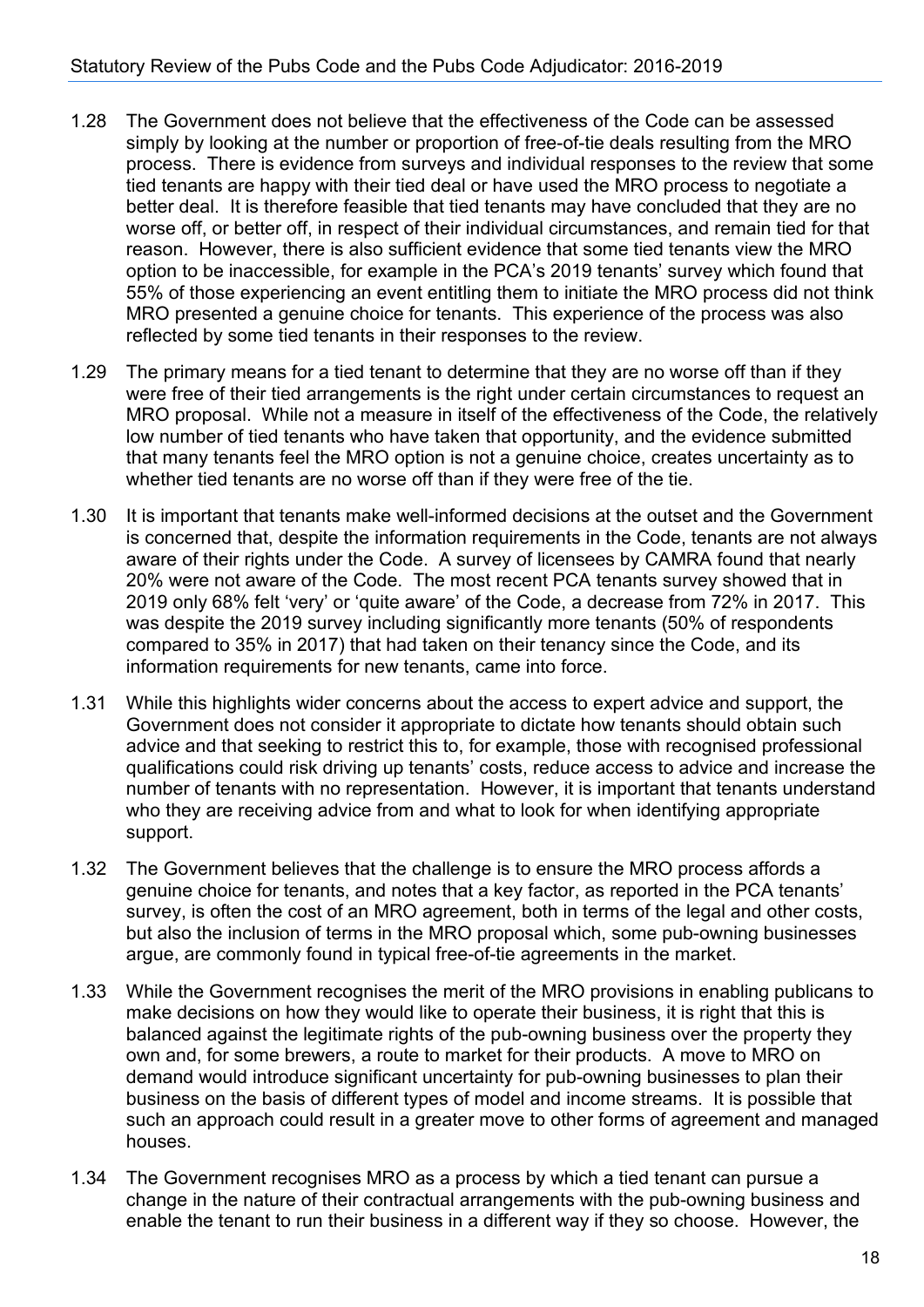Government is of the view that the circumstances for a tied tenancy transforming into a free-of-tie model using the MRO process are likely in most cases to present different considerations compared to a free-of-tie tenancy on the open market. Unlike a new tenant, the tied tenant presents a known quantity to the pub-owning business, who will be able to recognise the tenant's approach. The tied tenant will have made personal and financial investments in the pub and therefore have different options and choices compared to another tied tenant or a prospective tenant able to test the free-of-tie market at will and walk away. The MRO process is, effectively, a re-balancing of the commercial relationship between the tenant and the pub-owning business and the starting point for assessing the market rent should not be approached as simply a re-calculation of the rent in order to replicate profits from the tie.

- 1.35 This does not necessarily mean that commercial terms are unreasonable and pub-owning businesses have suggested that some of those terms reflect the fact that there is less oversight and communication with tenants under the free-of-tie model. The Government therefore believes MRO-compliance should be considered on a case-by-case basis, an approach which the PCA has set out in the chapter on MRO proposals in the PCA's Regulatory Compliance Handbook.
- 1.36 The Government notes that many of the published arbitration decisions have found in favour of the tied tenant. While this shows the value of arbitration as an approach to dispute resolution, it can by its nature be a long and time-consuming process which can be frustrating to the parties. Paul Newby and Fiona Dickie addressed some of the reasons behind the pace of the beginning-to-end arbitration system when they gave evidence to the BEIS Select Committee on 26 June 2018 and set out the steps they were taking to manage and improve this<sup>10</sup>. The pace and effectiveness of arbitration were significantly improved during the review period by the work the Deputy PCA, including her determination of some long-standing and contentious disputes as to the interpretation of the Code.
- 1.37 The Government welcomes recent measures to speed up the process and notes the evidence that this is having an impact. The Government will consider with the PCA whether the creation of tailored dispute resolution rules would help dispose of cases more quickly and will consult on any proposals. The Government will also consider what options there are for an alternative appeal mechanism and consult on this matter.
- 1.38 In respect of extending the threshold of 500-tied pubs, nearly all of the unregulated tied pub companies are significantly below the threshold and most regional and family brewers with tied estates have signed up to the voluntary rent dispute and complaints procedures  $(PIRRS and PICAS)<sup>11</sup>$  $(PIRRS and PICAS)<sup>11</sup>$  $(PIRRS and PICAS)<sup>11</sup>$ . Evidence from the Pub Governing Body shows that these voluntary mechanisms have had one complaint referred for consideration in respect of the pub companies with fewer than 500-pubs since the Code was established in 2016 (though there is no right to an MRO option). The Government has similarly received low numbers of correspondence about pub companies that sit outside the Code and therefore does not believe there is a sufficiently strong case to amend the threshold at this point and will instead keep this under review.
- 1.39 The Government has considered the recent mergers and buy-outs in the pub sector and whether this risks a large number of tied tenants losing their rights under the Code following a large acquisition of pubs from a regulated pub company. As established in the Act, a

<span id="page-18-0"></span><sup>10</sup> [Business, Enterprise and Industrial Strategy Committee: Oral evidence: Pubs Code, HC 1082, Tuesday 26 June](http://data.parliament.uk/writtenevidence/committeeevidence.svc/evidencedocument/business-energy-and-industrial-strategy-committee/pubs-code-adjudicator-update/oral/86102.html)  [2018](http://data.parliament.uk/writtenevidence/committeeevidence.svc/evidencedocument/business-energy-and-industrial-strategy-committee/pubs-code-adjudicator-update/oral/86102.html) 

<span id="page-18-1"></span><sup>11</sup> See links at<http://www.thepubgoverningbody.co.uk/>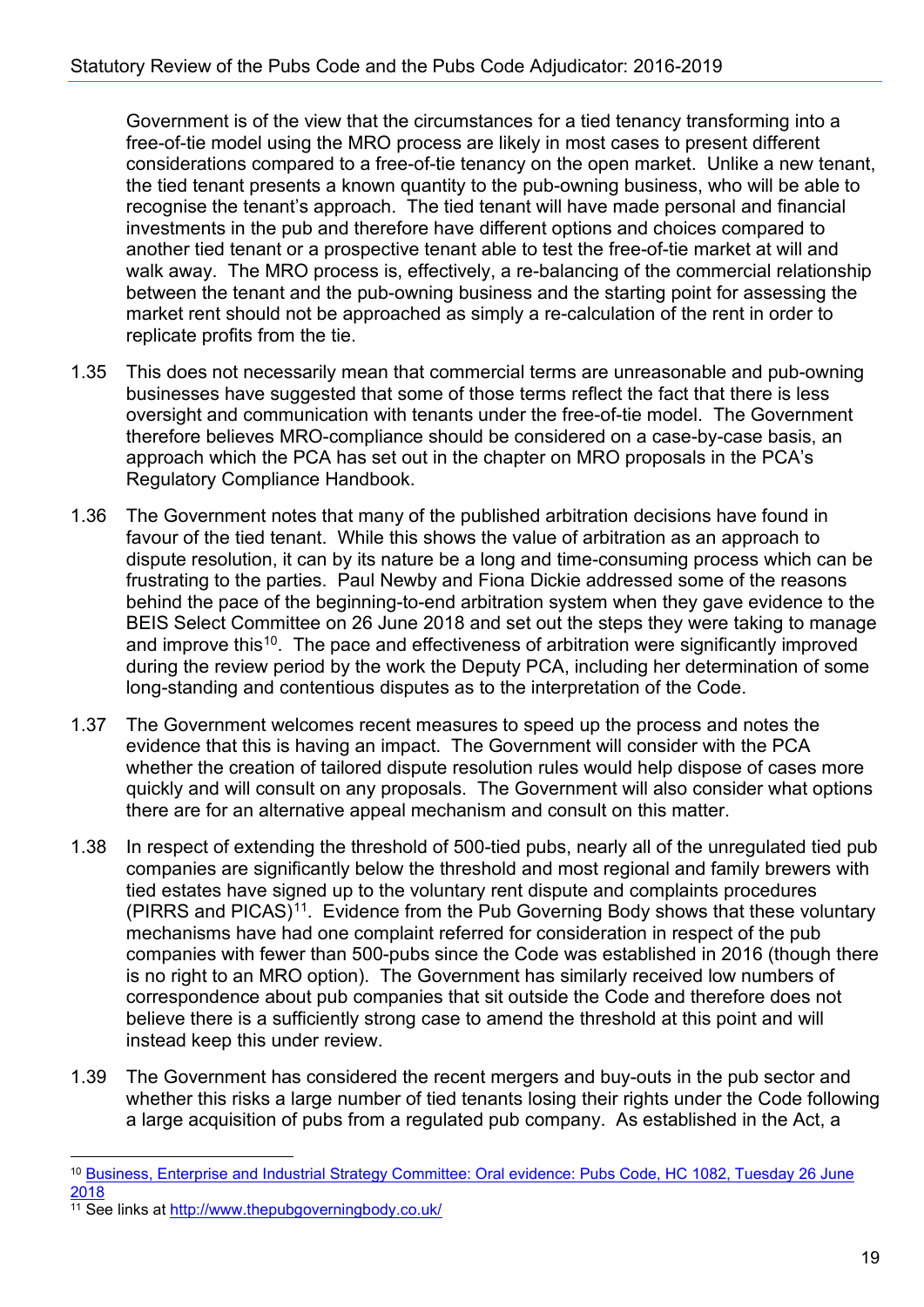business becomes a pub-owning business where it has owned 500 or more tied pubs in England and Wales, for a period of at least six months in the previous financial year. While the Act sets out the extended protection for tenants whose pub has transferred to a landlord who is not a regulated pub-owning business, this covers their non-MRO rights only and ends when the tenancy ends or there is a rent assessment.

1.40 Where a smaller pub company reaches the 500-tied pub threshold through the acquisition of a number of pubs from one of the existing pub-owning businesses, the tied tenants of the existing pub-owning business would lose their existing MRO rights at the point where the ownership of the pubs changes. While the purchasing company would eventually become a pub-owning business and full Code rights would be restored to their tied tenants, this could take up to 18 months (for example, if a company acquired enough tied pubs to meet the threshold in October 2020, this would not satisfy the 6-month period until the 2021/22 financial year and therefore remain out of scope of the Code for the duration of that period). Issues related to scope are further addressed in Chapter 3.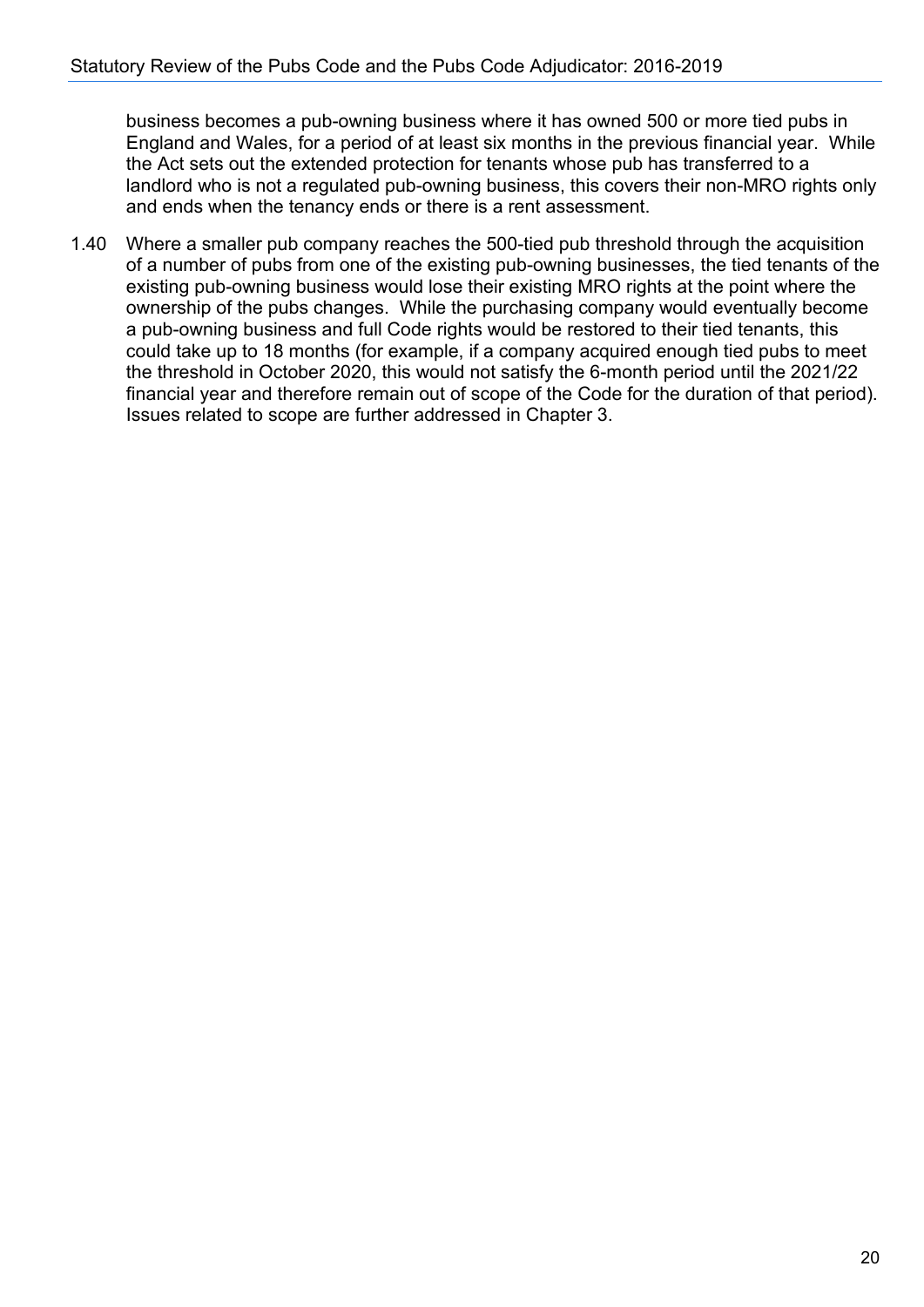## <span id="page-20-0"></span>Chapter 2 - Pubs Code Adjudicator's performance

## Introduction

- 2.1 A key function of the PCA is to arbitrate disputes in respect of compliance with the Code and in relation to the MRO procedure. The PCA also has other key regulatory functions, including the provision of advice, consulting on and issuing guidance, and the investigation of suspected non-compliance with the Code. In addition, in the review period, the PCA was also required to set up the PCA's office and recruit staff. The PCA's running costs are met through an annual levy imposed on the regulated pub-owning businesses.
- 2.2 This part of the report summarises respondents' views on how effective the PCA has been in enforcing the Code. Specific comments were invited whether the PCA has sufficient and proper powers and how these have been exercised, the PCA's provision of advice and guidance, investigating non-compliance with the Code, the PCA's response where noncompliance was found and arbitrating disputes. This section relates to Terms of Reference 2 and 3.

### Effectiveness of the PCA in enforcing the Code

#### Summary of respondents' comments

- 2.3 Respondents' views varied. Some responses thought the absence of an implementation period for the Code had left little time for the PCA to set up its office, recruit suitably skilled staff to meet its operational needs and allow for the familiarisation of new complex legislation prior to the Code coming into effect. Some respondents thought that the PCA had performed in a satisfactory manner.
- 2.4 Some respondents felt the PCA had not fulfilled the potential of the role and that there was scope for improvement, such as more constructive engagement with both pub-owning businesses and tenant representatives. Some respondents felt that the beginning-to-end arbitration system needed to improve in areas such as information on case progression and short deadlines for information from parties.
- 2.5 Dissatisfaction was expressed by some respondents in respect of what they regarded as the lack of direction to some pub-owning businesses or requiring them to act within a specified time. While some respondents thought the nature of the arbitration process had failed to set clear legal precedents to direct parties, it was accepted that the publication of arbitration awards had provided useful insight into the decision-making process.
- 2.6 Some respondents considered that the PCA had become more effective over the course of the period under review, referring to the reduced number of enquiries and referrals to the PCA and the diminishing number of open cases since the appointment of a Deputy PCA. While some observed that the use of external arbitrators had helped to address the high levels of arbitral work and free up the PCA's time to apply its regulatory powers, concerns were raised about the cost of external arbitrators and their perceived lack of familiarity with some of the issues specific to the tied pub sector, such as contract law and pub valuations.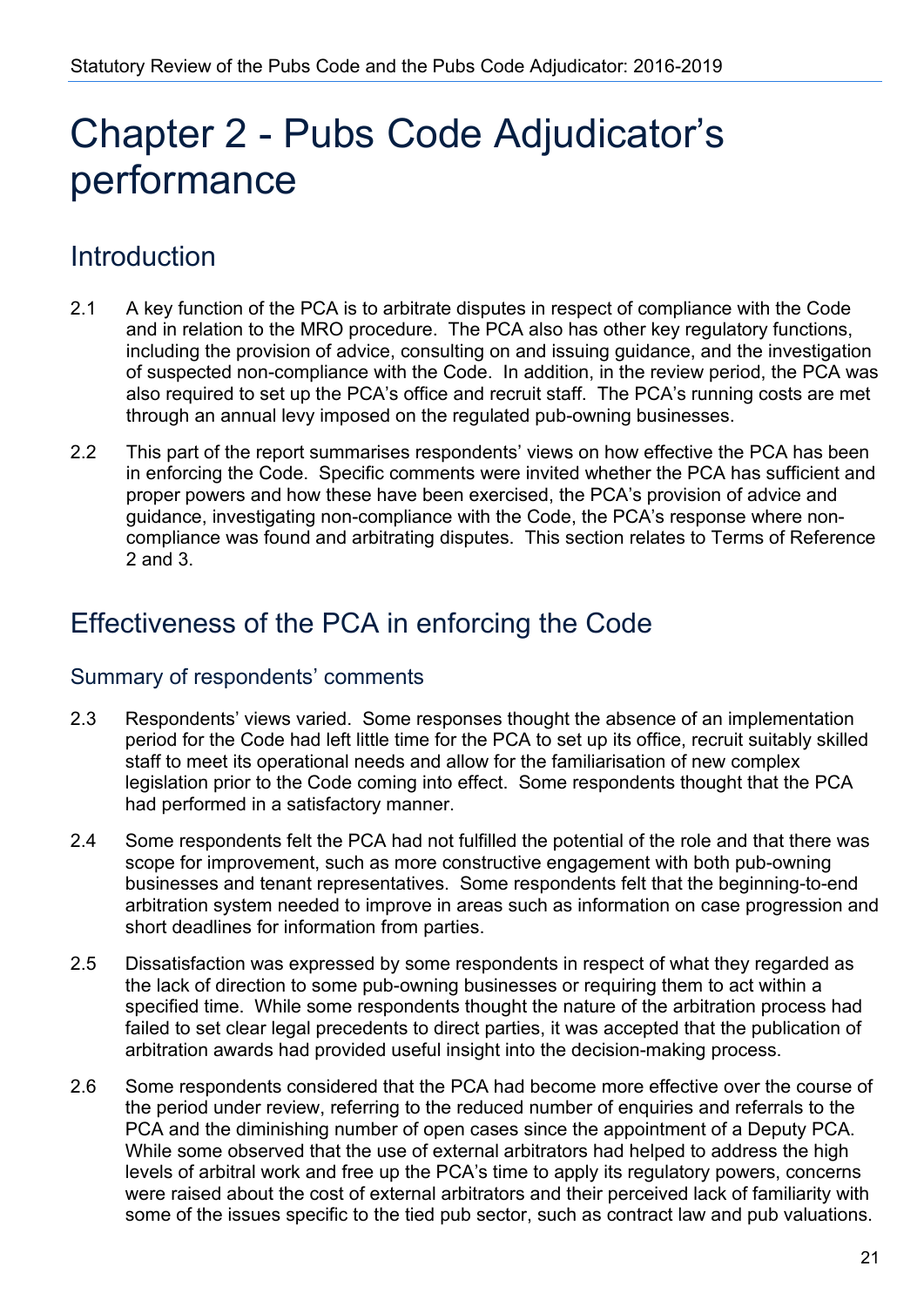Some queried the operational costs of the PCA, paid for by a levy imposed on the pubowning businesses, where it was felt that the PCA's impact and output had not met expectations and there had been limited improvement in respect of the administration of cases. It was also felt there had been a lack of clarity on how the levy had been calculated and apportioned between the pub-owning businesses during the period under review.

### Does the PCA have sufficient and proper powers to enforce the Code effectively

#### Summary of respondents' comments

2.7 This question elicited a range of views from respondents. Some considered the PCA's existing powers to be proper and sufficient for the effective enforcement of the Code though others felt the PCA had not exercised these to their full extent. Some held the view that the PCA had exceeded its remit in applying the principles underpinning the Code to specific MRO proposals, for example in applying a 'reasonableness' test to the terms offered in MRO leases. Others expressed frustration that the PCA's powers appeared 'toothless' in addressing repeated poor behaviour by some pub-owning businesses and needed to be strengthened, although some also acknowledged the PCA's increased regulatory activity.

### PCA's effectiveness in exercising its powers

#### Summary of respondents' comments

- 2.8 Some respondents felt that the PCA had exercised its powers satisfactorily, particularly as the legislation had set a new precedent and had presented a challenge for all parties involved. However, some thought that a vagueness in some of the Code's provisions and the PCA's application of a reasonableness test to tenants' individual circumstances had led to some uncertainty about the compliance of MRO proposals. The PCA's application of the test for 'uncommon' terms of an MRO proposal was also raised which, it was felt, had led to inconsistencies in arbitration awards and could have been resolved through the provision of guidance.
- 2.9 Some respondents noted the PCA had not used its powers to refer to the Secretary of State alleged unfair business practices, which were to the detriment of tied tenants, and had aimed to avoid the operation of the Act or the Code. Others thought the PCA had not been sufficiently robust in dealing with advisers who those respondents felt were nonexpert and had made unhelpful contributions while representing or assisting tied tenants with their arbitration cases. Some also thought the PCA should have exercised its regulatory powers more, as opposed to focussing on arbitration which, due to its confidential nature, they said had failed to create any meaningful precedents.
- 2.10 Some respondents considered the PCA to have used its powers to good effect in improving practices, processes and behaviours through regular meetings with senior pub-owning business personnel, such as working to address the use of high terminal dilapidations. The establishment of the Code Compliance Officers Forum was welcomed and had served to disseminate information and provide feedback. It was suggested the PCA should similarly use its soft powers to tackle some of the pub-owning businesses' use of non-disclosure agreements thought to reduce the positive effects of the Code. Some respondents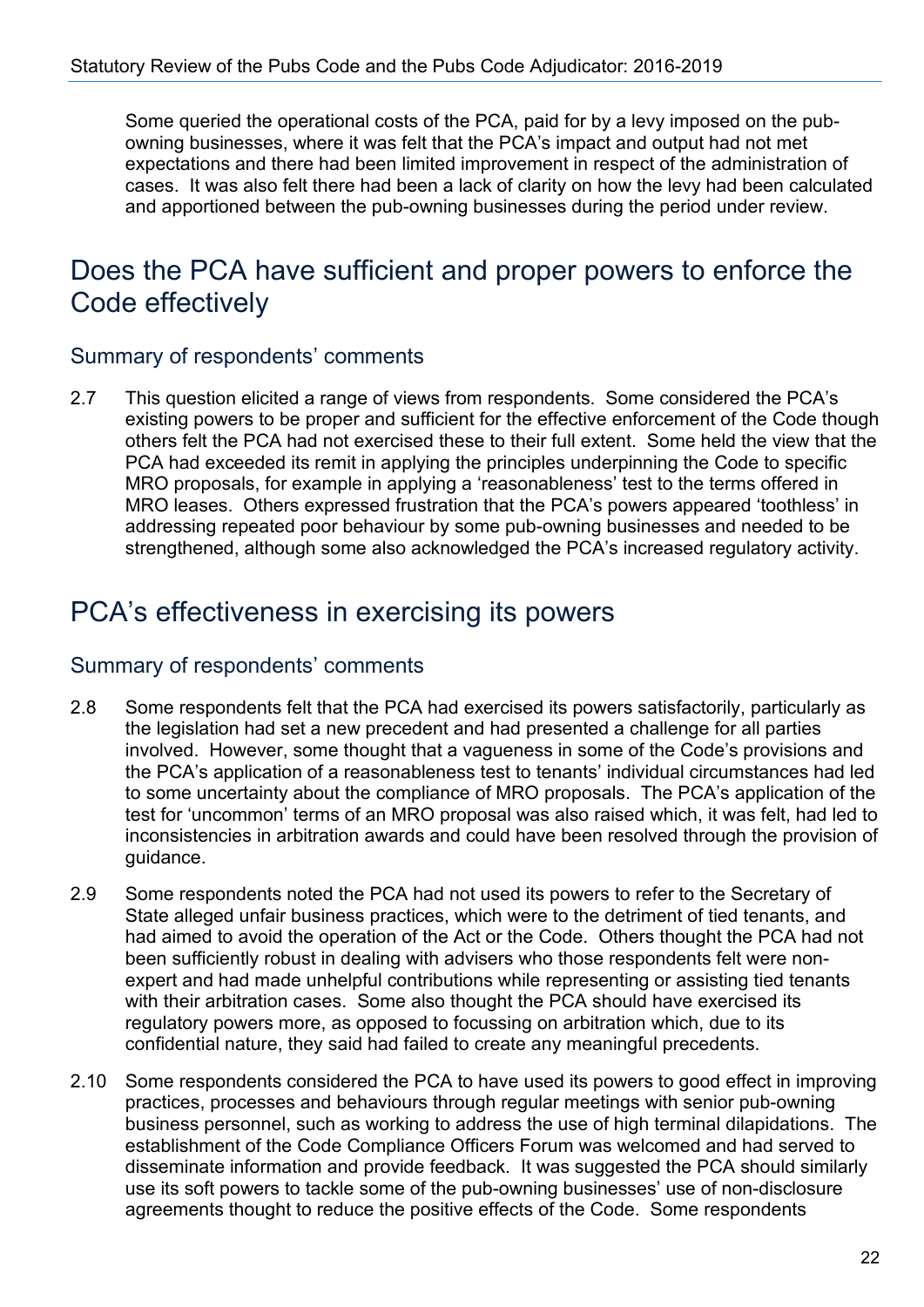welcomed the PCA's consultation on 'sediment and wastage' and its correction of pubowning businesses' assertion that an MRO proposal could be achieved only by way of a new agreement. The PCA's publications of arbitration awards was also seen as a positive development.

## PCA advice and guidance

#### Summary of respondents' comments

- 2.11 Respondents' views varied. While some respondents considered the information, advice and guidance issued by the PCA to be helpful in promoting an understanding of the processes and identifying best practice, others thought it confusing and ambiguous. Some felt the PCA should have issued plain English guidance on the MRO process and its interaction with the Landlord and Tenant Act provisions with input from tenant bodies and Code Compliance Officers. The PCA's decisions to issue advice in some cases, as opposed to statutory guidance, was questioned by some, as the latter would have required consultation with stakeholders. While the PCA's increased focus on developing advice was seen as a positive, some respondents commented that the withdrawal of a PCA advice note had left both tied tenants and pub-owning businesses unclear. Although some thought that the publication of arbitration decisions had helped, they felt that they were legalistic in nature and difficult for a layperson to understand.
- 2.12 Some expressed the view that the PCA's guidance on interpreting 'common' terms and 'reasonableness' in relation to MRO offers had created a level of subjectivity where most MRO proposals could be deemed 'unreasonable'. Some suggested the PCA should have reviewed pub-owning businesses' standard terms and conditions to clarify their compliance with the Code or issued "golden threads" on the themes and outcomes of awards, particularly for external arbitrators to ensure a consistent approach. While it was acknowledged the PCA had a clear objective to raise awareness of the Code and highlight best practice, some respondents thought that a cost-benefit assessment on their likely impact should have been completed prior to issuing advice, such as the Beer Duty Waste Guidance, which had led to costly changes to some pub-owning businesses' systems.

## Investigating non-compliance

#### Summary of respondents' comments

2.13 Most respondents observed that the PCA had not undertaken any investigations into noncompliance during the period under review. Some pub-owning businesses' behaviour was identified where it was thought the PCA should have employed its investigative powers, such as the use of terminal dilapidations to deter tied tenants from issuing an MRO Notice or the 'sediment issue'<sup>[12](#page-22-0)</sup> which had been consulted on, as opposed to having been investigated. Some respondents expressed disappointment that levy funds had been returned to the pub-owning businesses because no investigations had been undertaken. However, it was also acknowledged that the PCA may have been hindered in investigating poor business practices due to the demands of the high numbers of open arbitration cases, though this had improved with the appointment of the Deputy PCA.

<span id="page-22-0"></span><sup>&</sup>lt;sup>12</sup> [The volume of draught product waste which is unsaleable](https://www.gov.uk/government/publications/pubs-code-adjudicator-guidance-beer-waste-and-duty)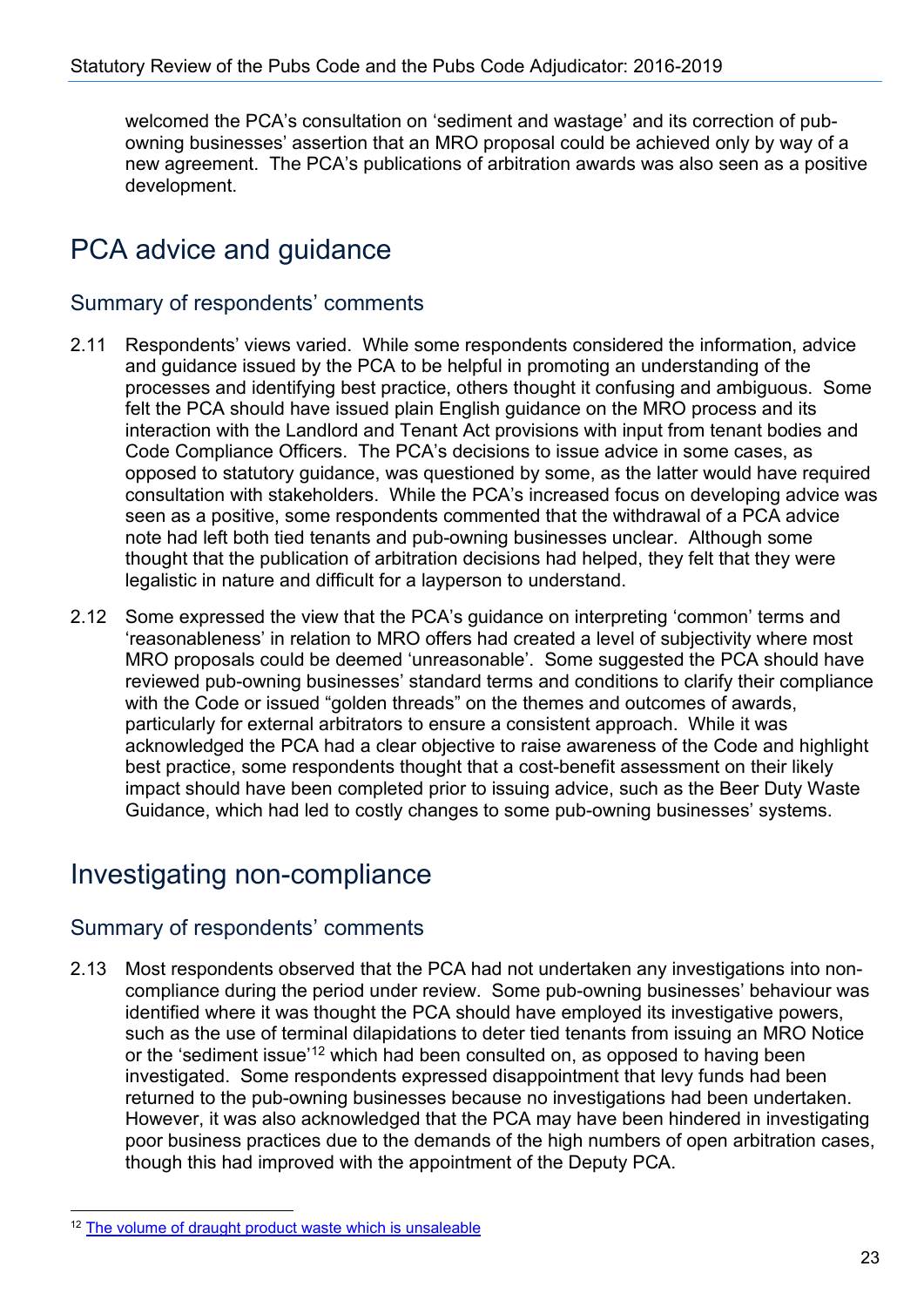2.14 Some respondents considered the bar had been set too high, in terms of evidence required to justify an investigation, enabling pub-owning businesses to side-step issues. However, some expressed concern that an investigation would take time to complete during which the pub-owning business under investigation could continue to benefit from the tied arrangements. In contrast, some respondents considered pub-owning businesses to have co-operated fully with the PCA's enquiries and made the point that, had there been evidence of non-compliance, the PCA would have applied its powers, such as naming and shaming, investigating, producing guidance and/or issuing fines.

## PCA effectiveness where non-compliance was found

#### Summary of respondents' comments

- 2.15 Some respondents felt that the PCA had not taken sufficient regulatory action when alleged non-compliance by pub-owning businesses had been reported to it. However, the PCA's response to the 'sediment' issue had been welcomed. Others commented that, where recommendations had been made, some pub-owning businesses had appeared to have ignored these or had challenged the PCA with judicial reviews. In terms of information required by the PCA, the complexity of some of the PCA's requests were considered by some to be incomprehensible for non-lawyers, particularly where these had cited legal requirements in the Code.
- 2.16 Some respondents welcomed the clarity afforded by the published awards which some felt had shown some pub-owning businesses to be repeatedly non-compliant. Some respondents noted that no penalties had been imposed on the pub-owning businesses and thought this had served to encourage further breaches. It was suggested that, as arbitration awards could be long and complex, the PCA should have issued summary guidance of each award as well as cumulative guidance summarising the main themes of published awards, highlighting any key points of interest to tied tenants and pub-owning businesses.

## Arbitrating disputes under the Code

#### Summary of respondents' comments

- 2.17 Some respondents commented that, despite the improvements made, the process had remained too slow over the review period, resulting in tenants giving up and settling for renegotiated tied deals. Some respondents noted that while the Code imposed a strict timetable to the MRO process, it did not apply timings to the process of arbitration itself and suggested that the beginning-to-end arbitration process had, at times, taken too long to result in an award. Some respondents noted that the number of open arbitration cases diminished following the appointment of the Deputy PCA. Some welcomed the PCA's introductions of "stays" to enable the parties to complete negotiations without the pressure of arbitration being triggered though also questioned whether such 3-month stays had been sufficient.
- 2.18 While the PCA's referral to external arbitrators had been welcomed in helping to reducing the number of open cases and enabling the PCA to focus on its regulatory obligations, some respondents questioned whether all external arbitrators had been sufficiently aware of the Code's nuances. Some respondents raised concerns about the costs related to the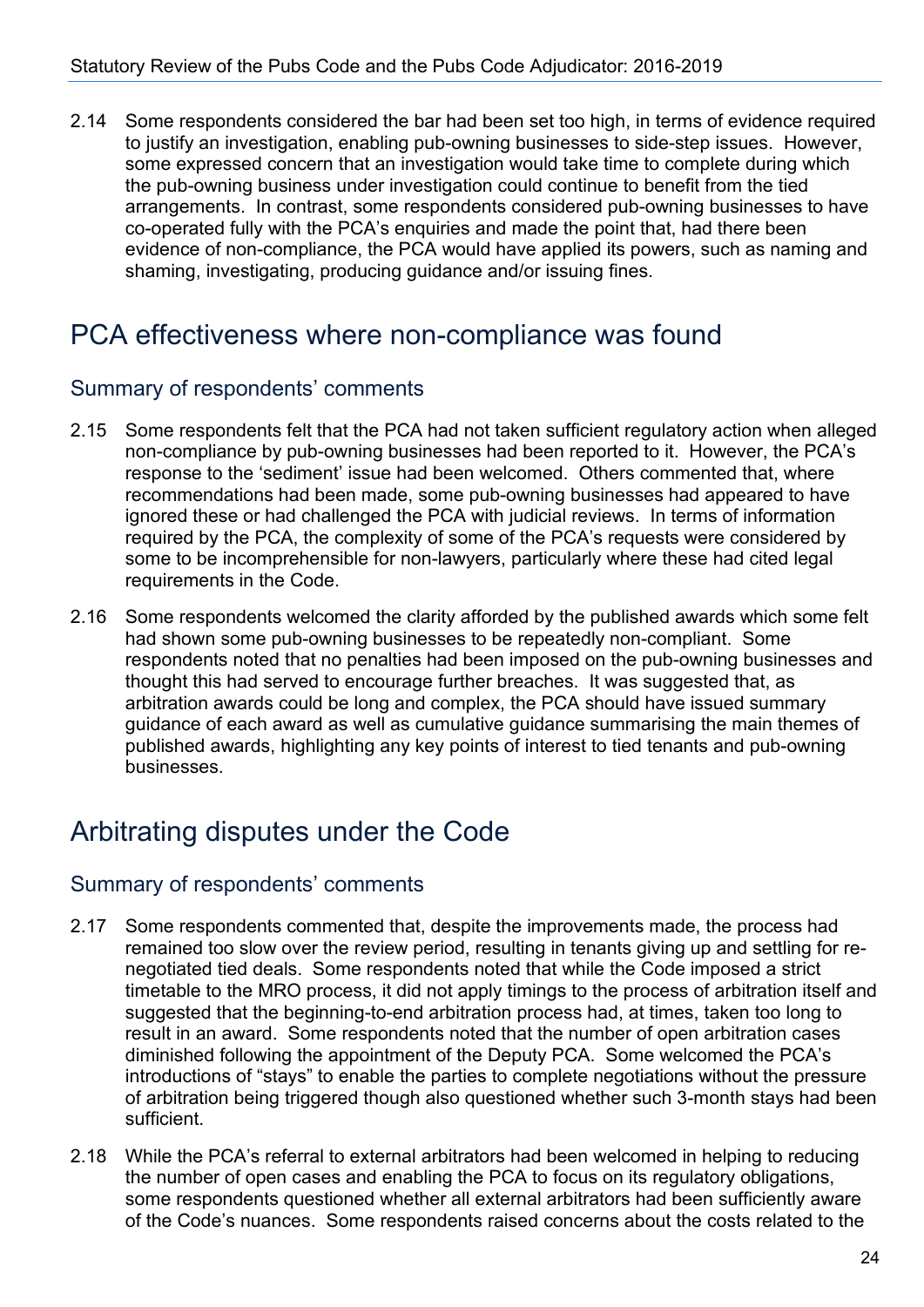use of external arbitrators whose fees were much higher than the PCA's arbitration fee. Some respondents commented that with day hearings costing up to £2,800, these varying costs had made it difficult to accurately budget referral costs. Others also mentioned the high costs of arbitration, highlighting that while the PCA's £200 referral cost might be low, some tied tenants had spent significantly more on lawyers and/or experts during arbitration.

### Government assessment of the PCA's performance

- 2.19 The Code introduced complex new regulations interacting with an existing legal framework established by the Landlord & Tenant Act 1954 and the Arbitration Act 1966, against a challenging implementation timetable. New legislation requires time to bed down and requires familiarisation by both the regulator and the parties within its scope. The Government recognises that, in addition to carrying out its duties as arbitrator, the PCA in this period also had the task of setting up its office; recruiting suitably skilled staff; ensuring that the necessary administrative processes were set up and issuing guidance, all of which was achieved in a relatively short period.
- 2.20 The Act does not provide for the PCA to directly recruit its own staff. While the PCA has successfully recruited good staff through the use of secondments, usually from Government Departments, the Government recognises that this can be a lengthy process and limits the flexibility of the PCA to recruit expertise. The Government will continue to work with the PCA to streamline the recruitment process and, when a suitable legislative opportunity arises, seek to enable the PCA to recruit its own staff to ensure it is appropriately resourced to fulfil its duties.
- 2.21 The Government notes respondents' views on the slowness of the beginning-to-end arbitration system and the time taken to conclude some cases. While the confidential nature of the arbitration process serves to protect the parties, it has hampered the transparency of the process and the sharing of best practice. That is being addressed by the PCA's efforts in obtaining parties' agreements to publish arbitration awards which, in many cases, have ruled in favour of the tied tenant.
- 2.22 The published arbitrations set out the procedure and chronology of the cases which can be helpful in illustrating why some take time to resolve. The published awards also show how the Deputy PCA was able to speed up some of the outstanding casework following her appointment in November 2017. Fiona Dickie was able to draw on her judicial background, dispute resolution skills and experience of complex cases to resolve some of the longstanding arbitration cases. This included the consolidation of several cases with common issues at an oral hearing, dealing quickly with cases that included complex and/or novel issues such as compliant stocking requirements, setting the pace of proceedings as the arbitrator, rather than leaving this to the parties, and producing conclusions on the law and facts in relation to common legal issues that repeatedly arose in Pubs Code arbitrations.
- 2.23 The Government notes that arbitration processes can, by their nature, take time to resolve and welcomes the continued progress that has been made since the end of the review period to speed up the beginning-to-end arbitration process. The Government will work with the PCA to consider if the speed of casework can be increased further, whether administratively or by changes to the Code and, where appropriate, bring forward proposals for consultation.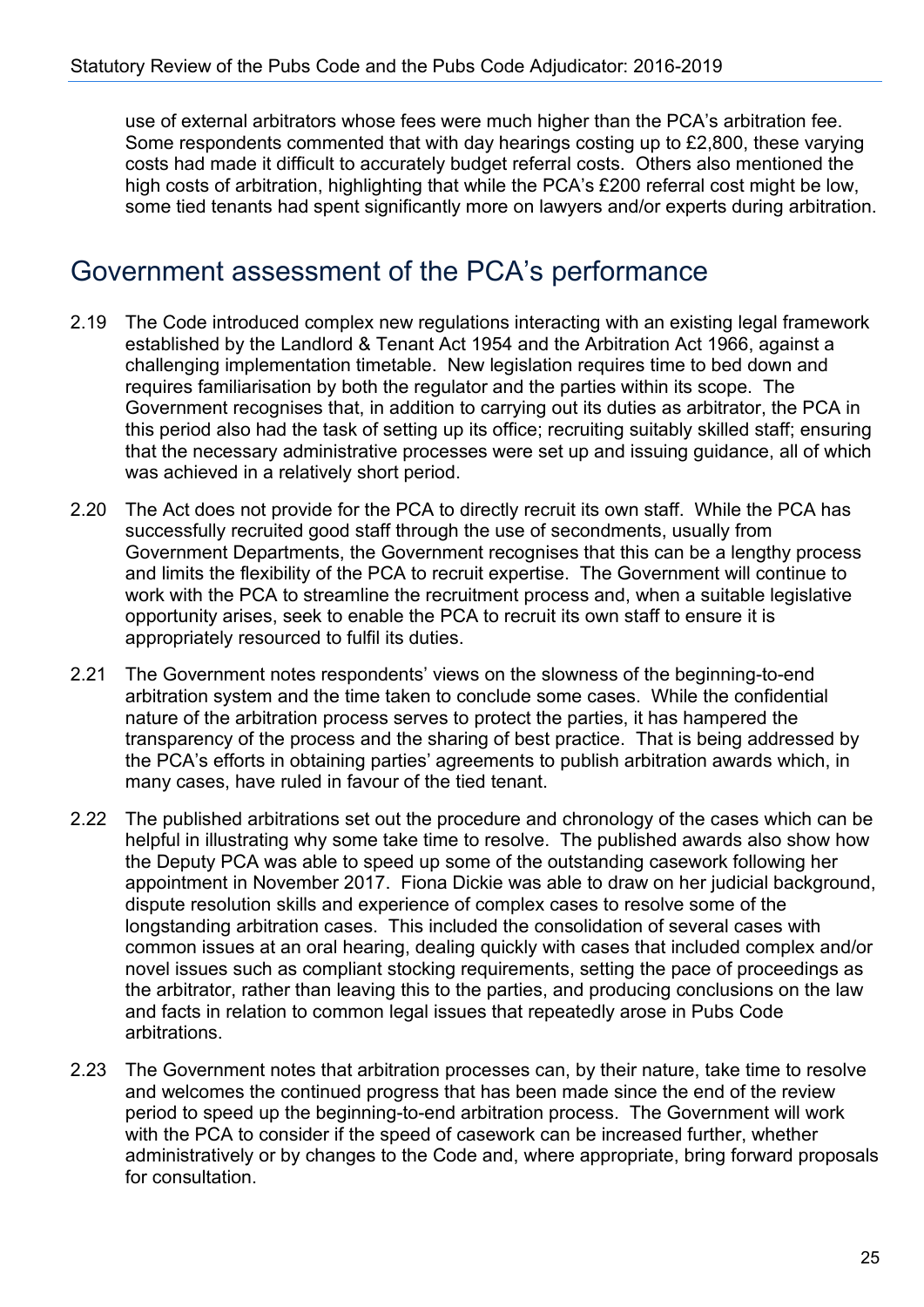- 2.24 The Government recognises the value in using external arbitrators to tackle the arbitration caseload and enable the PCA to focus on regulatory interventions but believes it would be useful for the PCA to consider the required experience and knowledge of the Code and any training requirements when engaging external arbitrators.
- 2.25 The Government recognises the importance of tied tenants and pub-owning businesses being able to access comprehensive, plain language information to inform them of their rights and responsibilities. This could include short case-studies drawn from past arbitration awards, learning points or summaries of key outcomes or ensuring that published arbitration decisions are easy to understand and locate. The Government notes the other points made by stakeholders about aspects of communications during the review period. The Secretary of State will ask the PCA, in developing its approach to stakeholder communication, to ensure all parties have an opportunity to contribute their views and that end-users are able to shape how information is provided.
- 2.26 Certain types of complaints can be referred to the PCA for redress and, where it is in possession of evidence of poor behaviour by pub-owning businesses contrary to the Code, the PCA can launch an investigation which could result in significant penalties. The Government welcomes the clarification brought by a recent High Court judgment<sup>13</sup>, which supports the PCA's powers to reference pertinent information obtained in the course of its investigatory role, where fairness requires it, to determine the compliance of MRO proposals during arbitration. However, stakeholders would like a better understanding of what the PCA's regulatory interventions might entail and when they have been successfully used. The Government will encourage the PCA to increase awareness of how it addresses alleged non-compliance, and where it has taken action short of investigation to resolve issues. The Government will also ask the PCA to retain such evidence it may come across of persistent poor behaviour by pub-owning businesses where it considers its existing powers are insufficient to enforce the Code, so that the next statutory review can consider whether there is a case for strengthened powers.
- 2.27 The Government believes there needs to be better understanding of both the action taken by the PCA and how it monitors its impact and that of the Code. The Secretary of State will therefore ask the PCA to identify and publish performance measures and report on these annually.

<span id="page-25-0"></span><sup>13</sup> [England and Wales High Court \(Chancery Division\) Decision, 24 March 2020](https://www.bailii.org/ew/cases/EWHC/Ch/2020/714.html)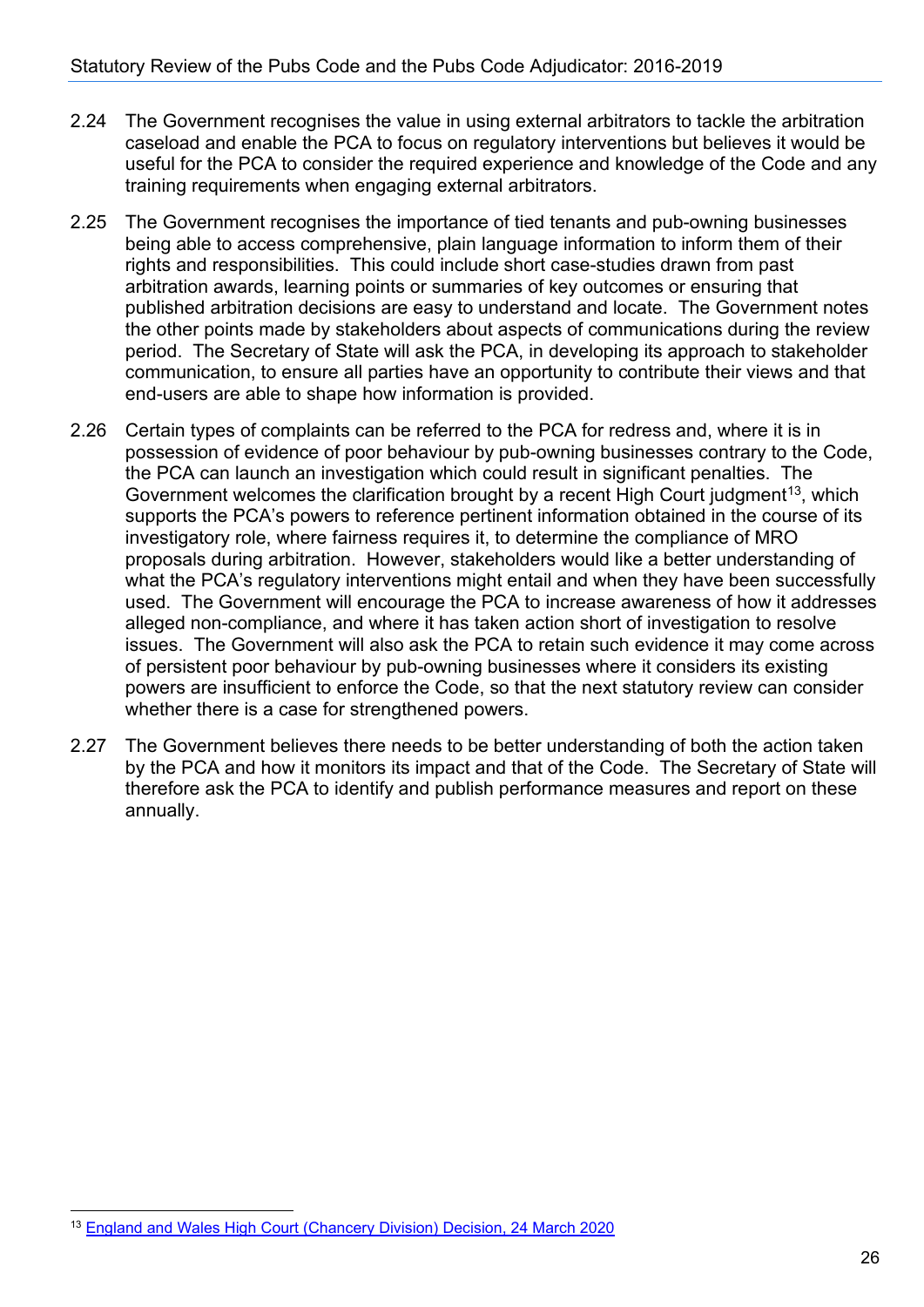## <span id="page-26-0"></span>Chapter 3 – Changes to the Pubs Code and the Pubs Code Adjudicator

## The Code: changes proposed by respondents

## Summary of respondents' comments

- 3.1 Some respondents suggested that legal changes to the Code should be avoided as these might have a detrimental impact on the viability of the tied pub model. These added that the success of the Code should not be measured by the number of tenants wishing to depart the tied model and that the 'silent majority' of tied tenants should not be neglected. However, the Government notes that for the period under review, many tied tenants would not yet have experienced a 5-year rent review as the most common circumstance enabling a tenant to initiate the MRO process. Nor should the desire to maintain the viability of the tied pub model take precedence over the need to address the possibility of abuse of tied tenants. The Government will consider necessary improvements to the Code to ensure there is a proportionate enforcement regime available to allow for redress in the face of non-compliance.
- 3.2 The following chapter summarises, by topic, the main improvements to the Code and the role of the PCA which respondents indicated they would like to see.

#### Principles of 'no worse off' and 'fair and lawful dealing'

3.3 Some respondents proposed strengthening the core principles to include the delivery of a "fair distribution" of profits. Some also wanted to enhance the PCA's role and powers to ensure their effective enforcement. Specific measures were recommended by some respondents to safeguard against what they described as a 'use of tactics' to deter tied tenants from using the MRO option, such as the front-loading of costs, for example, dilapidations and increased deposits. Although outside of the scope of the review, some proposed a tightening of the Landlord and Tenant Act to protect against the conversion of leased pubs into managed operations.

#### **Government assessment: principles**

3.4 The 'fair and lawful dealing' and 'no worse off' principles underpin the Code's provisions, which manage the relationship between the pub-owning business and the tied tenant in a way that is intended to balance the rights of both parties. While the Government believes the Code itself to be aligned with the principles, the operation of the Code is not consistently delivering the outcomes of fair and lawful dealing and that tied tenants should not be worse off than tenants not subject to a tie. It has identified a number of changes to improve how the Code operates, as set out below.

#### Scope

3.5 Some respondents proposed lowering or removing the Code's 500 or more tied pub threshold to extend its provisions to smaller pub-owning companies. Others suggested the removal of the threshold in respect of non-MRO issues that might occur across all tied pub arrangements, for example 'sediment and wastage'. Some proposed that short-term,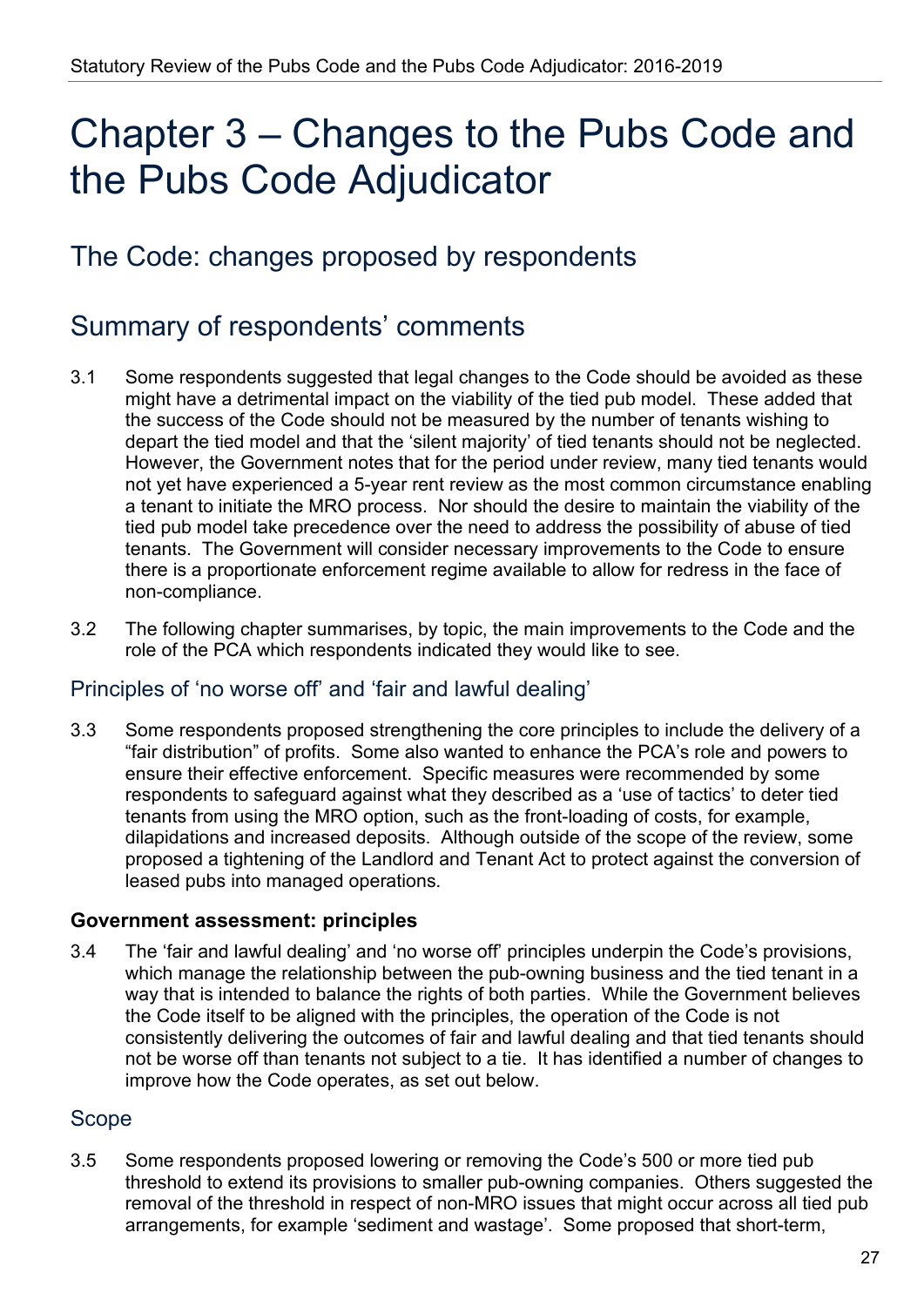contracted out agreements should be included in the scope of the Code as such tenants do not usually have the opportunity of a 'rent review' MRO event. A two-year extension to the PCA's jurisdiction after a tied tenancy had ended was proposed to address latent issues appear only at a later stage. Some also suggested the exclusion of franchise agreements as franchisees were neither required to make rental payments nor purchase products as in tied pubs.

#### **Government assessment: scope**

- 3.6 Due to the low number of complaints about the pub-owning companies that sit outside the Code (paragraph 1.38), the Government will retain the current scope provided there continues to be good engagement by them in the voluntary framework and the level of complaints remain minimal. The Government will keep the threshold under review.
- 3.7 Pub franchise agreements are exempt from the Code's rent and MRO provisions, although its 'fair dealing' provisions, such as pre-agreement requirements as to training and business planning, and access to a business development manager, do apply. The Government considers their continued inclusion to be appropriate in providing a level of protection which would otherwise be absent. Nor is an extension of the PCA's jurisdiction after completion of the MRO process justified as tied tenants who opt to break their tied arrangements should obtain appropriate advice on the likely impact of going free-of-tie, including the loss of recourse to the PCA. Similarly, with short-term contracted out agreements, the Government encourages tenants to obtain advice prior to signing such legal contracts so those concerned understand any rights they might lose and can weigh these up against possible benefits, for example, lower rent or a cheaper lease.
- 3.8 Protections already exist in the legislation where change is not within the tied tenant's control, for example through the extended protection provisions. However, the Government will consult on the timing of when pub-owning companies come within the scope of the Code and whether tied tenants should have more protection when their pub is sold by their landlord in certain circumstances.

#### Access to information and advice

- 3.9 While the Code contains existing provisions requiring pub-owning businesses to share certain information for the purposes of new agreements, rent proposals and rent assessment proposals, some respondents felt these should be extended. Proposals included the publication of tied price lists, independent rent assessment decisions and the production of a public register of tied and free-of-tie rents of pub-owning businesses' properties to enable the negotiation of fair rents. A requirement for pub-owning businesses to waive their right to confidentiality under the CIArb Rules was also suggested to aid transparency.
- 3.10 Some proposals were put forward to increase the availability of impartial and professional advice. These included the creation of a panel of professionally vetted, qualified experts, such as chartered surveyors, building surveyors, solicitors and accountants to advise parties. A PCA advice note was proposed so that tied tenants could check for professional credentials and ensure that advisers hold public indemnity insurance to protect against any detriment suffered by the tied tenant due to having acted on poor advice.

#### **Government assessment: information and advice**

3.11 The Government considers the Code's existing information requirements to be broadly fit for purpose in balancing the needs of the tied tenant and the protection of pub-owning businesses' commercial sensitivities. However, to ensure new tied tenants have been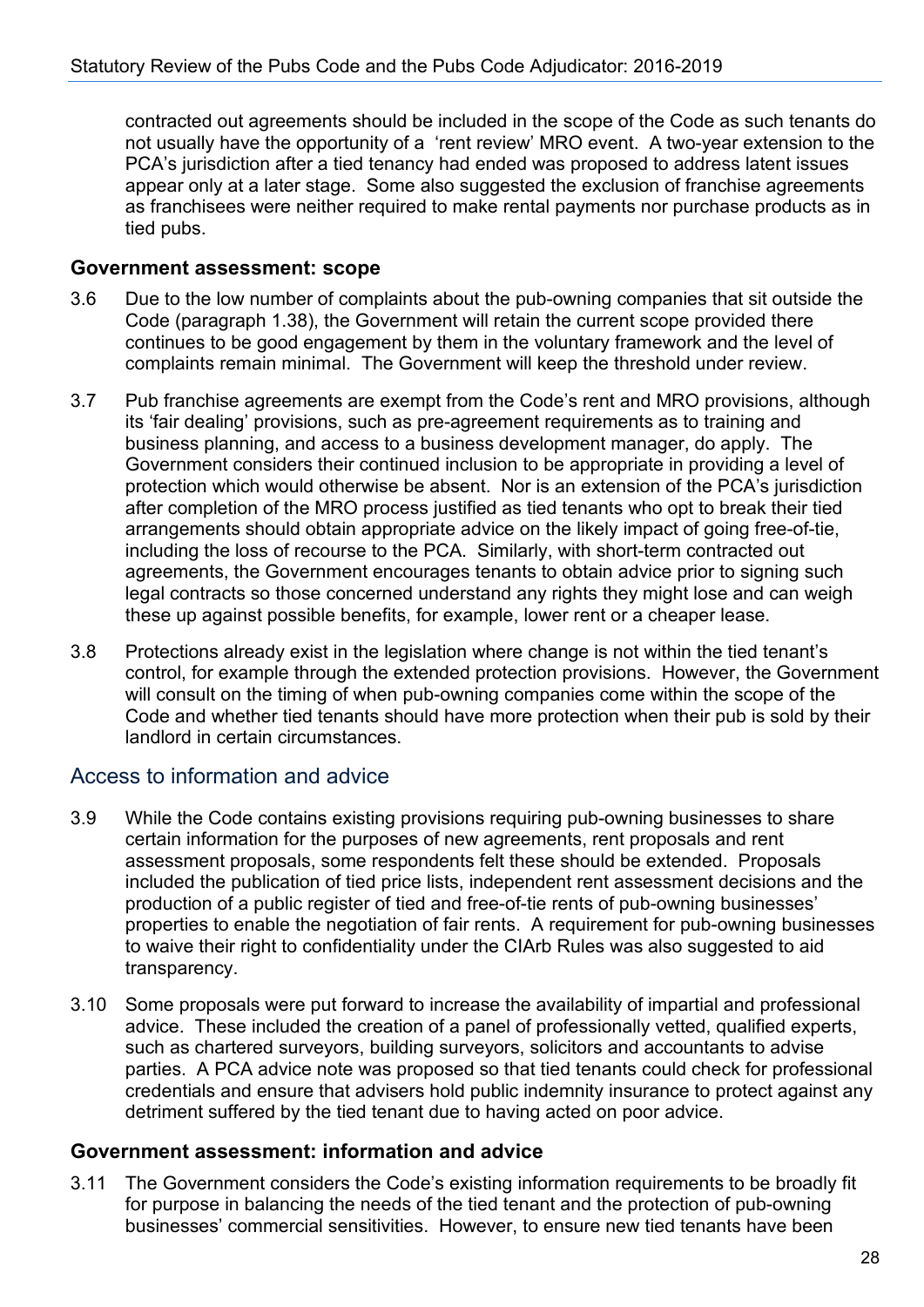provided with the information as required by the Code, the Government will discuss with the PCA how best to gather more information on whether new tenants understand what they have signed up to and their rights and responsibilities. The Government will also consider and consult on whether prospective tied tenants should be able to have access to a parallel rent assessment to enable them to assess whether, in their view, the proposed tied tenancy meets the 'no worse off' principle. It will also ask the PCA for its views on whether the roles of Code Compliance Officers and Business Development Managers are being carried out as intended, particularly during the early stages of the tied tenancy.

3.12 The Government believes that, rather than seek to restrict advisers to those with professional qualifications, efforts are better placed in ensuring the availability of quality advice to enable tied tenants to make informed decisions about their particular circumstances. The Government will work with the PCA and representative groups on how to disseminate information to tenants to help them to access appropriate, professional advice and consider whether an expert panel approach, such as offered by the BII to its members, could increase the available pool of independent advice available to regulated tied tenants. The Government will also continue to engage with the Royal Institute of Chartered Surveyors on its decision to revisit its 2010 guidance on rent valuations.

#### Investment exception

3.13 The Code contains an investment exception provision where an investment by a pubowning business, which meets a qualifying investment threshold<sup>14</sup>, allows for the deferral of a tied tenant's use of the MRO Notice on grounds of renewal or rent assessment for a period of up to seven years. Suggested proposals to amend this included the lowering of the threshold to allow for smaller investments to be made or to increase the waiver period. Also suggested was an opt-out of cyclical rent reviews (as an MRO event) in return for smaller, more regular investments or that the qualifying threshold should include pubowning businesses' investments made as required in the terms of the tied tenancy.

#### **Government assessment: investment exemption**

3.14 The investment exception mitigates the potential chilling effect of the potential to go free-oftie on capital investment and creates sufficient time to enable the pub-owning business to recoup its investment. As there must be additional benefits to the tied tenant for an investment to qualify, repairs and maintenance as required by the terms of the tenancy should not count towards the investment threshold nor does the Government consider an additional dilution of tied tenants' MRO rights to be justified in return for smaller investments. The Government considers the current threshold of 'twice the rental value' to be set at an appropriate level.

#### MRO event/circumstances

- 3.15 An MRO Notice can be issued by the tied tenant if any of four specified MRO events occur. Some responses sought greater clarification, such as when a circumstance constitutes an MRO event and in respect of the tenant's requirement to produce a 'forecast' of its likely impact. The removal of all MRO events was proposed by some respondents to enable tied tenants to sever the tied arrangement on-demand.
- 3.16 Changes were proposed to the 'significant price increase' MRO event, such as including in the price increase threshold the higher costs of ingredients or commodities where this did

<span id="page-28-0"></span><sup>&</sup>lt;sup>14</sup> The qualifying investment threshold includes, among other conditions to be met, an investment the amount of which is equal to, or greater than, twice the rental value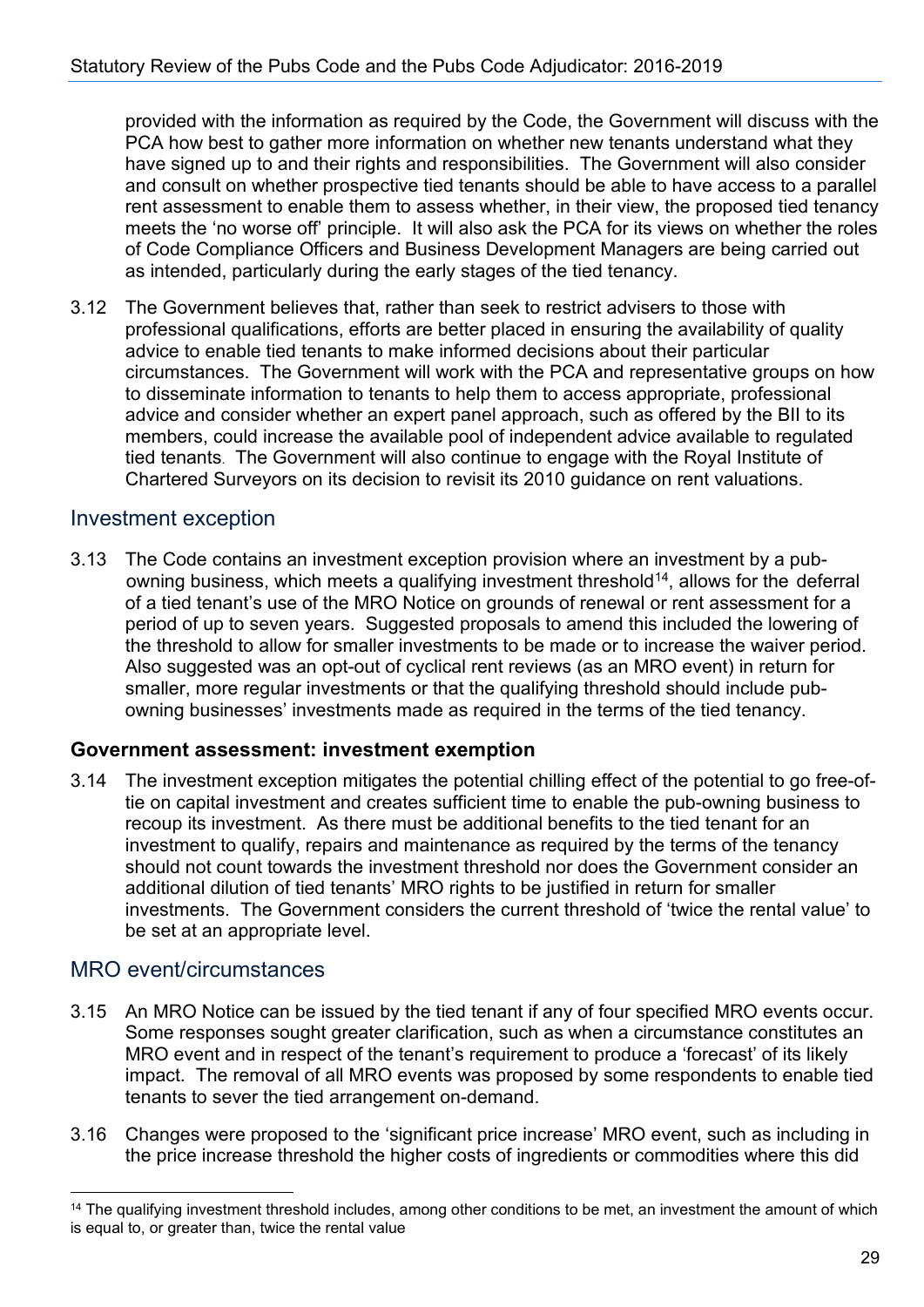not increase a pub-owning business's profit margin. It was proposed that the Code's exclusion of increases in alcohol duty should be extended to other potential tax increases, such as the 'sugar tax' where the possibility of triggering an MRO event meant it had not been passed on to the consumer. Changes to the formulas used to calculate a 'significant price increase' were also put forward. An amendment to the 'comparison period' used to determine a "significant price increase" was suggested by changing the definition from "four weeks *ending* with the day 12 months before the invoice is issued" to "four weeks *starting*.." as some respondents said the existing wording had, in practice, created a 13-month comparison period thereby potentially bringing two annual price increases in scope as potential MRO events.

#### **Government assessment: MRO events/circumstances**

- 3.17 The MRO events capture the appropriate times to enable a tied tenant to consider whether the trading conditions used to calculate the original lease have changed and whether the terms might need to be re-negotiated. The Government does not consider it reasonable that a tenant, who has freely entered into a tied arrangement, should be able to break that contractual arrangement at any time, thereby impacting on pub-owning businesses' rights as the property owner and creating significant uncertainty.
- 3.18 In respect of the comparison period, the Code aims to compare the same 4-week period, one calendar year apart, in order to determine whether a significant price increase had occurred as an MRO event. The Government will discuss with stakeholders the implications of making changes to the comparison period and the exclusion of taxes, duties and other unavoidable costs from the significant price increase calculation before consulting on any proposals for change.

#### Rent assessments/renewal

3.19 Some respondents sought the simplification of the renewal process for experienced tied tenants who had remained with the same pub-owning business, including a right for the tenant to waive the requirement for training and take independent professional advice. Also suggested was a fast track option to refresh broadly unchanged business models and financial terms or the exemption of the business plan requirement where a tied tenant renewed their lease under the Landlord and Tenant Act. Greater protection against unsustainable rent increases was proposed by requiring negotiated capped Retail Price Index (RPI) annual rent increases.

#### **Government assessment: rent assessment/renewal**

3.20 The Code enables tied tenants to forego training requirements in specific cases, including for tenants with certain levels of experience. The benefits of regular training and professional advice should not be underestimated in helping tied tenants to make informed decisions prior to entering new or renewed contractual agreements, including the application of RPI annual rent increases.

#### Independent Assessors

3.21 Some felt that the MRO rent review process needed to be reconsidered to improve consistency as it was suggested that the small number of Independent Assessors qualified to undertake pub valuations could lead to conflicts of interest. A requirement of three independent rent valuations was proposed to determine an average, the cost of which was to be shared equally between the parties. An amendment to the Code was suggested to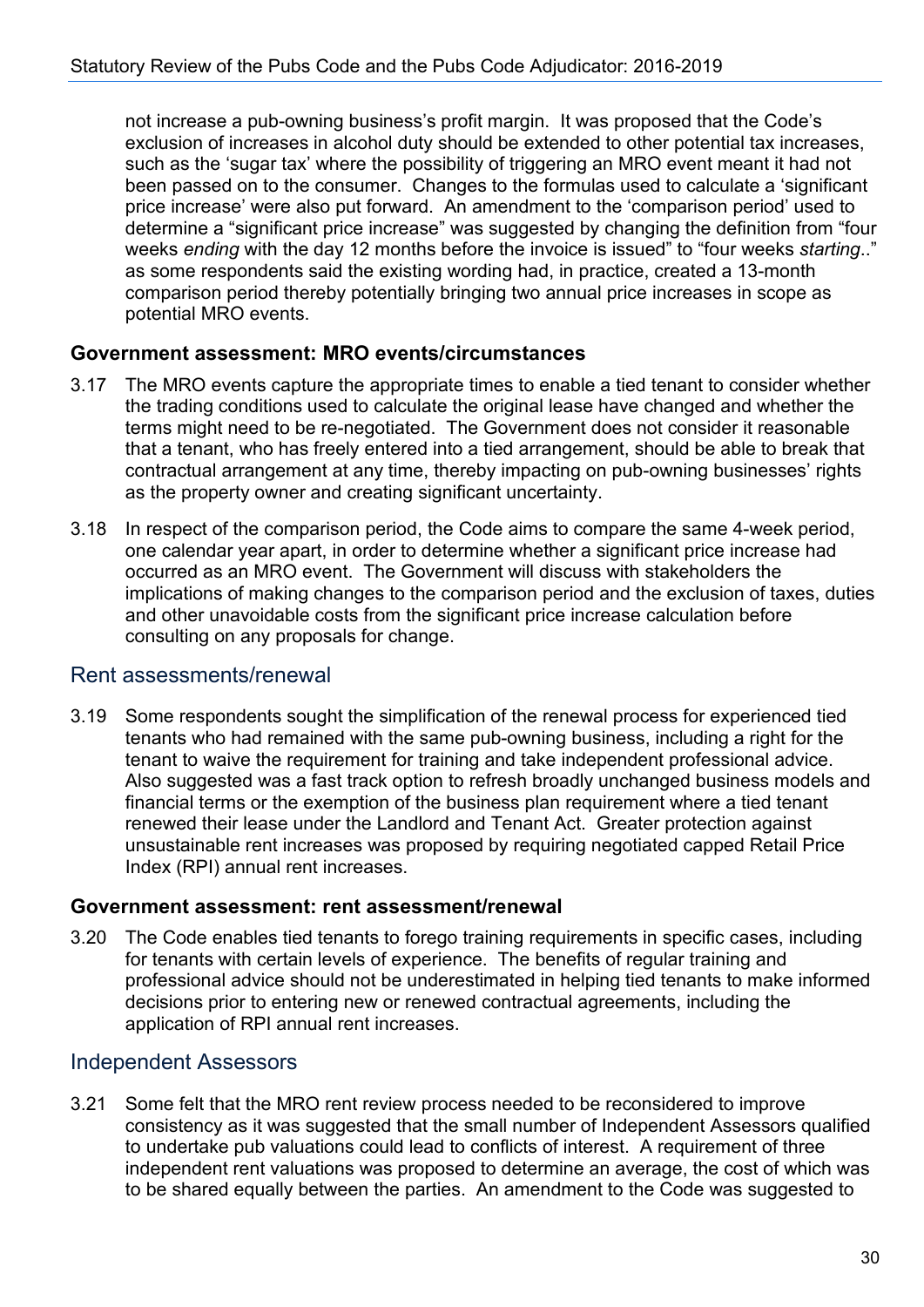enable Independent Assessors to recover fees where, due to the statutory timings, work had to be completed despite a lack of payment by the parties.

#### **Government assessment: Independent Assessors**

3.22 While the relatively small size of the pub sector naturally limits the availability of assessors qualified to undertake pub valuations, where a conflict of interest is suspected, a complaint should be taken up with the Independent Assessor and if necessary, submitted to the relevant governing body. Unpaid fees can be recovered as a debt using existing procedures.

#### Market Rent Only (MRO)

3.23 A number of changes were proposed to the MRO provisions in the Code. The main ones have been summarised below, followed by the Government's response.

#### **MRO process**

- 3.24 The simplification of the MRO Notice was suggested as some thought this had served as a barrier to some tied tenants accessing the MRO option. Others pressed for the requirement of a parallel rent assessment to enable tenants to determine whether an MRO proposal met the 'no worse off' principle or that the pub-owning business should be required to justify or break down a proposed MRO rent. Also proposed was a right for tied tenants to commence the MRO process where a pub-owning business had breached the key principles or where the working relationship had deteriorated. An amendment to the Code's requirement to settle MRO terms prior to assessing the proposed rent was suggested to enable the tied tenant to consider the combined offer of the terms and the rent as a full package.
- 3.25 Greater alignment with the Landlord and Tenant Act was proposed, particularly in respect of the definition of 'market rent' so that the effects of goodwill and capital investments made by a tied tenant to their pub was disregarded during a rent assessment under the MRO process. An amendment to the minimum MRO lease term (the remaining term of the tied lease) was suggested in order to align with similar provisions in the Landlord and Tenant Act where a renewed lease term is determined by the length of the existing lease, up to a maximum of 15 years.

#### **MRO proposal: reasonableness and use of common terms**

- 3.26 Some respondents considered that the large number of 'common terms' used by some pub-owning businesses across their property estate made it difficult for a tied tenant to challenge the reasonableness of such terms when included in an MRO offer. An amendment to the Code was suggested to remove these aspects leaving in place the 'reasonableness' test to challenge the use of any 'uncommon' terms, thereby reducing the need for costly expert advice.
- 3.27 Some respondents proposed an amendment to the Code so that it prescribed the terms of an MRO proposal to fulfil both the reasonableness test and the requirement to use common terms to ensure compliance. Some suggested the PCA's validation of each pub-owning business's MRO proposal as a way to alleviate disputes, whereas others pressed for this to be resisted on the basis that this would enable some pub-owning businesses to rule out the use of a deed of variation to change contractual arrangements. Also suggested was that the right to preserve a route to market for brewers' products should carry equal weight in the PCA's application of reasonableness used to determine the compliance of an MRO proposal so as to safeguard future investments in breweries and pubs. It was also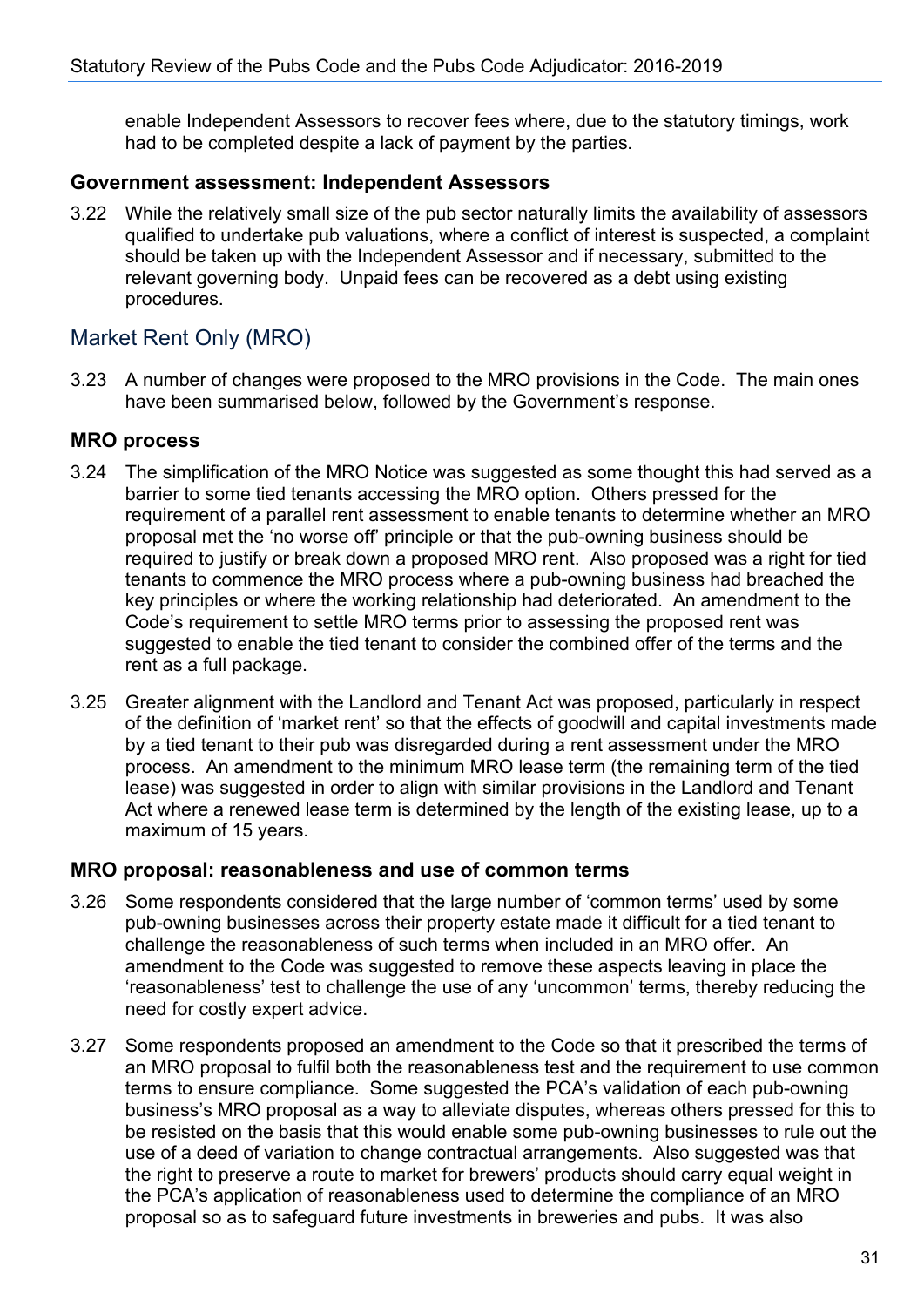proposed that the Code should specify the terms considered to be 'reasonable' as opposed 'unreasonable' and to list common terms which could then be reviewed and updated annually.

#### **MRO vehicle**

3.28 A number of changes were proposed on how a 'free-of-tie' agreement should be effected under the MRO process. Proposals from respondents included that a 'deed of variation' should be established as the default vehicle as a matter of course, or where an existing tied tenancy already contained provisions regarding a loss-of-tie which would minimise costs and the PCA's involvement. Other respondents argued that a new lease or licence should be the expected MRO vehicle. Some felt that that the MRO vehicle should be judged on a case-by-case basis to protect against the retention of onerous or restrictive tied terms in deeds of variation.

#### **Government assessment: MRO**

- 3.29 The Government considers the circumstances under which a free-of-tie arrangement is achieved via the MRO process is, in most cases, not likely to be the same as a free-of-tie arrangement agreed on the open market. A tied tenant will likely have made a personal and financial investment in the pub, built up custom and probably lives there, placing them in a different negotiating position from a prospective tenant who is freer to test the market. The Government does not therefore accept that an MRO proposal should only be achieved by issuing a new agreement as would be the case with a prospective tenant considering a free-of-tie tenancy. Nor does the Government view a default for a deed of variation to be the right approach either, particularly where archaic terms or obsolete conditions could be carried forward into the free-of-tie tenancy (paragraph 3.28).
- 3.30 Neither the Act nor the Code prescribes the legal vehicle by which a free-of-tie arrangement should be effected thereby resulting in important flexibility to allow the different circumstances of each tenancy proposal to be taken into account. The creation of an MRO template, the validation of pub-owning businesses' MRO proposals or a list of 'reasonable' or 'common' terms could curb the Code's flexibility and adversely affect the choice of MRO vehicle. Nor does the enabling legislation allow the Secretary of State to require or restrict the use of a deed of variation, or a new tenancy. While the PCA cannot prescribe the vehicle to be used, it should apply a reasonableness test on a case-by-case basis to MRO proposals referred to it for arbitration to enable the PCA to decide the case according to the facts and circumstances of each case. This approach is supported by the Government.
- 3.31 In respect of the use of 'uncommon' terms (paragraphs 3.26 and 3.27), the Government recognises stakeholders' concerns that this complexity may have created a barrier for some tied tenants in accessing their rights and a lack of clarity for pub-owning businesses about which terms are deemed 'common' or 'not common' resulting in uncertainty about the compliance of MRO proposals. The Government will consult on whether the Code's provisions which make it unreasonable to include uncommon terms, should be revoked leaving the terms put forward to be considered in the round as part of the reasonableness test or whether the provisions barring the use of uncommon terms should be retained in the Code. In respect of an MRO proposal, the Government will also consult on amending the Code to require this to set out both the proposed terms and the proposed rent to enable the tenant to consider the offer in its entirety.
- 3.32 In relation to the length of tenancy to be offered as part of the MRO offer, it should be noted that while the Code sets out that the minimum MRO lease term should not be less than the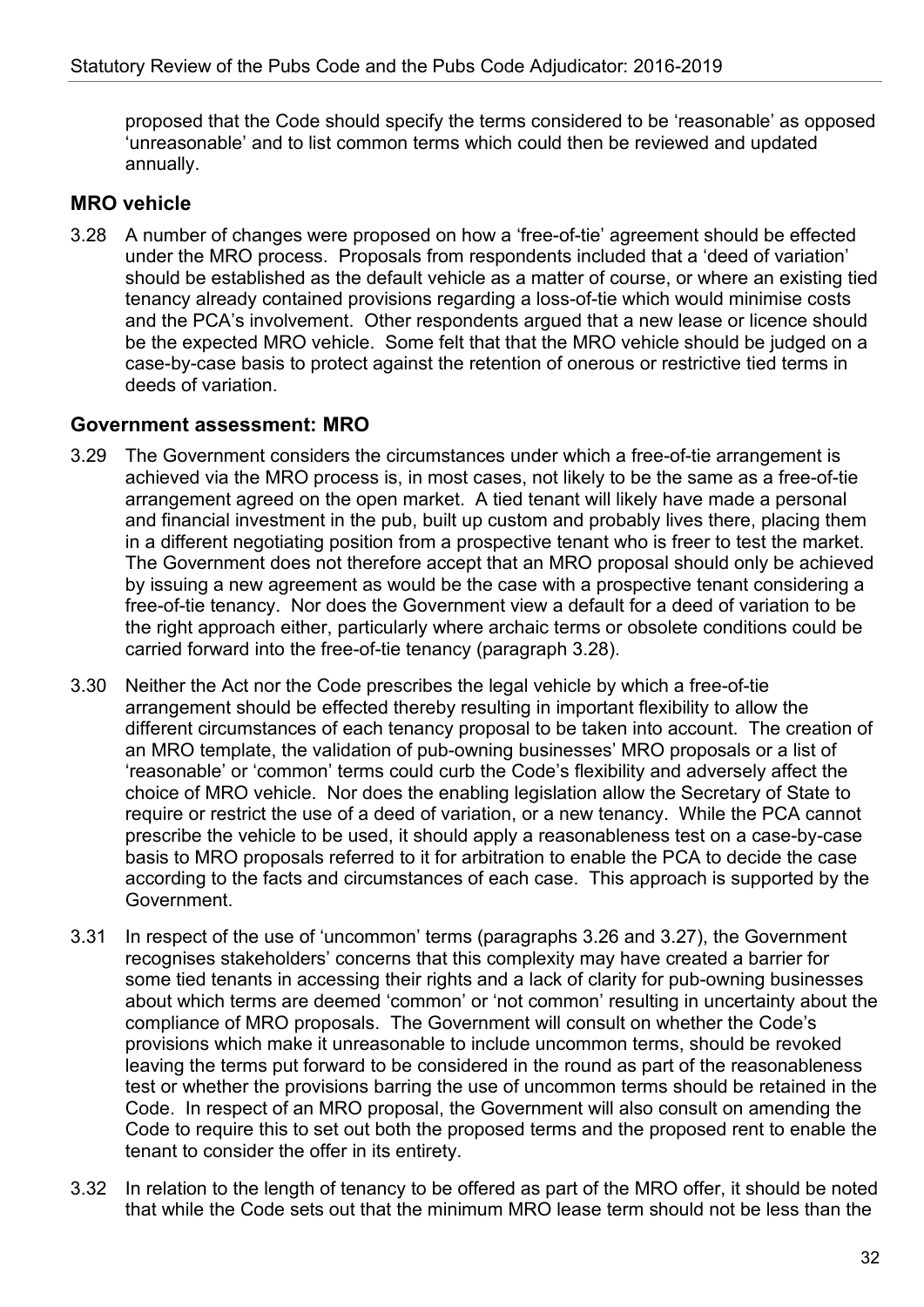remaining term of the tied lease, the length of a lease offered as part of an MRO option must also be reasonable in all circumstances, aside from meeting the statutory minimum. Taking these considerations into account, the Government considers that the current provisions strike the right balance.

- 3.33 Regarding proposals for a parallel rent assessment (paragraph 3.24), the MRO process enables an existing tied tenant to determine whether their tied arrangements meet the 'no worse off' principle, provided certain criteria (MRO circumstances) are met. The Government does not consider an additional process of a 'parallel rent assessment' to be justified for existing tied tenants but will, as previously noted, consider this for prospective tenants. To clarify the MRO process, the Government notes that the PCA has produced a factsheet to help tied tenants complete an MRO Notice so that it fulfils the requirements of a valid request.
- 3.34 The Act defines "market rent" so without amending the enabling powers, it is not possible in the Code to make a different provision. However, the Government will consider what scope there may be to enable tenants' investments and goodwill to be disregarded during pub valuations.

#### Stocking requirements

3.35 The Act allowed the use of a 'stocking requirement' in MRO lease proposals from pubowning businesses that are also brewers which obliges the tenant, subject to conditions, to stock that brewer's beers or ciders. It was suggested the Code should be amended to protect the rights of brewers who own the pub to require it to stock its own brands. It was proposed by others, that, as stocking requirements could stifle innovation and consumer choice, and could serve as a deterrent to tied tenants from pursuing an MRO agreement, the Code should be amended to allow for a reasonableness test to be applied to proposed stocking requirements.

#### **Government assessment: stocking requirements**

3.36 The Code allows an MRO proposal to include a stocking requirement which can specify that certain landlord products must be stocked but do not have to be purchased from the pub-owning business. While a stocking requirement can restrict the sales of other beer or cider products, it cannot prohibit such sales but the Government notes that specific stocking requirements included in the MRO offer still need to be reasonable. The Government has no plans to amend the stocking requirement but will review this following the outcome of the PCA's investigation into the use of stocking requirements.

#### Timing related to the MRO process and PCA referrals

3.37 Most respondents sought an amendment to, what they regarded as, the Code's restrictive time-lines which were reported either to have led to premature referrals to the PCA or to have caused tied tenants to miss the deadlines to refer an MRO proposal to the PCA. Proposals included an alignment of the Code's timescales with the Landlord and Tenant Act, an extension to the negotiation period by mutual consent, PCA referrals once negotiations had either concluded or reached deadlock and an amendment to enable parties to negotiate terms and rent simultaneously prior to a formal offer being made to the tied tenant, either of which or both could be referred to the PCA. Greater clarity was sought in respect of the start and ending of the negotiating period which some stakeholders thought should be amended to allow for the completion of meaningful negotiation.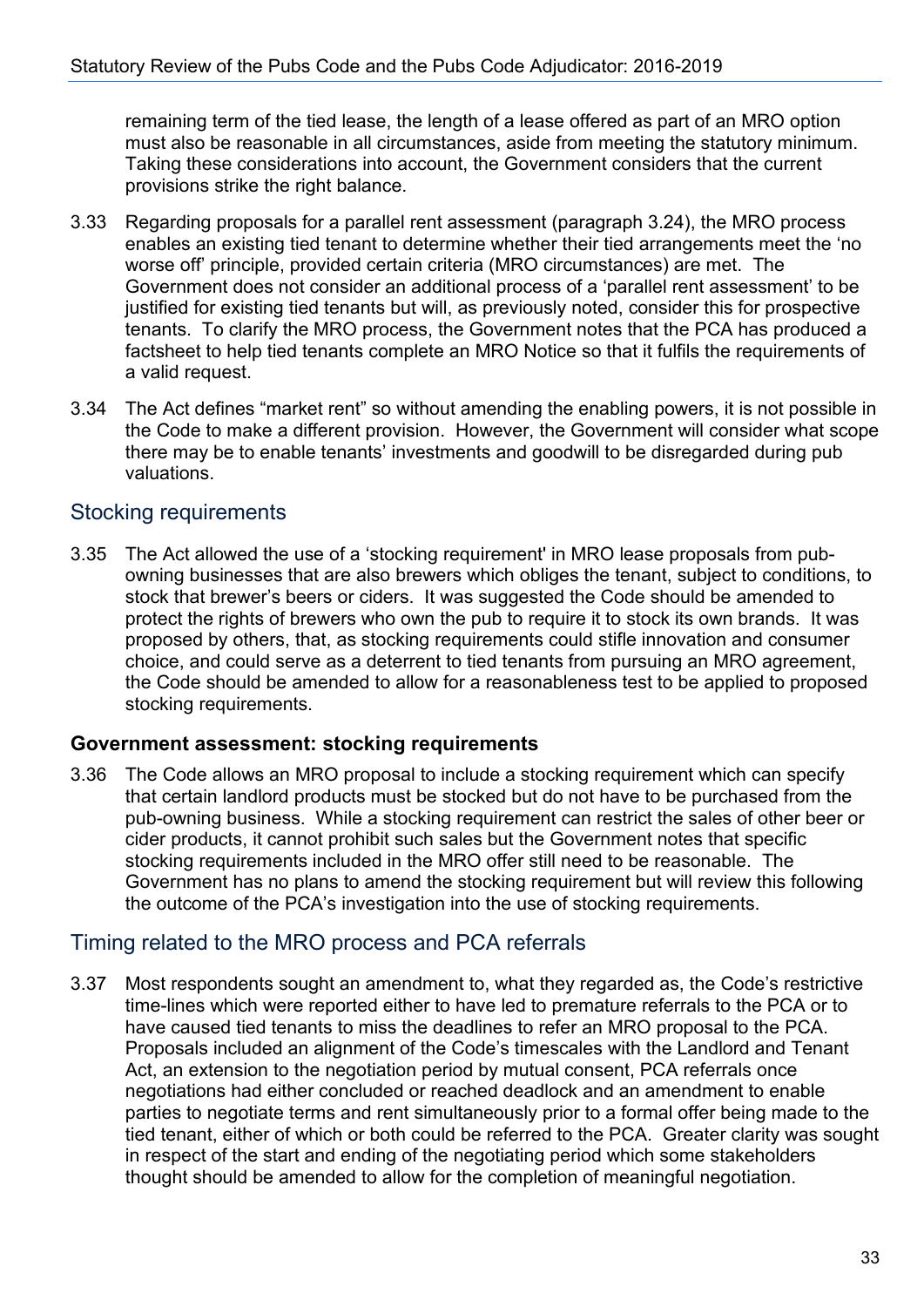#### **Government assessment: timing of referrals**

3.38 The timelines in the Code were intended to prevent parties from delaying the MRO process. However the Government recognises some of the concerns raised by respondents. The Government will consider and consult on changes to the timescales relating to the issuing of an MRO Notice and that of the process to refer a dispute in respect of an MRO proposal to the PCA.

#### Arbitration process (MRO)

- 3.39 Most responses pressed for measures to speed up the pace of arbitration, some of which included proposals to incentivise pub-owning businesses to conclude these more quickly, such as the backdating of agreed terms and the rent to the date of the original MRO Notice. Other suggestions included the introduction of a duty on the pub-owning businesses to negotiate or compel pub-owning businesses to revisit the MRO proposal during negotiation period. Greater protection for the tied tenant was proposed, including the introduction of a moratorium to prevent a pub-owning business from evicting a tied tenant until the MRO process had completed.
- 3.40 Other proposed amendments to the arbitration process are summarised as follows:
	- **tailored dispute resolution rules** to replace the CIArb rules<sup>[15](#page-33-0)</sup> with a tailored set of rules to simplify the process;
	- **Courts** to enable tied tenants to refer Code disputes to the Courts in a similar way as for other contractual disputes so that lease renewal terms can be agreed as part of the Landlord and Tenant Act process which would result in a low cost, effective option and the creation of case law. An expert Chamber was proposed to issue quick decisions on MRO terms without exposing the tied tenant to the cost and process of a High Court appeal. The application of the Civil Procedure Rules in statutory arbitrations, such as Code disputes, was also suggested;
	- **publication of awards** to require that awards on MRO-related matters are publishable on agreed terms by parties or as considered appropriate by the PCA to aid transparency for third parties. Also suggested was the publication of all awards as a matter of course, with sensitive data redacted; and
	- **a speedy alternative dispute resolution –** (as opposed to referral to the PCA) able to direct a pub-owning business to provide a full response to the MRO Notice where it had failed to do so.

#### **Government assessment: arbitration process**

3.41 The Government will consult on proposals to improve the process, such as a tailored set of dispute resolution rules, consider the scope to speed up the publication of arbitration awards to improve transparency and explore options for an alternative appeal route.

### PCA: changes proposed by respondents

3.42 Some respondents felt that no legislative changes were warranted and suggested the focus should be on effective enforcement to address, for example, some pub-owning businesses'

<span id="page-33-0"></span><sup>15</sup> The Chartered Institute of Arbitrators: [The CIArb Arbitration Rules](https://www.ciarb.org/disputes/schemes/ciarb-arbitration-rules/)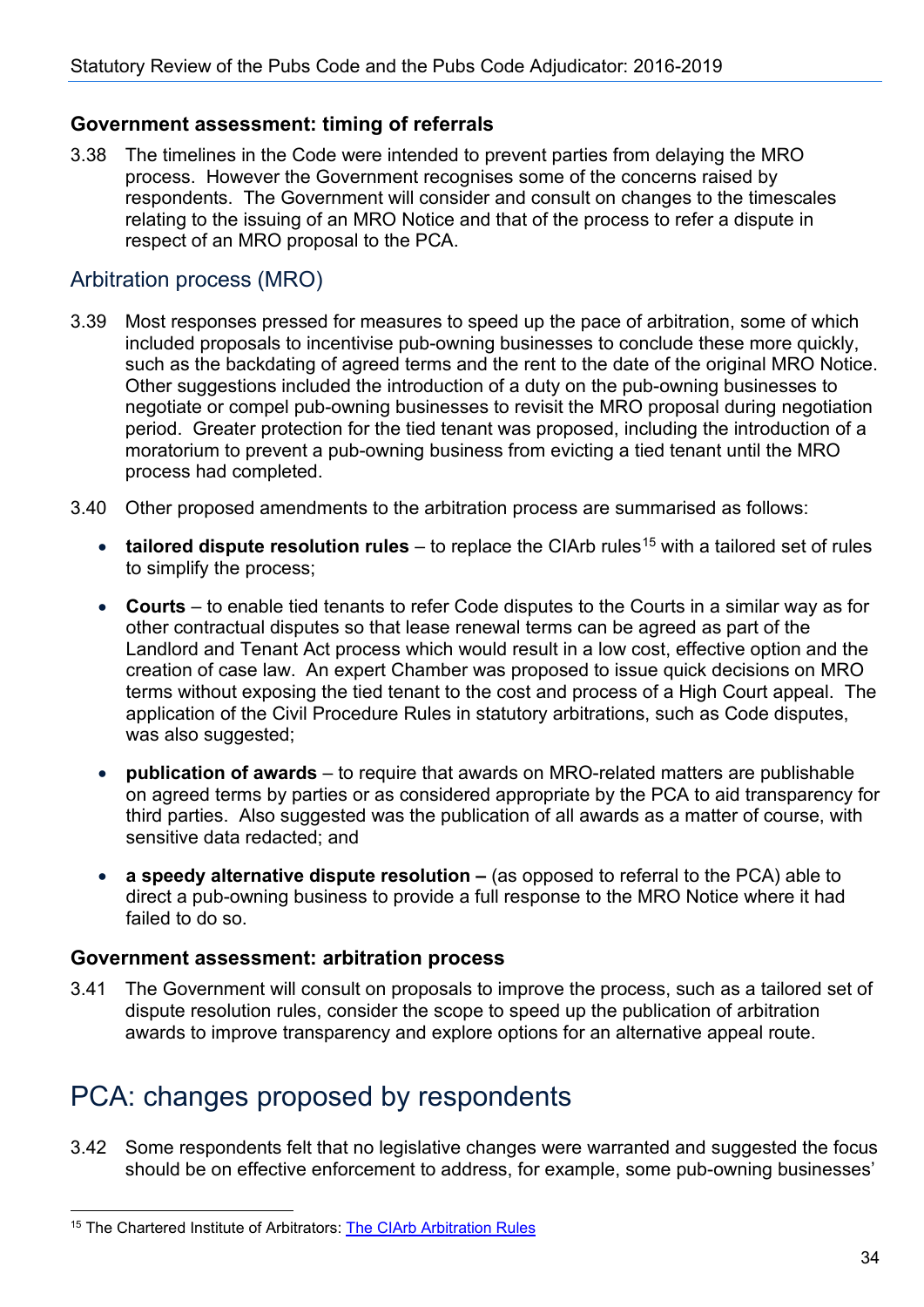alleged repeat use of unreasonable clauses in offers of free-of-tie leases under the MRO process which should be investigated and fined.

- 3.43 Some responses sought changes to the PCA's powers, such as the ability to require the publication of rent assessments of tied rents and independent assessments. Also suggested was a power to direct changes to MRO proposals to make these compliant and to award punitive damages to compensate tenants for mistreatment and/or stress. Some respondents suggested PCA powers to order compensation for the tenant's loss of profit for the period of delay where they had remained tied or to penalise the pub-owning business with a fixed penalty for each month of delay. Financial penalties for pub-owning businesses were proposed for all breaches of the Code or where the pub-owning business had presented a significantly disparate rental valuation compared to an independently produced one.
- 3.44 Other suggestions for PCA powers included:
	- where a dispute had been settled between the parties, the PCA should have the ability to check whether this had fulfilled the 'no worse off' principle;
	- the ability to deal with day-to-day complaints of tied tenants that the voluntary Industry Framework Code did not have the authority to deal with;
	- to adjudicate as opposed to arbitrate; and
	- to extend the PCA's power to request information for non-MRO disputes to MRO related disputes.
- 3.45 Some respondents thought the PCA should have greater discretion to award costs against the tenant where they, or their adviser, had brought or persisted with an unreasonable claim. An amendment to the definition of 'vexatious' was suggested to disincentivise tenants from making referrals as part of a commercial negotiation strategy and to require the tenant to make a capped payment towards pub-owning businesses' arbitration costs and uncapped where the referral was deemed 'vexatious'. Some respondents thought the PCA's referral fee of £200 should be refunded by pub-owning businesses where the PCA had found in favour of the tenant.
- 3.46 Some proposed that the PCA should issue written guidance and require mandatory familiarisation sessions to ensure external arbitrators understood the tied pub sector, pub valuations, the Code including terms such as 'common' and 'reasonable', experience of property and leases and associated disputes and to ensure the availability of suitable arbitrators. Also suggested was that the PCA should impose an hourly rate for external arbitrators reflecting the rate payable to the PCA or to introduce mandatory mediation prior to arbitration.
- 3.47 In terms of the PCA's performance, greater direction by the Government was suggested by some respondents, including:
	- the creation of a timeline setting out the PCA's required actions, including response times to parties' correspondence;
	- improved procedures to keep parties informed on progress and to afford tenants an opportunity to comment on a pub-owning business's response prior to concluding a matter;
	- service and performance standards to track the PCA's performance, including accountability for the length of time each referral had taken;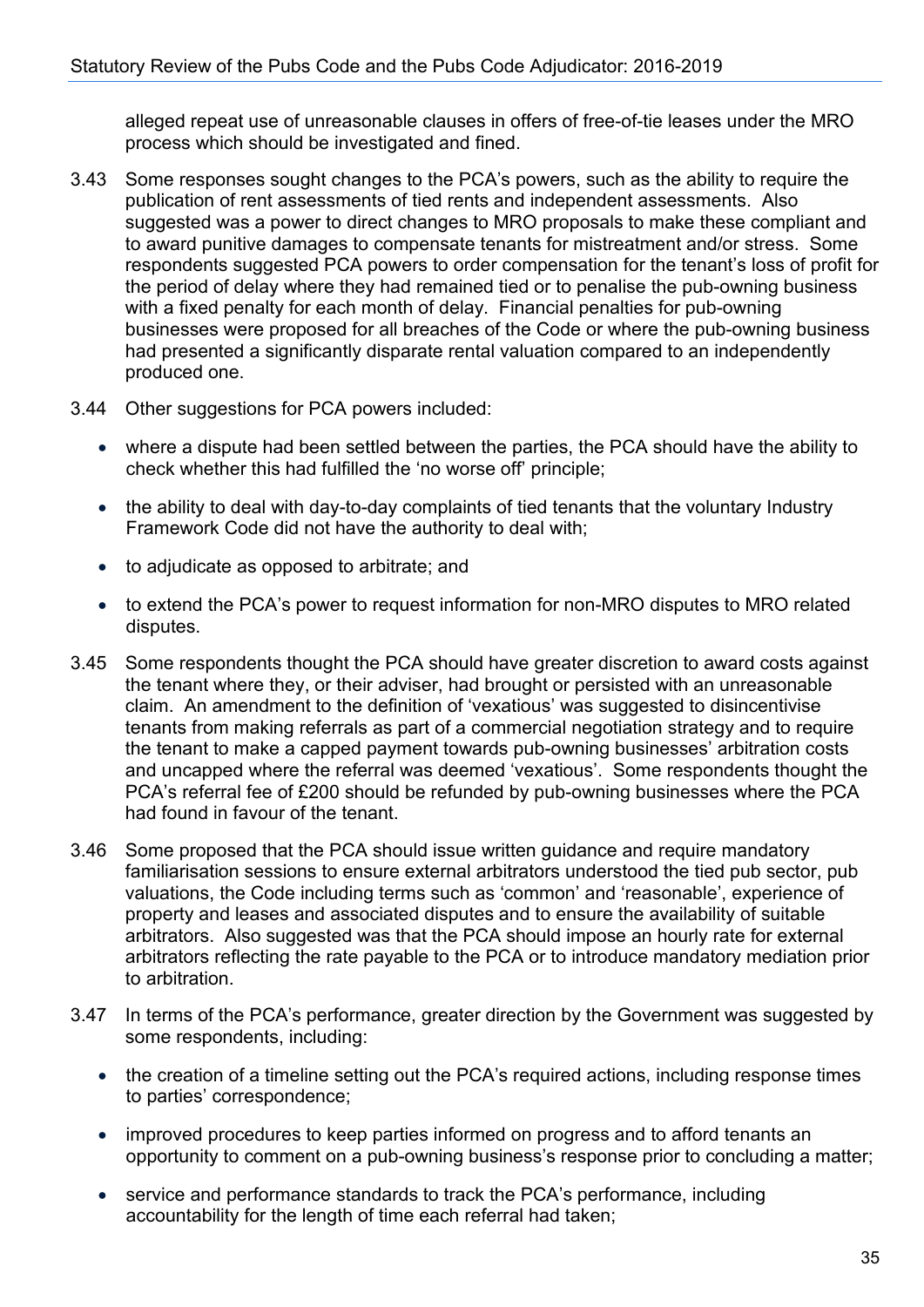- 'golden threads' guidance setting out themes and outcomes of referral awards;
- prior consultation and transparency on the apportionment of the annual levy imposed on the regulated pub-owning businesses which cover the PCA's operating costs;
- a service similar to the [PICA-Service](http://www.picaservice.com/) paid for by the PCA to produce a best practice quide on dilapidations, inventory purchases and sale back, and deposit returns; and
- comprehensive, quality guidance produced by the PCA

#### Government assessment: proposed changes to the PCA

- 3.48 The PCA is a separate statutory entity independent of government and must discharge its functions in accordance with public law as it considers appropriate. While the Government may give guidance to the PCA in relation to its functions, there is no power of direction. The Code preserves a careful balance between the rights of the tied tenant and those of the pub-owning business and the Government will therefore not amend the PCA's powers, including those relating to penalties and fees, at this early stage in the life of the Code. The PCA is able to use its existing investigative powers, or action short-of-investigation, where there is evidence of repeat poor behaviour by pub-owning businesses that is contrary to the Code. The Government will ask the PCA to consider how it can raise awareness of such interventions and its approach to dealing with reports of alleged non-compliance. The Government encourages tied tenants to share evidence of such poor behaviour that is contrary to the Code with the PCA to enable it to determine if a regulatory intervention might be warranted.
- 3.49 The Government is aware that the arbitration process can at times lead to protracted arbitrations, particularly as the PCA (or alternative arbitrator) must consider the compliance of revised, successive MRO proposals. The Government has, in its response in Chapter 2, set out proposals that may help to speed up the process of arbitration and which would deliver greater transparency in respect of the PCA's public accountability. The Secretary of State will further ask the PCA to consider the required experience and knowledge of the Code and any training requirements when using its powers to engage external arbitrators.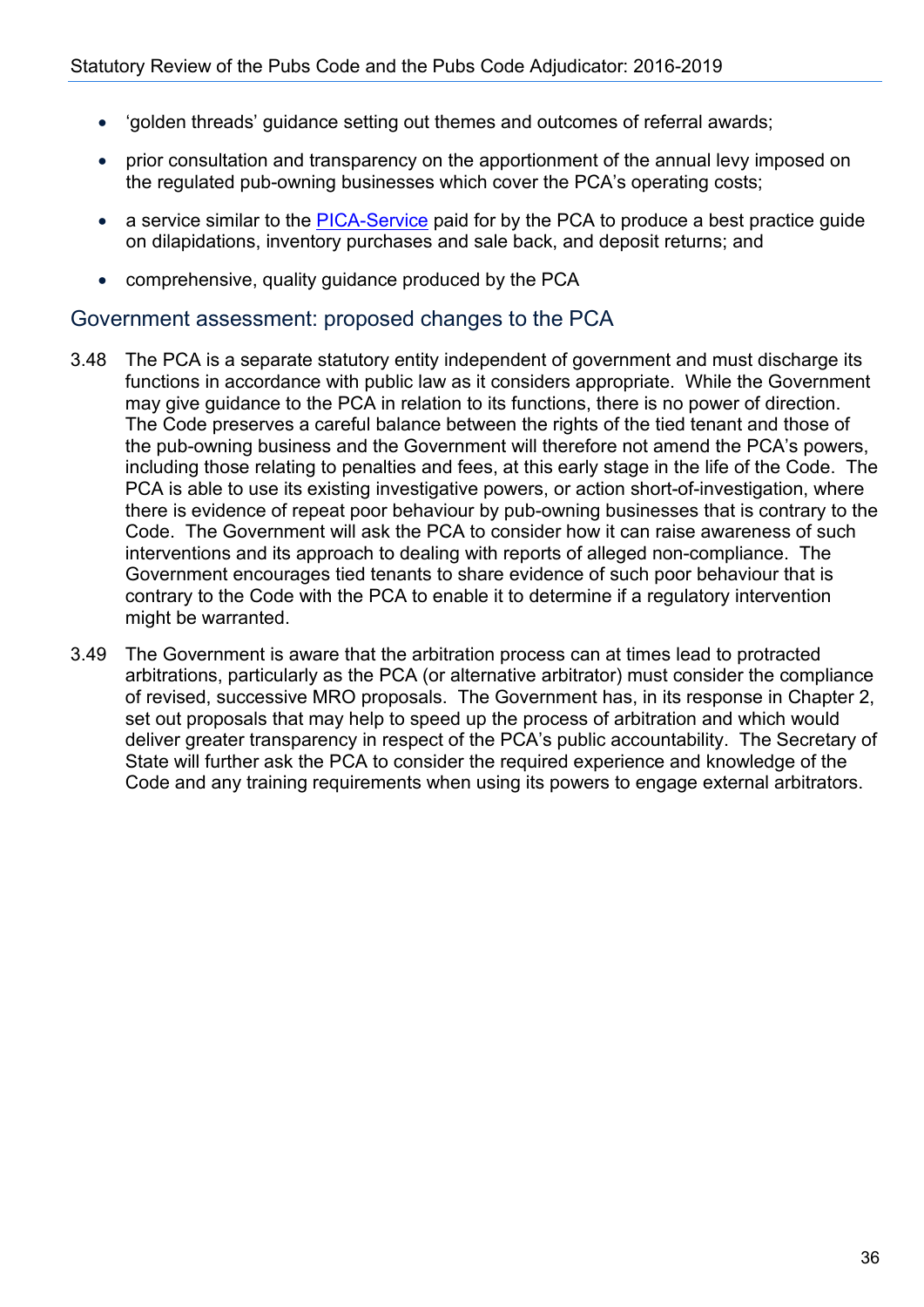## <span id="page-36-0"></span>Chapter 4 - Impact assessments for the Pubs Code and associated regulations

### Summary of respondents' comments

4.1 Respondents were invited to consider the assumptions in the Impact Assessments and to provide evidence of wider impacts of the Code, including costs to businesses, pub closures, income redistribution from pub-owning businesses to tied tenants, changes in industry structure and ownership and wider industry trends such as employment and investment. This section relates to the Term of Reference 4.

#### Costs to businesses

- 4.2 In the impact assessment for the Code provisions, it was estimated that the additional costs to business from this policy would be £3.9m per year, with a substantial part of this cost formed from the ongoing costs of the PCA.
- 4.3 Pub-owning businesses felt the cost of compliance with the regulations, the costs of arbitration and the levy to fund the PCA were significantly greater than the costs envisaged in the impact assessment.
- 4.4 The PCA's levy was set at £1.5m for 2016/17, £1.74m for 2017/18 and at £2.55m for 2018/19. These levies all fall within the range of annual costs of the PCA estimated in the original impact assessment (with a low estimate of £0.6m and a high of £3.6m per annum). The PCA's levy is increasingly focused on the least compliant, ensuring costs are more directly targeted at harms, as envisaged by the impact assessment.
- 4.5 Both pub-owning businesses and tied tenants reported experiencing costs when seeking to deal with the Code, for example due to the length of time dealing with the arbitration process, rent negotiations, legal costs and the PCA levy. While some respondents provided information on the costs to them of dealing with the Code, there is currently insufficient evidence to assess whether overall costs have disproportionately fallen on certain businesses or are higher than estimated in the impact assessment.

#### Pub Closures

- 4.6 The impact assessment estimated 390 annual closures due to the introduction of the Code, at a cost per closure of £18,000 to pub-owning businesses and £25,000 to tenants with a total cost to business of £16.7m. These are classed as an indirect effect.
- 4.7 Some tenants suggested continuing pub closures were as a result of the Code and pubowning businesses using section 25 notices under the Landlord and Tenant Act 1954 to avoid the MRO requirements under the Code. Other tenants felt that pub closures were a wider issue with consumer behaviour making some pubs unsustainable, regardless of model. Others commented on how removing the tie would enable tenants to offer more locally produced beer and other products to respond better to local consumer demand and help small independent brewers access the market.
- 4.8 Some pub-owning businesses thought closures had been greater in free market/houses and that the Code has not been a significant factor in closures as tied pubs were performing better than other businesses in accommodation and food service.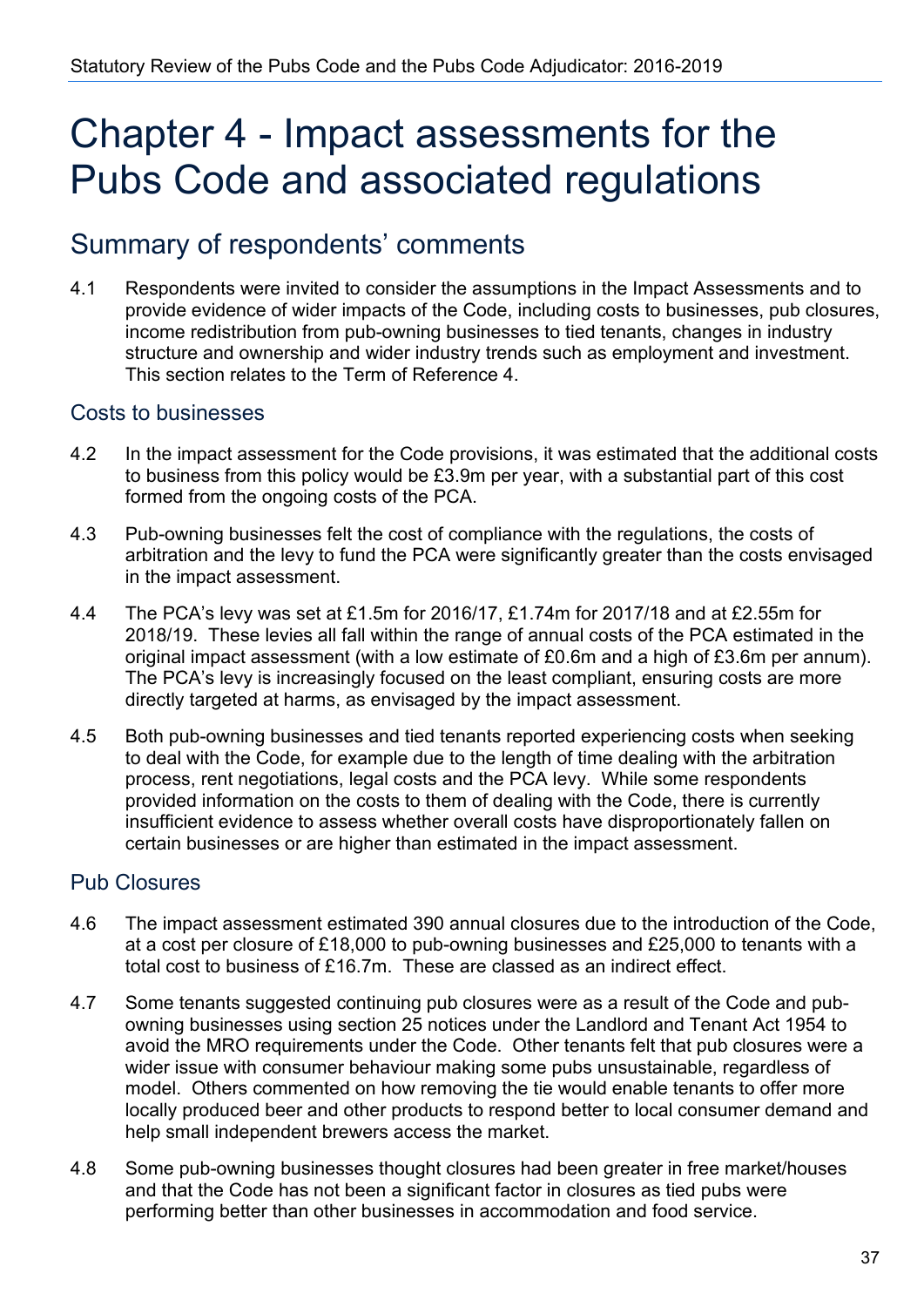4.9 Given the indirect nature of the effects of the Code on pubs closures, it is difficult to assess whether any closures are due to its introduction. Pub closures could be due to a number of factors, including changes in consumption patterns, increased competition and increased cost of doing business. ONS data shows a negligible change in the trend of pub closures since the introduction of the Code. The Government therefore does not believe there is substantive evidence to indicate that the Code has led to more closures than estimated in the impact assessment.

#### Income Redistribution

- 4.10 The impact assessment estimated a transfer of value where tenants are not currently treated fairly and that the transfer would be proportionate to the current level of unfair treatment.
- 4.11 A [BBPA Commissioned report by Europe Economics](https://beerandpub.com/briefings/europeeconomics/) raised concerns that any transfer of value away from pub-owning businesses to tenants and third-party suppliers is likely to be detrimental to investment by pub-owning businesses in their tied pubs in the long term.
- 4.12 Some respondents to the consultation thought that while some tenants were getting better deals, the relatively small number of tenants who had exercised their right to an MRO offer meant the opportunities of the Code had not been fully realised with income not being redistributed as expected. There was limited quantitative evidence provided to verify the extent to which those who had not pursued an MRO option had managed to negotiate a better tied deal and the value to them of such deals. Some stakeholders commented about the cost implications of the outcomes delivered by the Code, including the length of the processes meaning tenants experienced a delay in seeing the benefits of a new tied agreement or MRO.
- 4.13 Tenants and their representatives felt there had been very little redistribution of income from pub-owning businesses to tenants with a suggestion that pub-owning businesses were proposing MRO terms and rent to replicate the share of profit from the existing tied deal, rather than proposing a fair market rent.
- 4.14 Ei provided evidence to the **BEIS Select Committee that pubs which were operated by the** same publican on either tied or new free-of-tie agreements delivered like-for-like net income decline of (0.8%) for the Group compared to like-for-like net income growth of 0.6% achieved for the total EiG estate. Ei suggested this was in part due to the stronger position for publicans which the Code has delivered and represented a tangible transfer of value to tied pub tenants.
- 4.15 Currently Government has not been provided with substantial enough evidence to draw broader assumptions across the sector that income has been redistributed unfairly as a result of the introduction of the code, in a way that deviates from the assumptions in the impact assessment. The Government recognises that the review period may be too short to assess the full impact of the transfer and will look to monitor and assess this in more detail over the next review period.

#### Changes to ownership status

4.16 Some campaigning groups believe that, as the majority of MRO opportunities arise because of the cycle of five yearly rent reviews and lease renewals, pub-owning businesses have sought to reduce their exposure to longer term leases. There has been some evidence provided to the PCA that the majority of open lettings are now for 5-year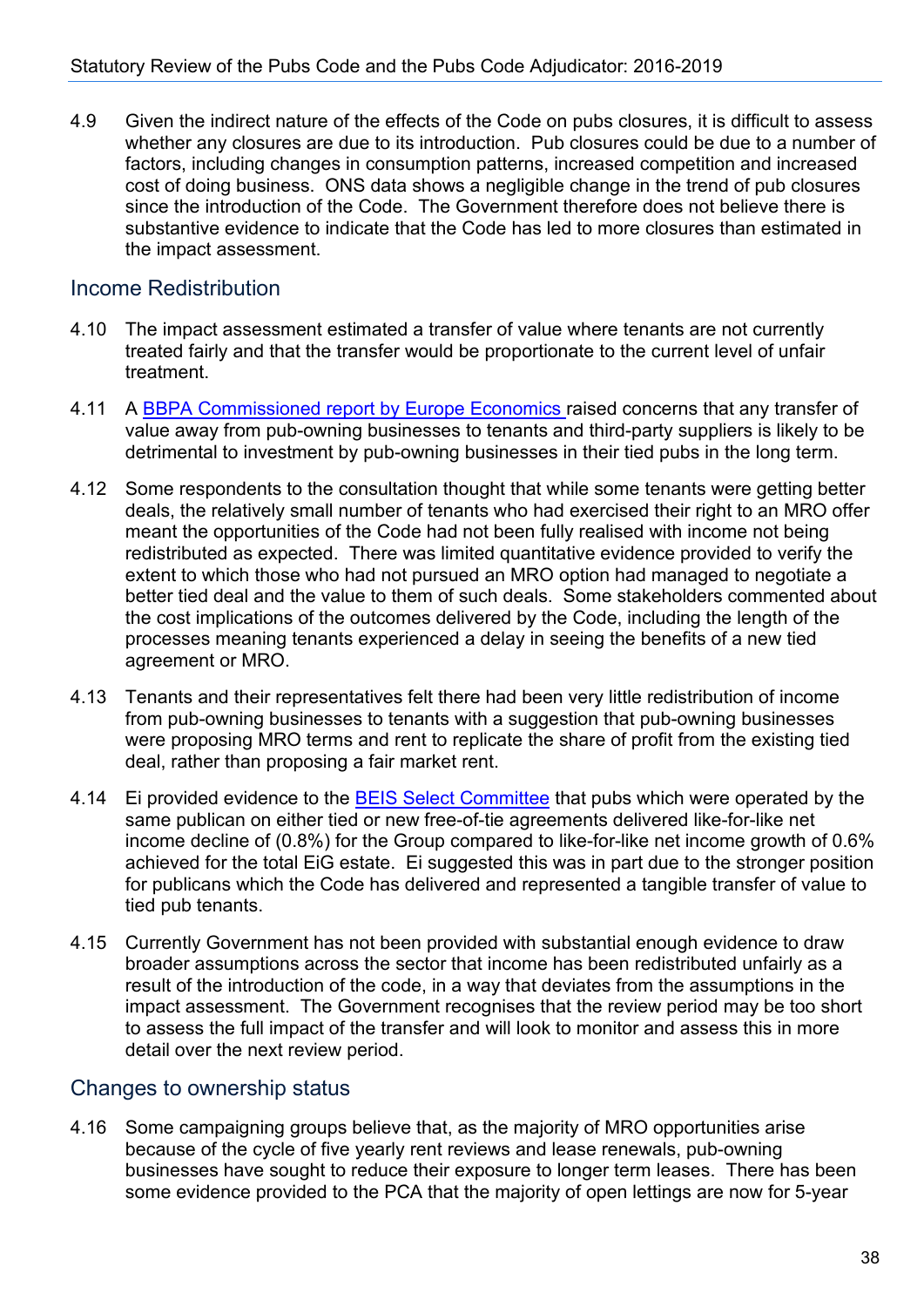terms, however this has been disputed by others. The evidence provided so far indicates it is too soon to assess substantive changes resulting from the Code.

#### Industry Trends

- 4.17 Due to the dynamic and unpredictable nature of markets, the impact assessment suggested that there could be a number of unintended consequences due to the introduction of the Code.
- 4.18 Some respondents to the review questioned whether pub-owning businesses might respond to the risk of tied pubs going free-of-tie by taking more profitable pubs into managed status and reducing investment in the rest of their tied estate. However, the Government has not yet seen substantial quantitative evidence to suggest a significant difference in the way pub-owning businesses invest in managed and leased pubs. It will look to assess this further in the next review period.
- 4.19 Others suggested that the pub-owning businesses had increased the number of 5-year contracted out agreements under the Landlord & Tenant Act to prevent them being subject to MRO events of renewal or rent review. It was noted that this practice had not been replicated by pub-owning companies which were outside the Code.
- 4.20 Whilst some evidence has been presented of changing industry trends as a result of the Code, the evidence provided has not been substantive enough to draw clear insights as to broader unintended consequences of the introduction of the Code and whether they risk significantly undermining the objectives of its introduction. The Government will continue to monitor industry trends as they emerge.

#### **Conclusions**

- 4.21 There is insufficient evidence to suggest the Code has led to more pub closures than estimated in the impact assessment. Analysis of ONS data shows a negligible change in the trend of pub closures since the introduction of the Code. The ONS suggests that such changes are predominately driven by other factors, such as consumer behaviour. It is possible that the Code has influenced decisions by pub-owning businesses on the type of lease or management arrangement but it is too early to assess the extent to which the Code has driven these changes and how widespread any impact is across all pub-owning businesses.
- 4.22 The Government thinks it possible that there has been some limited redistribution of income from pub-owning businesses to tenants in MRO deals and renegotiated tied agreements, although there is no quantitative evidence to show this, nor the extent of any redistribution.
- 4.23 The 2019/20 PCA levy of £3m per annum worked out to £320 per regulated pub. While this is an increase on the cost of the PCA for the first full year when it was established, the current levy figure is within the range set out in the impact assessment. It is also possible that a significant amount will be returned to pub-owning businesses, as in previous years because it had not been spent, but also if an investigation finds a breach of the Code, there are powers to recover the cost of the investigation from the pub-owning business.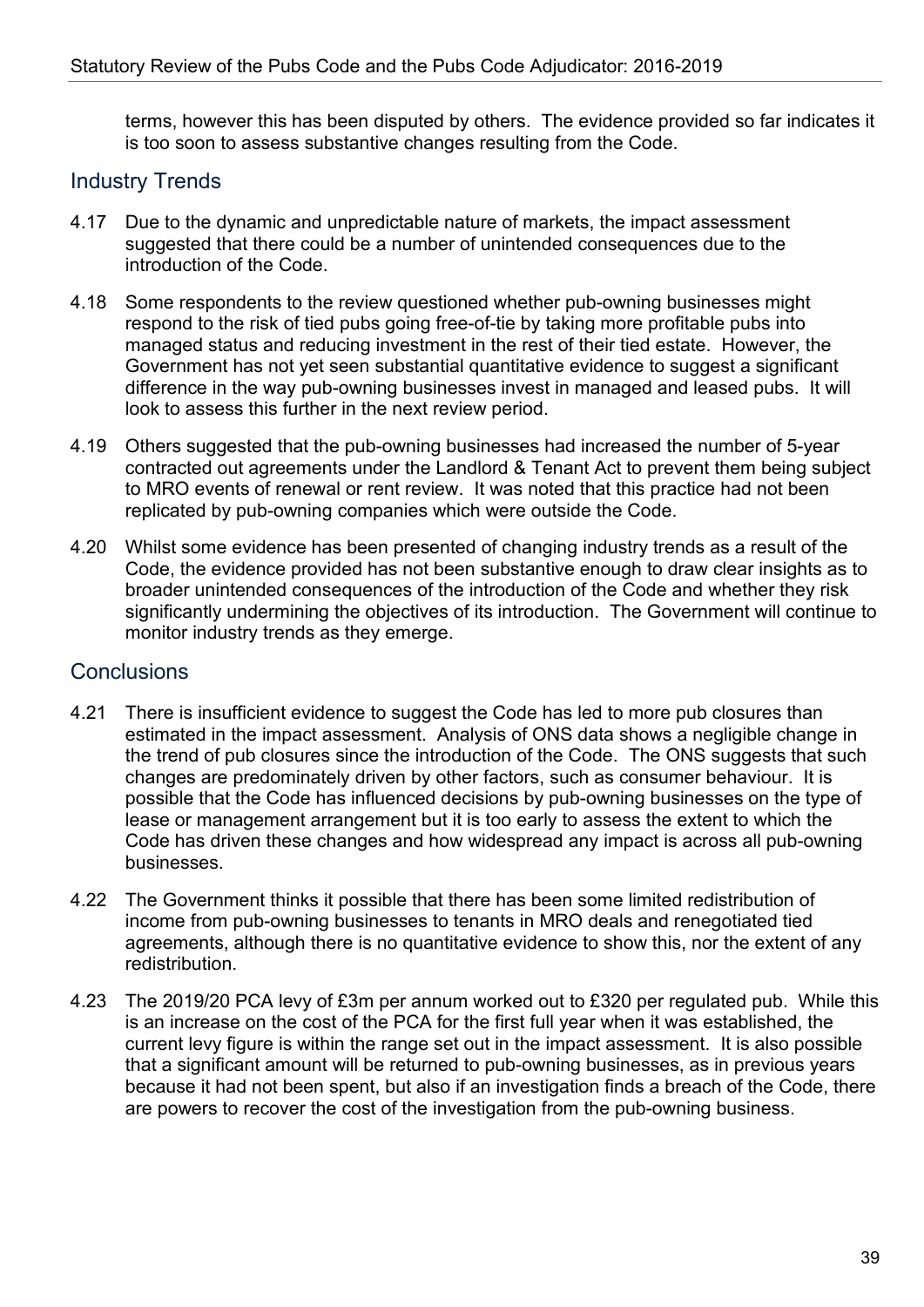## <span id="page-39-0"></span>Annex A: The Pubs Code and the Pubs Code Adjudicator

The role of the PCA, conferred upon it by the Small Business, Enterprise and Employment Act 2015 (the Act), is to enforce the Code and to encourage and monitor compliance with it, and to arbitrate disputes as provided for in the Act and the Code.

The large pub-owning businesses within the scope of the Code are (for the period covered by this report) were:

- Admiral Taverns
- Ei Group Ltd
- Greene King
- Marston's plc
- Punch Taverns
- Star Pubs & Bars (Heineken)

In brief, the Code:

- a. Imposes certain requirements on pub-owning businesses in relation to their dealings with prospective tied tenants, for example, they must ensure such tenants have a sustainable business plans, and during the course of the tenancy or licence, requires the large pub-owning businesses to ensure their Business Development Managers deal with their tied pub tenants in a manner consistent with the principle of fair and lawful dealing. A compliance officer must be appointed to verify and report on compliance with the Code and see that the Business Development Managers receive suitable training.
- b. Imposes certain duties on pub-owning businesses in relation to rent assessments and rent proposals.
- c. Entitles a tied tenant in certain circumstances to seek an offer of a free-of-tie tenancy or licence that is "MRO-compliant", and provides for the parties to negotiate to reach an agreed outcome.
- d. Provides for a dispute resolution procedure in relation to certain disputes identified in the Act and the Code as "arbitrable". These include disputes that may arise about certain aspects of the MRO process.

The PCA has a duty to arbitrate where referrals are made and may arbitrate or appoint a third party to do so. The PCA has the power to investigate where there are reasonable grounds to suspect a breach of the Code. Where, after concluding an investigation, the PCA is satisfied that a pub-owning business has failed to comply with the Code, the PCA may take one or more of the following enforcement measures:

- make recommendations:
- require information to be published; and/or
- impose a financial penalty.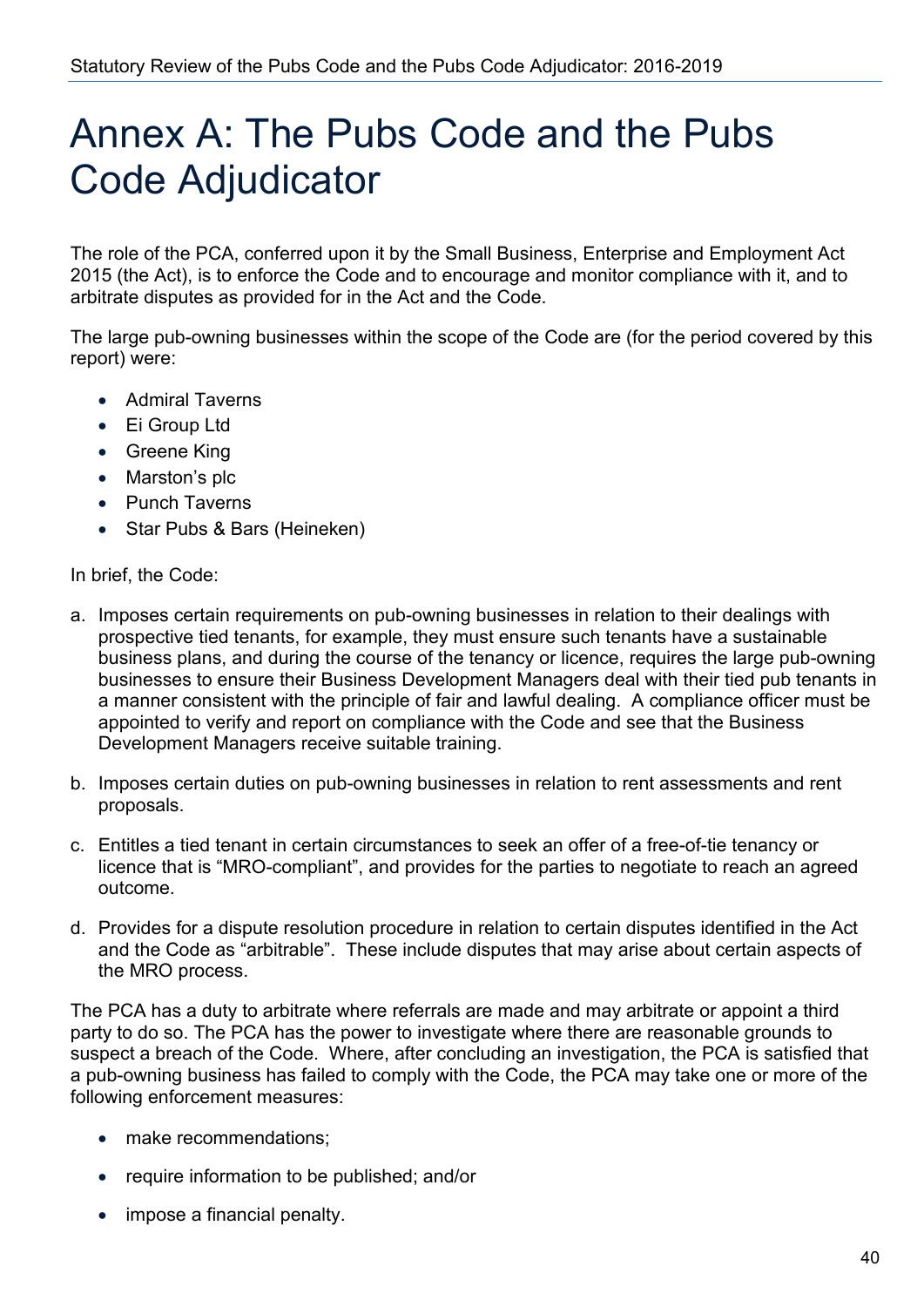## Role of government

The PCA is a separate statutory entity independent of government.

The Secretary of State for Business, Energy and Industrial Strategy is responsible for appointing the PCA. The current PCA was appointed following an open competition in accordance with Cabinet Office guidelines on public appointments. Staffing at the PCA is subject to certain approvals by the Secretary of State and the Secretary of State may provide the PCA with staff, premises and facilities or other assistance.

The PCA may, with the consent of the Secretary of State, require pub-owning businesses to pay an annual levy towards the expenses of the PCA. In practice and to date, the PCA has been wholly funded through the levy. The PCA must submit a levy proposal and supporting business case in advance to the Secretary of State who will consider the proposal and write to the PCA confirming whether consent is given. Once in receipt of this approval, the PCA may invoice the pub-owning businesses that are within the scope of the Code for their share of the levy. Nonpayment of the levy is recoverable by the PCA as a civil debt.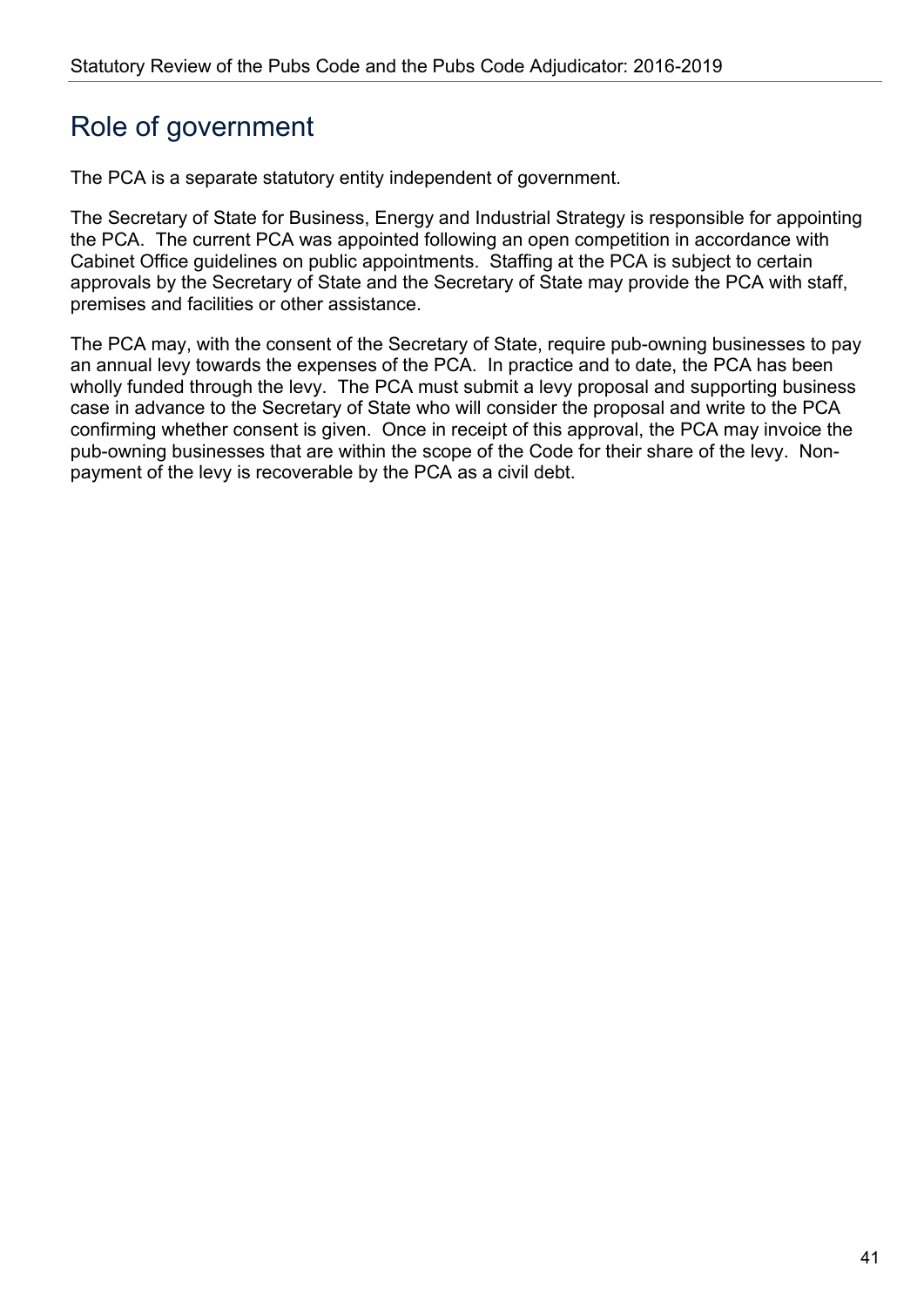## <span id="page-41-0"></span>Annex B: The Statutory Review: process and Terms of Reference

- 1. Sections 46 and 65 of the Act, regulation 68 of the Code and, regulation 7 of the Pubs Code (Fees, Costs and Financial Penalties Regulations) 2016 requires the government to periodically review the effectiveness of the Code and the performance of the PCA. This first review covers the periods from the creation of the PCA (in May 2016) and the commencement of the Code (in July 2016) to 31 March 2019.
- 2. This report is informed by the responses received from interested parties as well as evidence led from published reports and/or data. Details of the evidence base are set out in Annex C.
- 3. The Act and the Code specify the issues which the review must address. A list of respondents and a breakdown of responses by group is included at Annex D.
- 4. The primary purpose of the consultation covering the statutory review was to seek views and evidence to enable the Government to make an assessment of the effectiveness of the Code and the PCA's performance against the measures set out in the Act. This single report covers all the statutory review requirements as required by the Act. These measures are reflected in the Terms of Reference set out below.
- 5. As a result of the findings of the section 65 review the Secretary of State may also:
	- give guidance to the PCA about any matter relating to the PCA's functions, which the PCA must take account of in carrying out PCA functions;
	- by regulations abolish the (office of) PCA if the Secretary of State is satisfied that the PCA has not been sufficiently effective in securing compliance with the Code to justify the continued existence of a PCA or that it is no longer necessary for there to be a PCA to secure compliance with the Code, or if the Code is revoked and not replaced.

## Term of Reference 1

In accordance with [section 46 of the Act,](http://www.legislation.gov.uk/ukpga/2015/26/contents/enacted) consider the operation of the Code (as set out in Parts 2 – 10 of the Code etc Regulations 2016, as read with the Act) from 21 July 2016 to 31 March 2019, in particular, the extent to which the operation of the Code is consistent with:

- the principles of fair and lawful dealing by pub-owning businesses in relation to their tied pub tenants; and
- the principle that tied tenants should not be worse off than they would be if they were not subject to any product or service tie.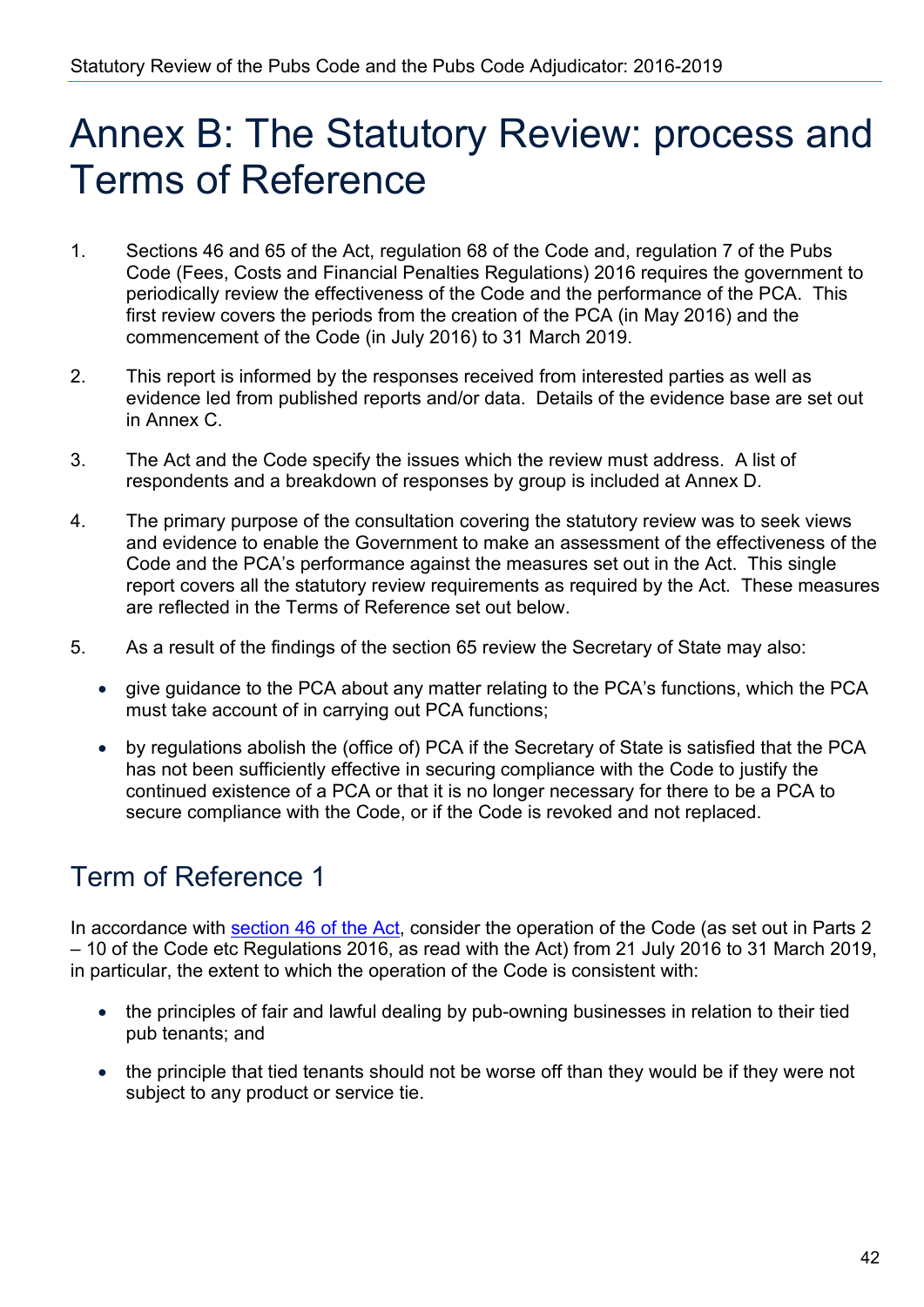### Term of Reference 2

In accordance with section 65 of the Act, consider the PCA's performance from 2 May 2016 to 31 March 2019, in particular how effective the PCA has been in enforcing the Code and whether it would be desirable to amend or replace any regulations relating to costs, fees and financial penalties.

## Term of Reference 3

To review the provision of the Pubs Code etc Regulations 20[16](#page-42-0)<sup>16</sup> and the Pubs Code (Fees, Costs and Financial Penalties) Regulations 2016<sup>[17](#page-42-1)</sup> which are not covered by review provisions in the Act 2015.

## Term of Reference 4

To review the assumptions made in the impact assessments for the Pubs Code provision in the Act<sup>[18](#page-42-2)</sup>, the Pubs Code etc Regulations 2016<sup>[19](#page-42-3)</sup> and the Pubs Code (Fees, Costs and Financial Penalties) Regulations 2016<sup>20</sup>.

<span id="page-42-0"></span><sup>16</sup> [SI 2016/790](https://www.legislation.gov.uk/uksi/2016/790/contents/made)

<span id="page-42-1"></span><sup>17</sup> [SI 2016/802](https://www.legislation.gov.uk/uksi/2016/802/contents/made)

<span id="page-42-2"></span><sup>18</sup> <https://www.gov.uk/government/publications/pub-companies-and-tenants-pubs-code-and-adjudicator>

<span id="page-42-3"></span><sup>19</sup> [The Pubs Code etc. Regulations 2016](https://www.legislation.gov.uk/ukdsi/2016/9780111146330/impacts)

<span id="page-42-4"></span><sup>&</sup>lt;sup>20</sup> [The Pubs Code \(Fees, Costs and Financial Penalties\) Regulations 2016](https://www.legislation.gov.uk/ukdsi/2016/9780111146323/impacts)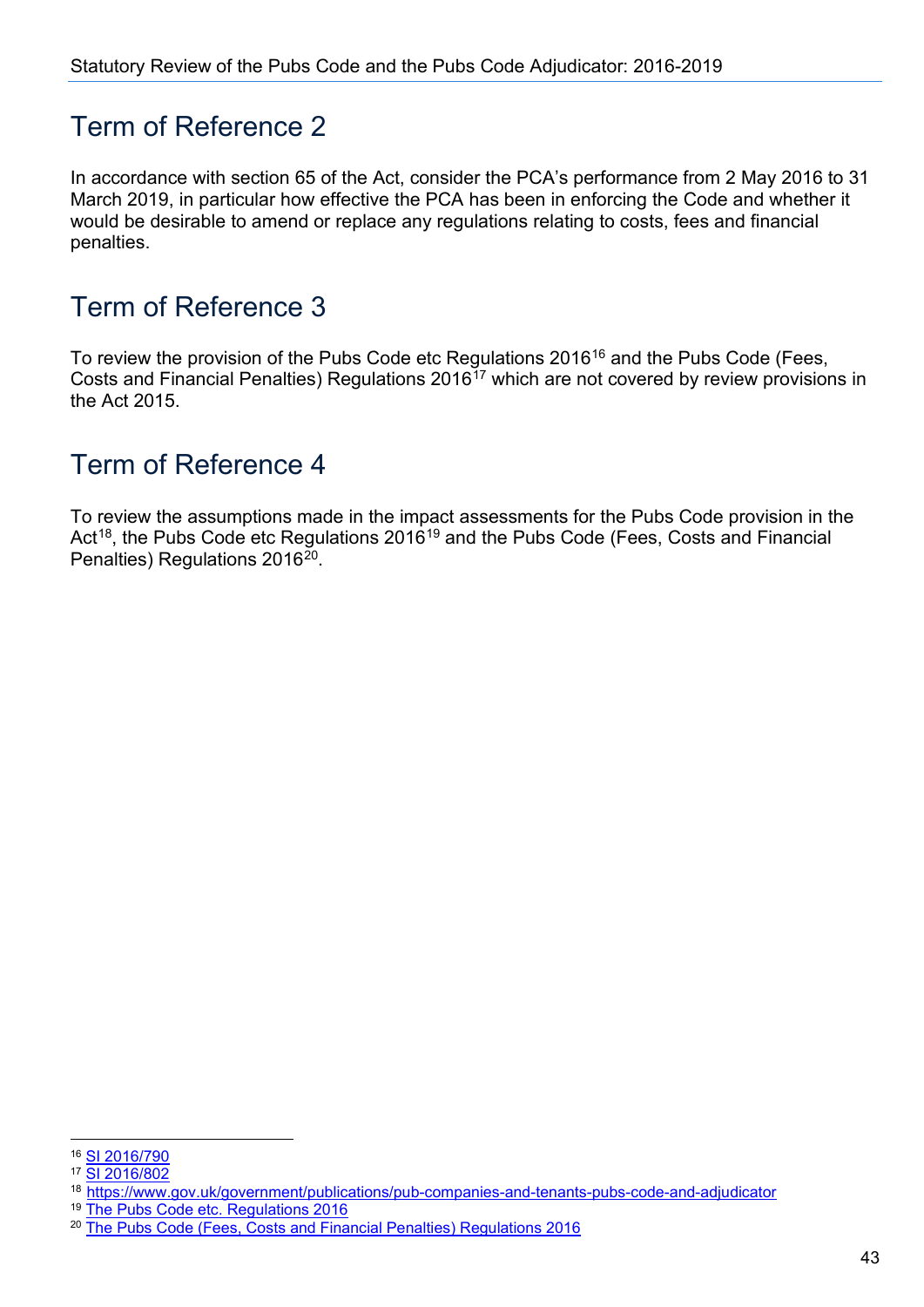## <span id="page-43-0"></span>Annex C: Evidence considered during the Review

Sources of information that have been considered as part of the review include:

- [responses to an invitation for views](https://www.gov.uk/government/consultations/pubs-code-and-pubs-code-adjudicator-statutory-review)
- evidence submitted as part of this review
	- o [BBPA Commissioned report by Europe Economics](https://beerandpub.com/briefings/europeeconomics/)
	- $\circ$  CAMRA survey of licensees about the economic viability of pubs which received 704 responses, including 155 responses from tenants covered by the Pubs Code, between the 8th of March and the 6th of May 2019.
	- o CAMRA licensee survey regarding tied publicans on the Pubs Code has received 410 responses, including 298 responses from tenants covered by the Pubs Code, between the 19th of June and the 16th of July 2019
- PCA Annual reports
	- o [Annual report 2018-19](https://www.gov.uk/government/publications/pca-annual-report-and-accounts-01-april-2018-to-31-march-2019)
	- o Annual [report 2017-18](https://www.gov.uk/government/publications/pca-annual-report-and-accounts-01-april-2017-to-31-march-2018)
	- o [Annual report 2016-17](https://www.gov.uk/government/publications/pca-annual-report-and-financial-statements-for-20162017)
- [PCA Tenants survey](https://www.gov.uk/government/publications/the-pubs-code-adjudicator-pca-tied-tenant-survey-2019)
- **[Published Arbitration Awards](https://www.gov.uk/government/publications/pubs-code-adjudicator-published-arbitration-awards/pubs-code-adjudicator-published-arbitration-awards)**
- reports prepared by the PCA and other relevant material available on the PCA's website
- Impact assessments published with the SBEE Act 2015 in relation to the Code provisions, and the Regulations made under those provisions
	- o [Pubs statutory code and adjudicator: final impact assessment](https://www.gov.uk/government/publications/pub-companies-and-tenants-pubs-code-and-adjudicator)
	- o [The Pubs Code etc. Regulations 2016](https://www.legislation.gov.uk/ukdsi/2016/9780111146330/impacts)
	- o [The Pubs Code \(Fees, Costs and Financial Penalties\) Regulations 2016](https://www.legislation.gov.uk/ukdsi/2016/9780111146323/impacts)
- [ONS data](https://www.ons.gov.uk/releases/beyondthepalechangesintheukpubsandbarssector2001to2019)
- **BBPA** data
- **[Select Committee enquiries evidence](http://data.parliament.uk/writtenevidence/committeeevidence.svc/evidencedocument/business-energy-and-industrial-strategy-committee/pubs-code-adjudicator-update/oral/86102.html)**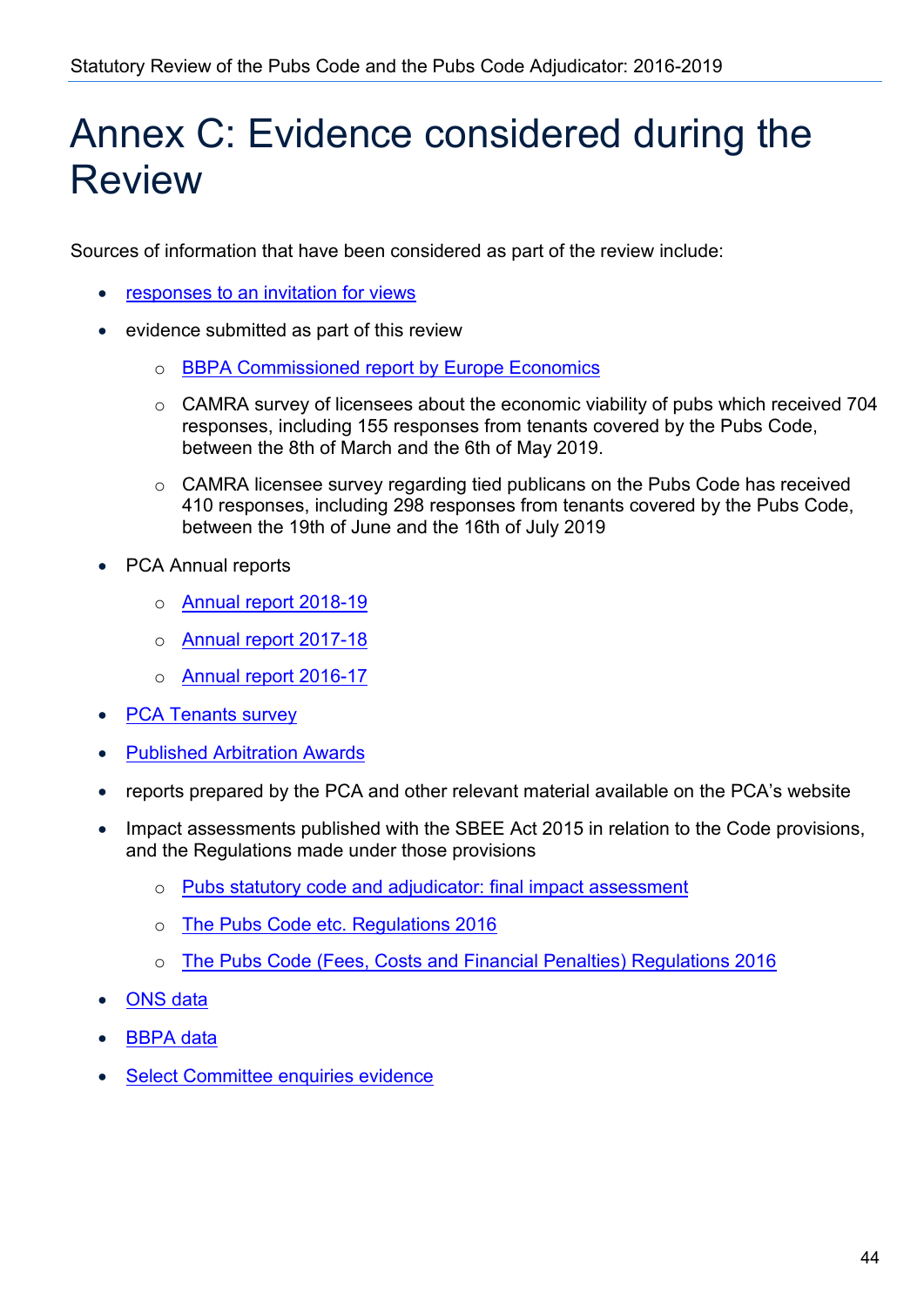## <span id="page-44-0"></span>Annex D: Breakdown of responses to the Review

| <b>Respondent type</b>                                              | Total*         |
|---------------------------------------------------------------------|----------------|
| Tied pub tenant                                                     | 29             |
| Non-tied tenant                                                     | $\overline{2}$ |
| Pub-owning business with 500 or more tied pubs in England and Wales | $6\phantom{1}$ |
| Other pub-owning business                                           | 9              |
| Tenant representative group                                         | 12             |
| Trade association                                                   | 3              |
| Consumer group                                                      | 1              |
| Business representative organisation/ trade body                    | 3              |
| Charity or social enterprise                                        | $\mathbf{1}$   |
| Individual                                                          | $\overline{7}$ |
| Legal representative                                                | $\overline{1}$ |
| Consultant/adviser                                                  | 5              |
| Trade union or staff association                                    | $\overline{0}$ |
| Surveyor                                                            | 3              |
| Other                                                               | 5              |

\*Respondents who identified with more than one category have each been reflected as indicated which accounts for the total number of responses above exceeding the 78 respondents who replied to the review. Where no such indication was provided, the nature of the response was used to determine the most appropriate category where possible.